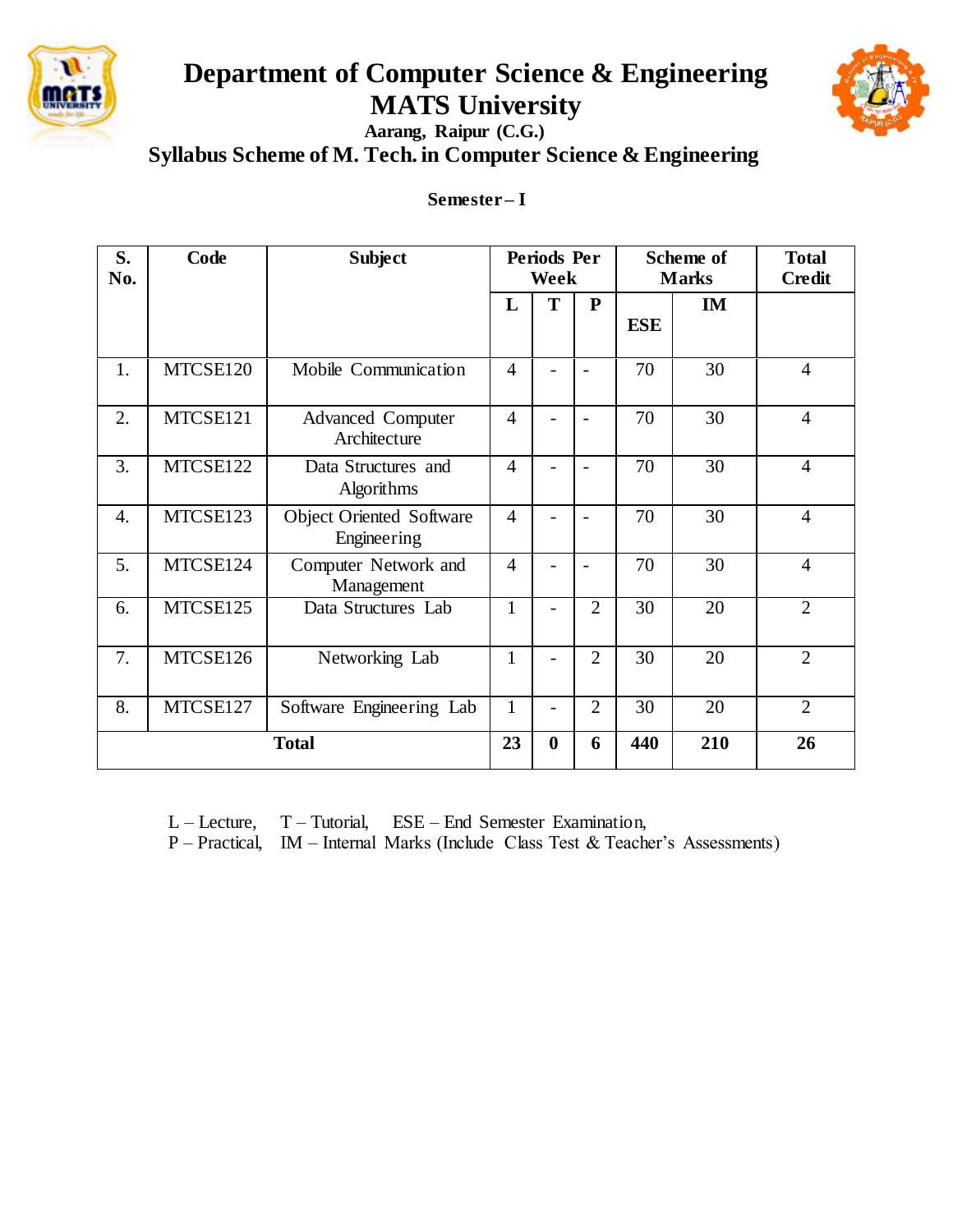



**Syllabus Scheme of M. Tech. in Computer Science & Engineering**

## **MOBILE COMMUNICATION (MTCSE120)**

## **Course Objective:**

- 1. To familiar with the fundamentals of Mobile Communication Systems.
- 2. To learn how to choose mobile communication system according to the complexity, installation cost, speed of transmission, channel properties etc.
- 3. To identify the requirements of mobile communication as compared to static communication
- 4. As a prerequisite for the course in Wireless Systems.

## **UNIT – I WIRELESS COMMUNICATION FUNDAMENTALS**

Introduction, Wireless transmission, Frequencies for radio transmission, Signals, Antennas, Signal Propagation, Multiplexing, Modulations, Spread spectrum, MAC, Cellular Wireless Networks.

## **UNIT – II TELECOMMUNICATION SYSTEMS**

GSM, System Architecture, Protocols, Connection Establishment, Frequency Allocation, Routing , Handover, Security, GPRS.

## **UNIT – III WIRELESS NETWORKS**

Wireless LAN, IEEE 802.11 Standards, Architecture, Services, HIPERLAN, Adhoc Network, Blue Tooth, Future Wireless Network, Case study on 4G, Architecture of Wireless Network, Wireless ATM.

## **UNIT – IV NETWORK LAYER**

Mobile IP, Dynamic Host Configuration Protocol, Routing Protocols.

## **UNIT – V TRANSPORT AND APPLICATION LAYERS**

TCP over Wireless Networks, Indirect TCP, Snooping TCP, Mobile TCP, Fast Retransmit/Fast Recovery, Transmission/Timeout Freezing, Selective Retransmission, Transaction Oriented TCP, WAP, WAP Architecture, WDP,WTLS,WTP,WSP,WML, WML Script, WAE,WTA.

## **Text Books:**

1. Mobile Communications, Jochen Schiller, Second Edition, Pearson Education, 2003.

2. Wireless Communications and Networks, William Stallings, Pearson Education, 2002.

## **Reference Books:**

- 1. Principles of Wireless Networks, Kaveh Pahlavan, Prasanth Krishnamoorthy, First Edition, Pearson Education, 2003.
- 2. Principles of Mobile Computing, Uwe Hansmann, Lothar Merk, Martin S. Nicklons and Thomas Stober, Springer, 2003.
- 3. AdHoc Mobile Wireless Networks, C.K.Toh, First Edition, Pearson Education, 2002.
- 4. Pervasive Computing, Burkhardt, First Edition, Pearson Education, 2003.

## **Course Outcome:**

- 1. To explain fundamentals of mobile communication systems.
- 2. To choose mobile communication system according to the complexity, installation cost, speed of transmission, channel properties etc.
- 3. To identify the requirements of mobile communication as compared to static communication.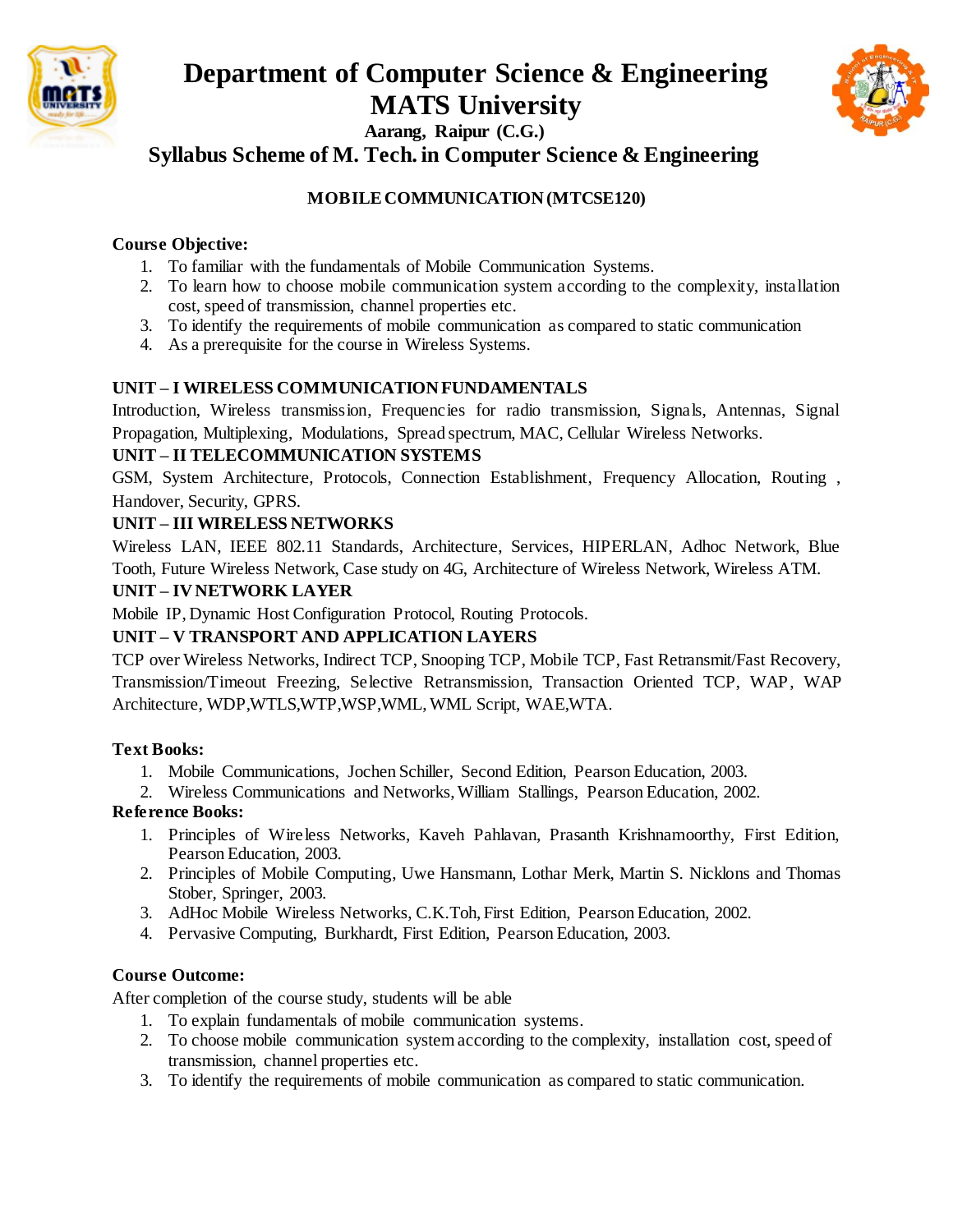



**Syllabus Scheme of M. Tech. in Computer Science & Engineering**

## **ADVANCED COMPUTER ARCHITECTURE (MTCSE121)**

#### **Course Objective:**

- 1. To endow with in detail coverage of current and budding trends in computer architectures, focusing on performance and the hardware/software interface.
- 2. To analyze basic issues in architecture design and their impact on application performance.

#### **UNIT – I FUNDAMENTALS OF COMPUTER DESIGN AND PIPELINING**

Fundamentals of Computer Design, Measuring and reporting performance, Quantitative principles of computer design, Instruction set principles, Classifying ISA, Design issues, Pipelining, Basic concepts, Hazards, Implementation, Multicycle operations.

#### **UNIT – II INSTRUCTION LEVEL PARALLELISM WITH DYNAMIC APPROACHES**

Concepts, Dynamic Scheduling, Dynamic hardware prediction, Multiple issue, Hardware based speculation, Limitations of ILP, Case studies.

#### **UNIT – III INSTRUCTION LEVEL PARALLELISM WITH SOFTWARE APPROACHES**

Compiler techniques for exposing ILP, Static branch prediction, VLIW, Advanced compiler support, Hardware support for exposing more parallelism, Hardware versus software speculation mechanisms, Case studies.

#### **UNIT – IV MULTIPROCESSORS AND MULTICORE ARCHITECTURES**

Symmetric and distributed shared memory architectures, Performance issues, Synchronization issues, Models of memory consistency, Software and hardware multithreading, SMT and CMP architectures, Design issues, Case studies.

## **UNIT – V MEMORY AND I/O**

Cache performance, Reducing cache miss penalty and miss rate, Reducing hit time, Main memory and performance, Memory technology, Types of storage devices, Buses, RAID –Reliability, availability and dependability, I/O performance measures, Designing an I/O system.

#### **Text/Reference Books:**

- 1. Computer Architecture, A Quantitative Aapproach, John L. Hennessey and David A. Patterson, Morgan Kaufmann / Elsevier, 4th Edition, 2007.
- 2. Parallel Computing Architecture: A Hardware/ Software Approach, David E. Culler, Jaswinder Pal Singh, Morgan Kaufmann / Elsevier, 1997.
- 3. Computer Organization and Architecture–Designing for Performance, William Stallings, Pearson Education, Seventh Edition, 2006.
- 4. Computer Architecture, Behrooz Parhami, Oxford University Press, 2006.

#### **Course Outcome:**

- 1. Confer the organization of computer-based systems and how a range of design choices are inclined by applications.
- 2. Differentiate diverse processor architectures and system-level design processes.
- 3. Recognize the components and operation of a memory hierarchy and the series of performance issues influencing its design.
- 4. Recognize the organization and operation of modern generation parallel computer systems, including multiprocessor and multi core systems.
- 5. Recognize the ethics of I/O in computer systems, counting feasible mechanisms for I/O and secondary storage organization.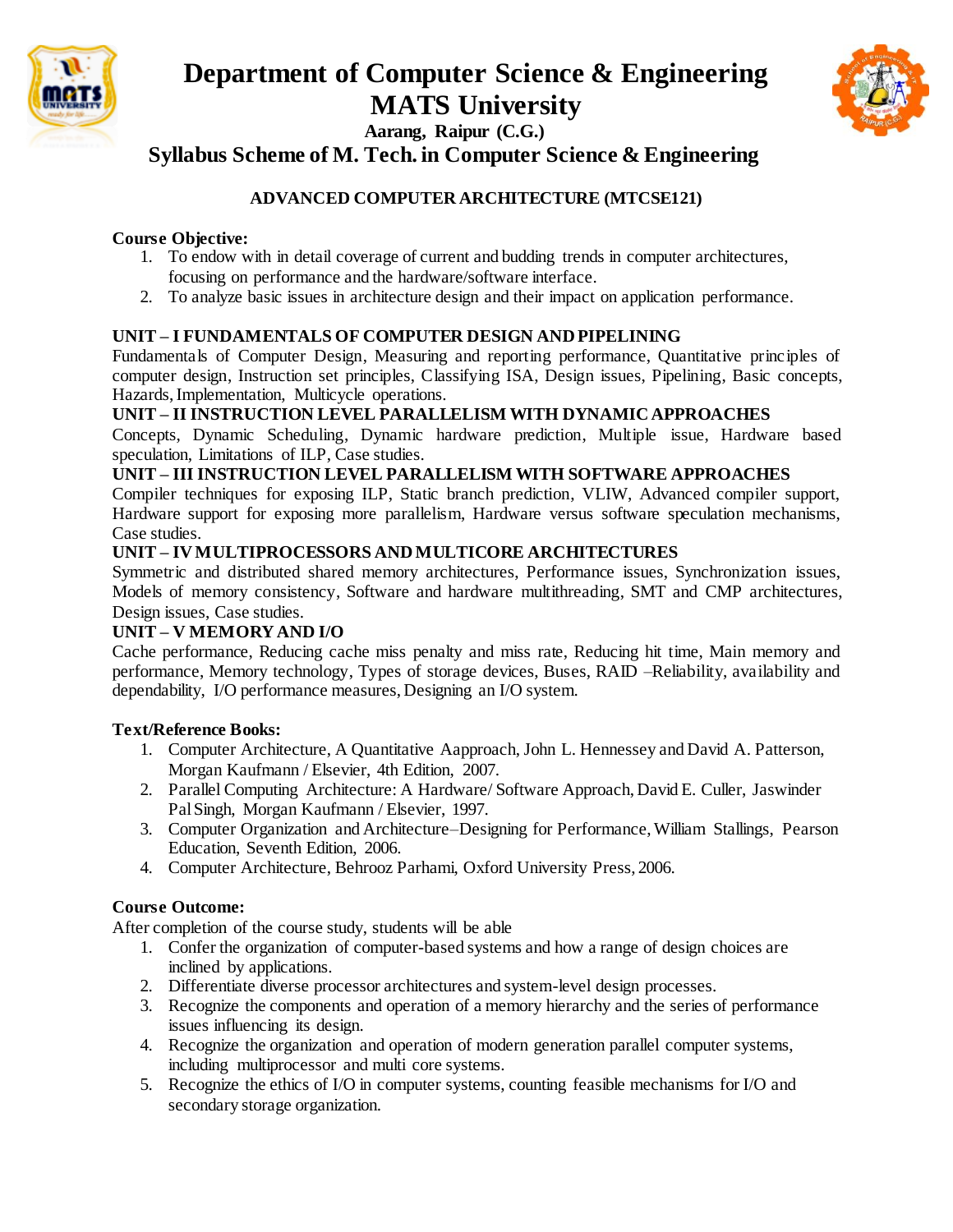



**Syllabus Scheme of M. Tech. in Computer Science & Engineering**

## **DATA STRUCTURES AND ALGORITHMS (MTCSE122)**

#### **Course Objective:**

- 1. To understand the data organization and basic concepts of data structure.
- 2. To study the classifications of data structures.
- 3. To study the memory representation of all types of data structures.
- 4. To implement the all kinds of data structures.

## **UNIT – I COMPLEXITY ANALYSIS & ELEMENTARY DATA STRUCTURES**

Asymptotic notations, Properties of big oh notation, asymptotic notation with several parameters, conditional asymptotic notation, amortized analysis, NP, completeness, NP hard– recurrence equations, solving recurrence equations, arrays, linked lists, trees.

#### **UNIT – II HEAP STRUCTURES**

Min-Max heaps, Deaps, Leftist heaps, Binomial heaps, Fibonacci heaps, Skew heaps, Lazy-binomial heaps.

#### **UNIT – III SEARCH STRUCTURES**

Binary search trees, AVL trees, 2-3 trees, 2-3-4 trees, Red, black trees, B trees, splay trees, Tries.

## **UNIT – IV GREEDY & DIVIDE AND CONQUER**

Quicksort, Strassen's matrix multiplication, Convex hull, Tree-vertex splitting, Job sequencing with deadlines, Optimal storage on tapes.

## **UNIT – V DYNAMIC PROGRAMMING AND BACKTRACKING**

Multistage graphs,0/1 knapsack using dynamic programming, Flow shop scheduling,8,queens problem, graph coloring, knapsack using backtracking

#### **Text/Reference Books:**

- 1. Fundamentals of Data structures in C++, E. Horowitz, S. Sahni and Dinesh Mehta, Galgotia, 1999.
- 2. Computer Algorithms / C++, E. Horowitz, S.Sahni and S. Rajasekaran, Galgotia, 1999.
- 3. Data Structures and algorithms in C++, Adam Drozdex, Second Edition, Thomson learning–vikas publishing house, 2001.
- 4. Algorithmics: Theory and Practice, G. Brassard and P. Bratley, Printice –Hall, 1988.
- 5. Introduction to Algorithms,Thomas H.Corman, Charles E.Leiserson, Ronald L. Rivest, Second Edition, PHI 2003.

## **Course Outcome:**

- 1. Have a comprehensive knowledge of the data structures and algorithms.
- 2. Understand the importance of data and identify the data requirements for an application.
- 3. Have in depth understanding and practical experience of algorithmic design and implementation.
- 4. Understand the issues involved in algorithm complexity and performance.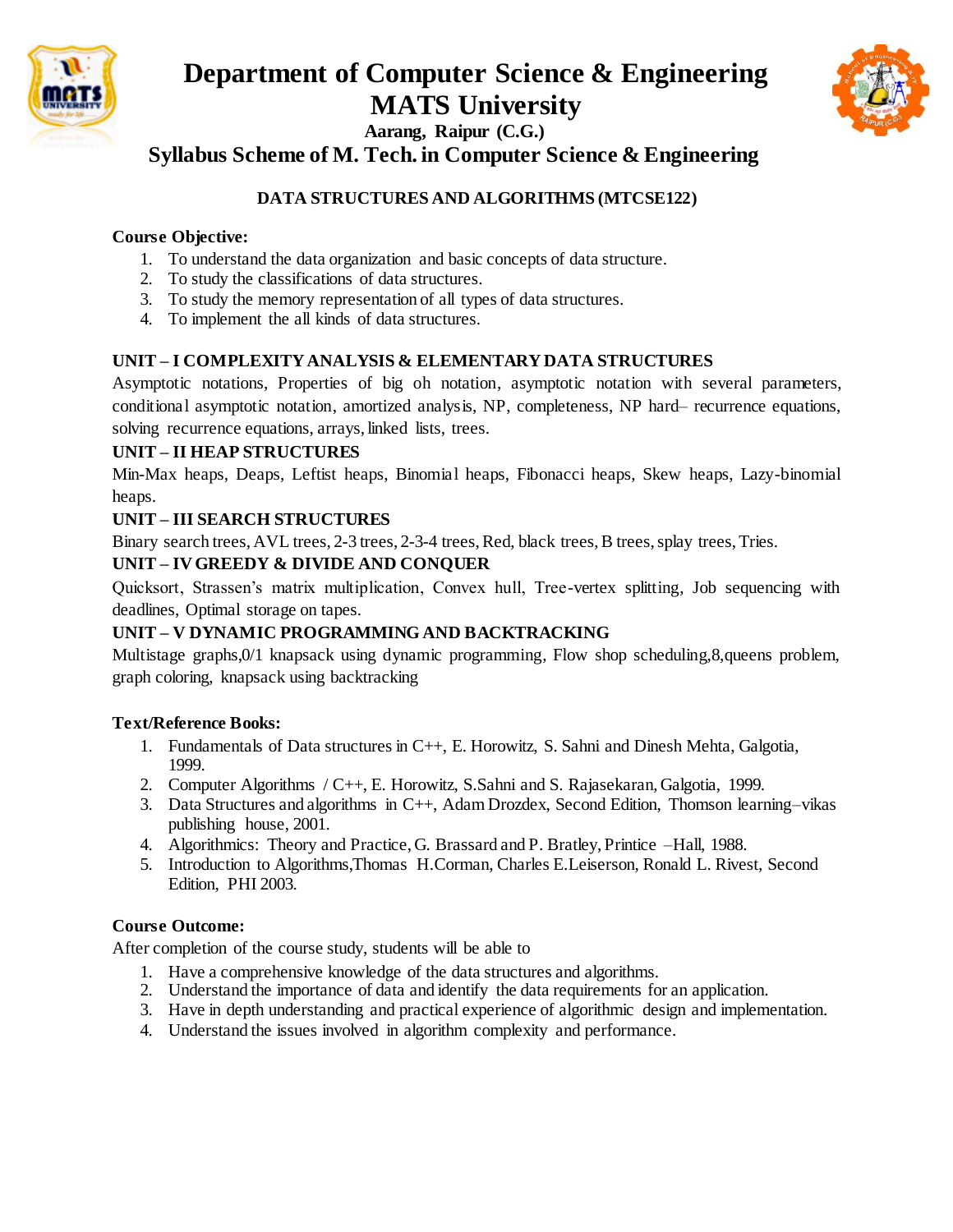



**Syllabus Scheme of M. Tech. in Computer Science & Engineering**

## **OBJECT ORIENTED SOFTWARE ENGINEERING (MTCSE123)**

#### **Course Objective:**

- 1. To introduce notion of software.
- 2. To learn the different software processes & their uses.
- 3. To understand good coding practices, documentation, contracts, regression tests and daily builds.
- 4. To study ethical and professional issues and its concern to software engineers.
- 5. To understand how Software Engineering is concerned with theories, methods and tools for professional software development.

#### **UNIT – I INTRODUCTION**

System Concepts, Software Engineering Concepts, Development Activities, Managing Software Development, Unified Modeling Language, Project Organization, Communication.

#### **UNIT – II ANALYSIS**

Requirements Elicitation, Concepts, Activities, Management, Analysis Object Model, Analysis Dynamic Models.

#### **UNIT – III SYSTEM DESIGN**

Decomposing the system, Overview of System Design, System Design Concepts, System Design Activities, Addressing Design Goals, Managing System Design.

#### **UNIT – IV OBJECT DESIGN AND IMPLEMENTATION ISSUES**

Reusing Pattern Solutions, Specifying Interfaces, Mapping Models to Code, Testing.

#### **UNIT – V MANAGING CHANGE**

Rationale Management, Configuration Management, Project Management, Software Life. Cycle

#### **Text/Reference Books:**

- 1. Bernd Bruegge, Alan H Dutoit, Object,Oriented Software Engineering, 2nd ed, Pearson Education, 2004.
- 2. Craig Larman, Applying UML and Patterns, 3rd ed, Pearson Education, 2005.
- 3. Stephen Schach, Software Engineering 7th ed, McGraw,Hill, 2007.

#### **Course Outcome:**

- 1. Select and implement different software development process models.
- 2. Extract and analyze software requirements specifications for different projects.
- 3. Define the basic concepts and importance of Software concepts like cost estimation, scheduling and reviewing the progress.
- 4. Apply different testing and debugging techniques and analyze their effectiveness.
- 5. Analyze software risks and risk management strategies.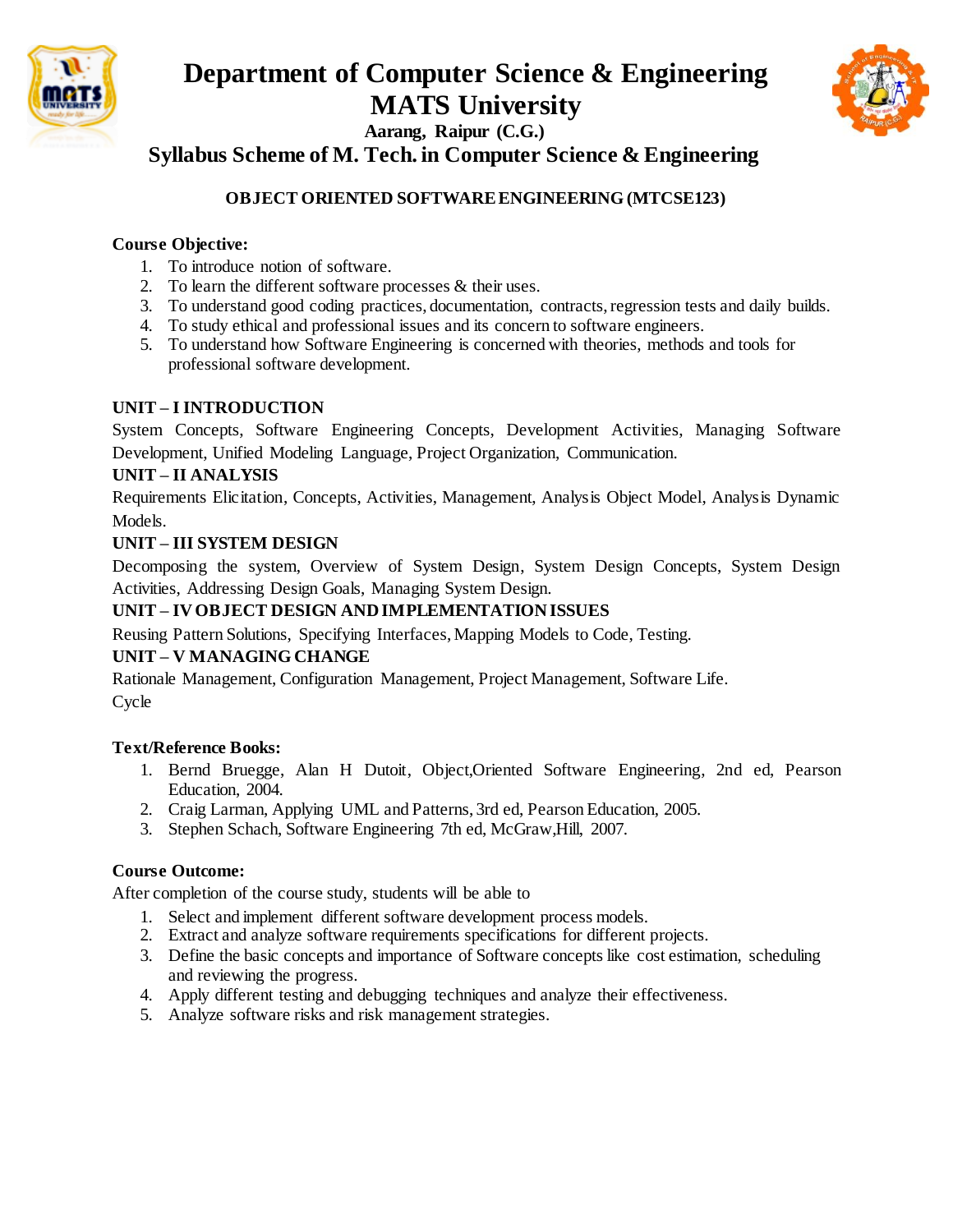



## **Syllabus Scheme of M. Tech. in Computer Science & Engineering**

## **COMPUTER NETWORKS AND MANAGEMENT (MTCSE124)**

### **Course Objective:**

- 1. Provide students with an improved foundation of knowledge in current and reflective practice necessary to hold up a career in indulging the different protocols, software, and network architectures.
- 2. Understanding theory of local area networks, their topologies, protocols and applications.
- 3. Computer networking at sophisticated professional level.

#### **UNIT – I HIGH SPEED NETWORKS**

Frame Relay Networks, Asynchronous transfer mode, ATM Protocol Architecture, ATM logical Connection, ATM Cell, ATM Service Categories–AAL, High Speed LAN's: Fast Ethernet, Gigabit Ethernet, Fiber Channel, Wireless LAN's.

#### **UNIT – II CONGESTION AND TRAFFIC MANAGEMENT**

Queuing Analysis, Queuing Models, Single Server Queues, Effects of Congestion, Congestion Control, Traffic Management, Congestion Control in Packet Switching Networks, Frame Relay Congestion Control.

#### **UNIT – III TCP AND ATM CONGESTION CONTROL**

TCP Flow control, TCP Congestion Control, Retransmission, Timer Management, Exponential RTO back off, KARN's Algorithm, Window management, Performance of TCP over ATM. Traffic and Congestion control in ATM, Requirements, Attributes, Traffic Management Frame work, Traffic Control, ABR traffic Management, ABR rate control, RM cell formats, ABR Capacity allocations, GFR traffic management.

## **UNIT – IV INTEGRATED AND DIFFERENTIATED SERVICES**

Integrated Services Architecture, Approach, Components, Services, Queuing Discipline, FQ, PS, BRFQ, GPS, WFQ, Random Early Detection, Differentiated Services.

#### **UNIT – V PROTOCOLS FOR QoS SUPPORT**

RSVP, Goals & Characteristics, Data Flow, RSVP operations, Protocol Mechanisms, Multiprotocol Label Switching, Operations, Label Stacking, Protocol details, RTP, Protocol Architecture, Data Transfer Protocol, RTCP.

#### **Text Books:**

1. High Speed Networks And Internet, William Stallings, Pearson Education, Second Edition, 2002. **Reference Books:**

- 1. High Performance Communication Networks, Warland & Pravin Varaiya, Jean Harcourt Asia Pvt. Ltd., II Edition, 2001.
- 2. MPLS and VPN architecture, Irvan Pepelnjk, Jim Guichard and Jeff Apcar, Cisco Press, Volume 1 and 2, 2003.

#### **Course Outcome:**

- 1. To classify and relate vital theorems and formulae for the information-theoretic basis of communication and the performance of TCP/IP network protocols
- 2. Depict the basis and organization of conceptually layered Network protocol model.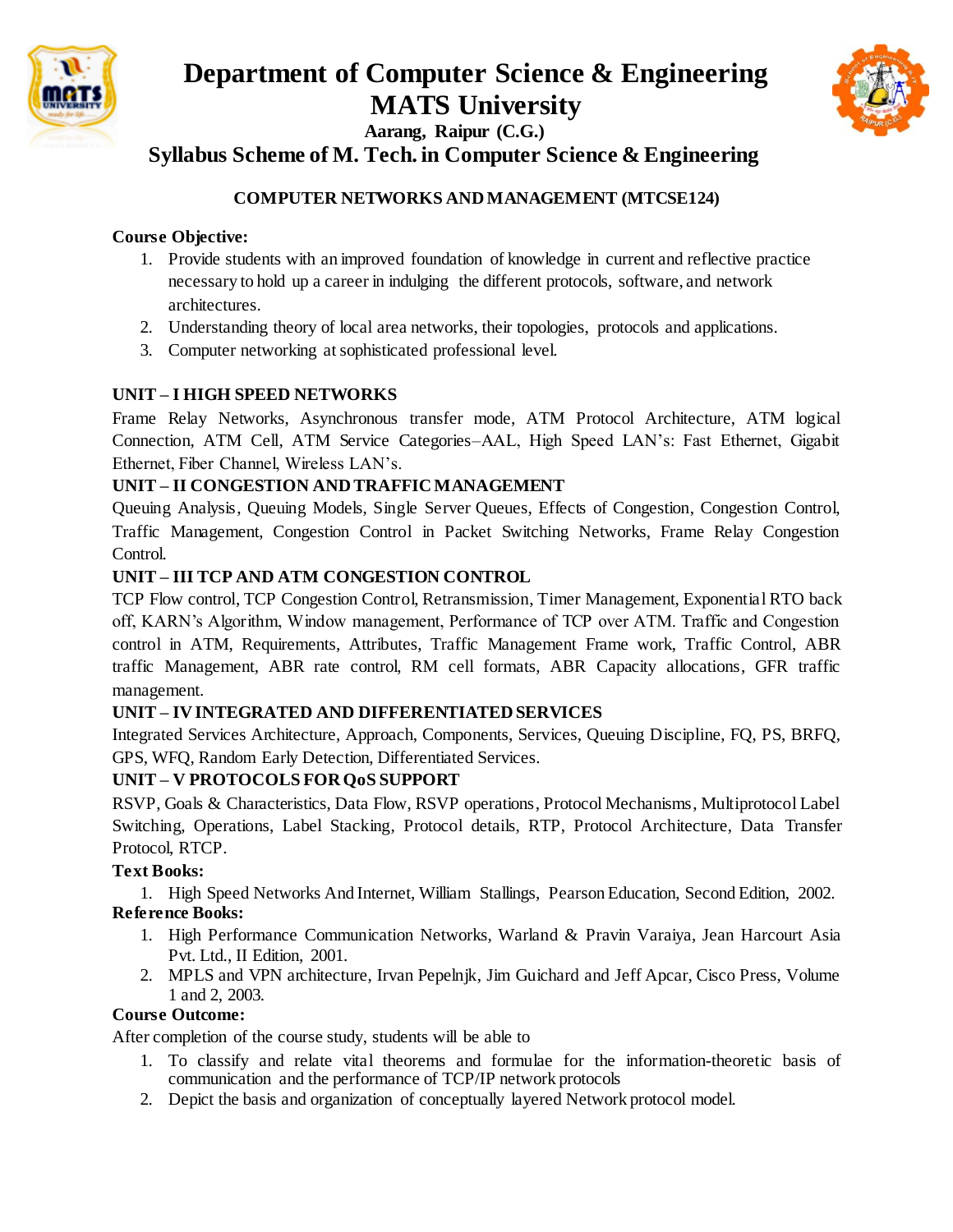

# **Department of Computer Science & Engineering MATS University**



**Aarang, Raipur (C.G.) Syllabus Scheme of M. Tech. in Computer Science & Engineering**

## **DATA STRUCTURES LAB (MTCSE125)**

- 1. Write C/C++ programs to implement the following using an array.
	- a) Stack ADT
	- b) Queue ADT
- 2. Write a  $C/C++$  program to perform Min Heap.
- 3. Write a C/C++ program to perform Min Deaps.
- 4. Write a C/C++ program to perform the following operations:
	- a) Insert an element into a binary search tree.
	- b) Delete an element from a binary search tree.
	- c) Search for a key element in a binary search tree.
- 5. Write a C/C++ program to perform the following operations on B,Trees:
	- a) Insertion
	- b) Deletion
- 6. Write a  $C/C$ ++ program to perform the following operations on AVL, Trees:
	- a) Insertion
	- b) Deletion
- 7. Write a C/C++ program to perform Tries.
- 8. Write a C/C++ program for sorting a given list of elements in ascending order using Quick sort method.
- 9. Write a C/C++ program to implement convex hull
- 10. Write a C/C++ program to perform 0/1 Knapsack using Dynamic Programming.
- 11. Write a C/C++ program to perform Graph coloring using backtracking.
- 12. Consider the problem of eight queens on an (8x8) chessboard. Two queens are said to attack each other if they are on the same row, column, or diagonal. Write a  $C++$  program that implements backtracking algorithm to solve the problem i.e. place eight non-attacking queens on the board.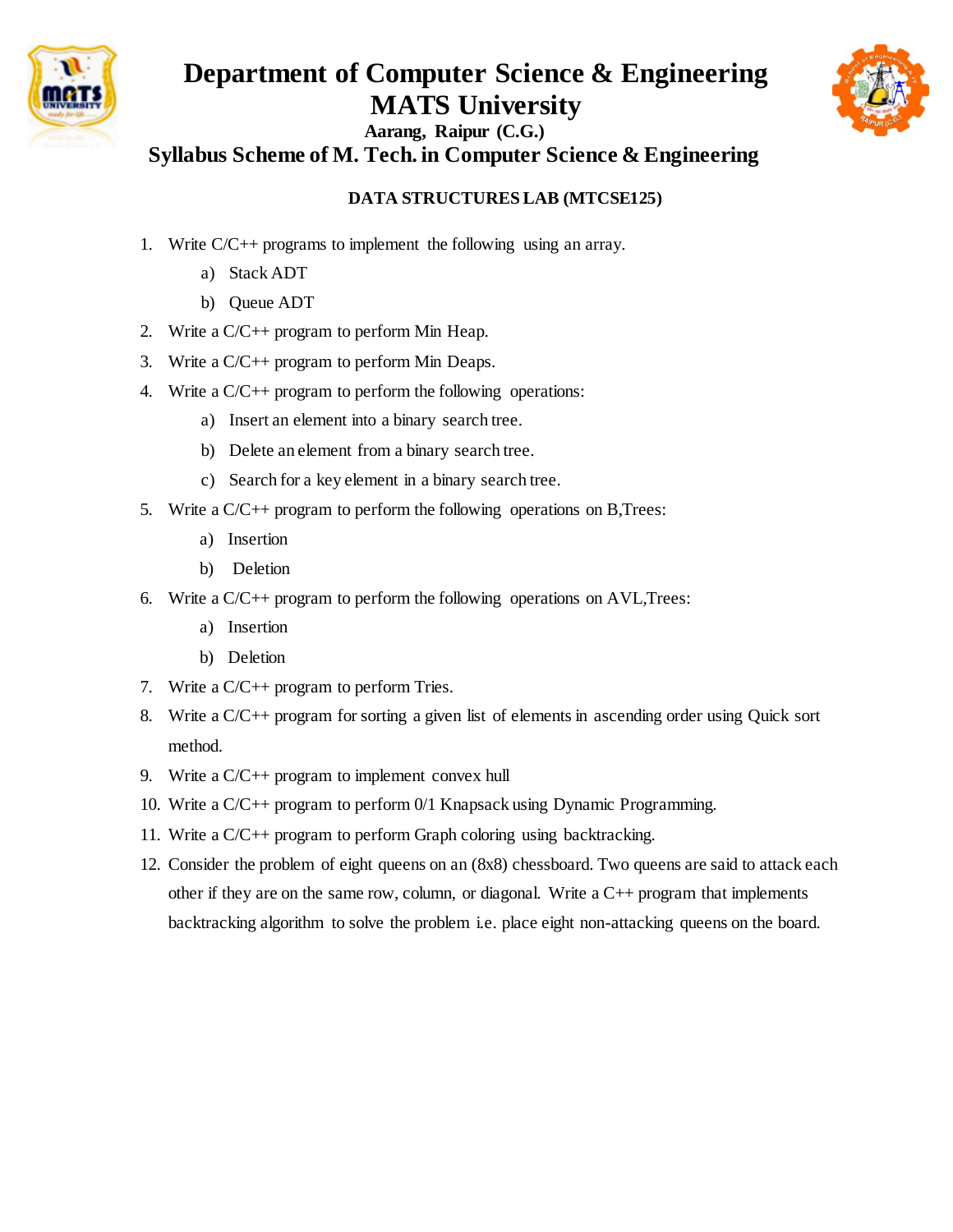

## **Department of Computer Science & Engineering MATS University Aarang, Raipur (C.G.) Syllabus Scheme of M. Tech. in Computer Science & Engineering**



## **NETWORKING LAB (MTCSE126)**

- 1. WAP for implementation of Socket Programming Concepts.
- 2. WAP to implement TCP Sockets
- 3. WAP to implement UDP Sockets
- 4. WAP for implementation of Socket Applications.
- 5. WAP for Simulation of Sliding Window Protocol.
- 6. WAP for Simulation of Routing Protocols.
- 7. WAP for development of applications such as DNS/ HTTP/ E-mail/ Multi-user Chat.
- 8. WAP for simulation of Network Management Protocols.
- 9. Study of Network Simulator Packages-such as OPNET, NS-2 etc.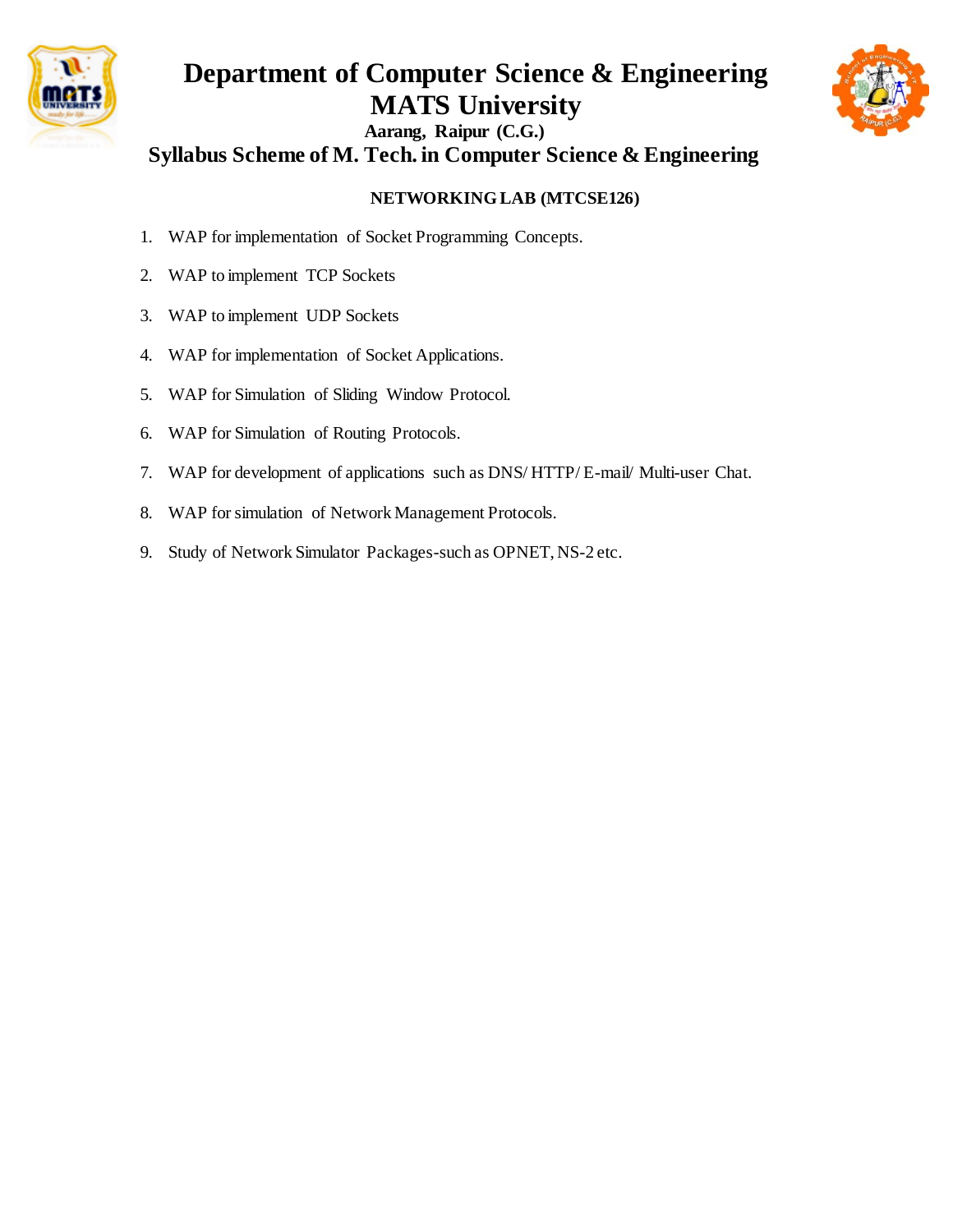

## **Department of Computer Science & Engineering MATS University Aarang, Raipur (C.G.) Syllabus Scheme of M. Tech. in Computer Science & Engineering**



## **SOFTWARE ENGINEERING LAB (MTCSE127)**

### **CASE TOOLS**

The student is expected to take up about five mini, projects and model them and produce Use Cases, Analysis documents-both Static and Dynamic aspects, Sequence Diagrams and State-Charts, Database Design using Rational Products.

- 1. Online Bookshop
- 2. Simulation of a small manufacturing Company
- 3. A Content Management System
- 4. Air traffic Simulation
- 5. Automated Community Portal
- 6. File Management System
- 7. Medical Imaging System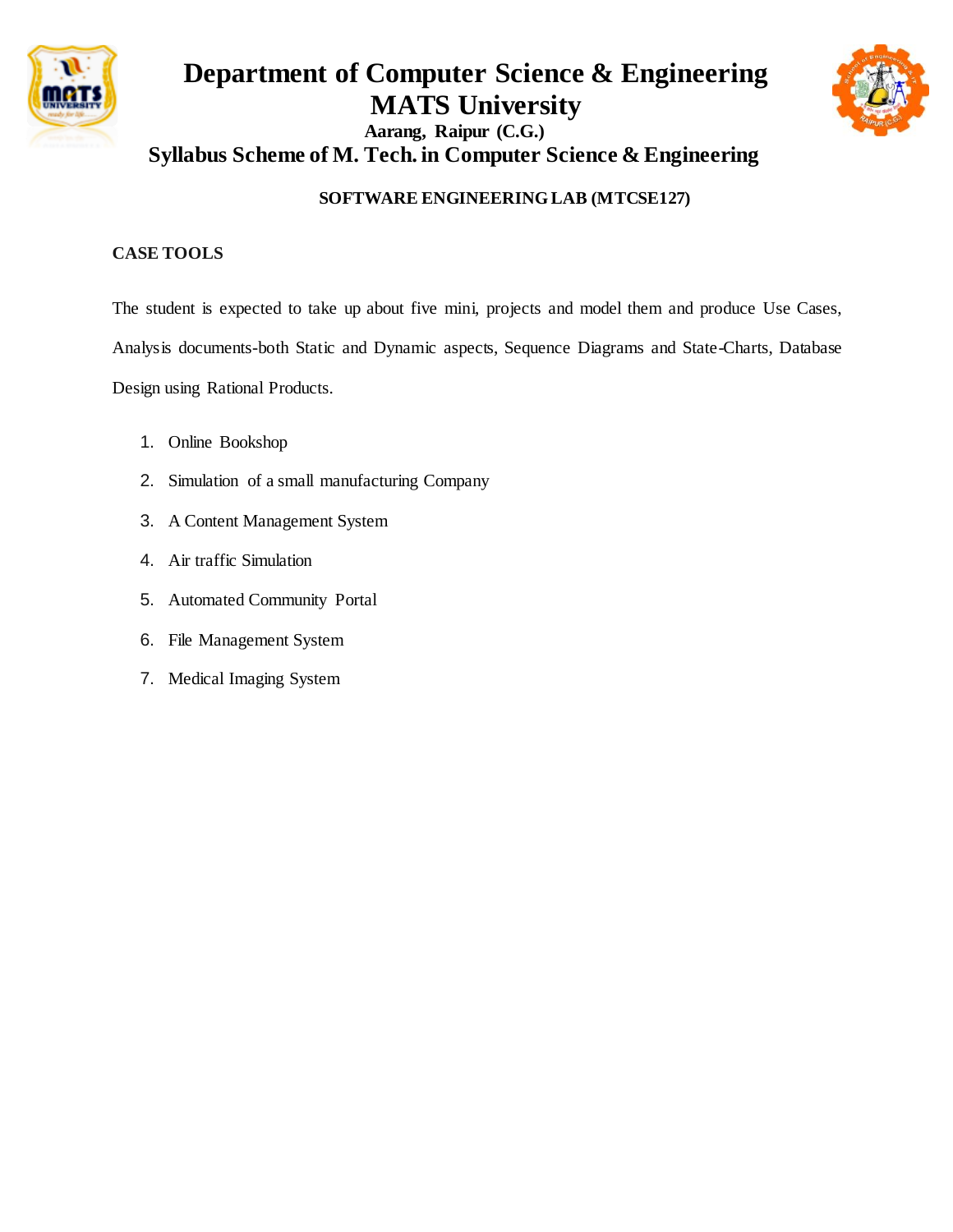

# **Department of Computer Science & Engineering MATS University**



**Aarang, Raipur (C.G.) Syllabus Scheme of M. Tech. in Computer Science & Engineering**

## **Semester – II**

| S.<br>No.    | Code                 | <b>Subject</b>                      | <b>Periods Per</b><br>Week |          |                |            | Scheme of<br><b>Marks</b> | <b>Total</b><br><b>Credit</b> |
|--------------|----------------------|-------------------------------------|----------------------------|----------|----------------|------------|---------------------------|-------------------------------|
|              |                      |                                     | L                          | T        | ${\bf P}$      | <b>ESE</b> | <b>IM</b>                 |                               |
| 1.           | MTCSE 220            | <b>Advanced Database</b><br>System  | $\overline{4}$             |          |                | 70         | 30                        | $\overline{4}$                |
| 2.           | MTCSE 221            | <b>Advanced Operating</b><br>System | $\overline{4}$             |          |                | 70         | 30                        | $\overline{4}$                |
| 3.           | MTCSE 222            | <b>Network Security</b>             | $\overline{4}$             |          |                | 70         | 30                        | $\overline{4}$                |
| 4.           | MTCSE 223            | Cloud Computing                     | $\overline{4}$             |          |                | 70         | 30                        | $\overline{4}$                |
| 5.           | <b>MTCSE</b><br>234X | Professional Elective $-I$          | $\overline{4}$             |          |                | 70         | 30                        | $\overline{4}$                |
| 6.           | MTCSE 225            | Operating System Lab                | $\mathbf{1}$               |          | $\overline{2}$ | 30         | 20                        | $\overline{2}$                |
| 7.           | MTCSE 226            | Network Security Lab                | $\mathbf{1}$               |          | $\overline{2}$ | 30         | 20                        | $\overline{2}$                |
| 8.           | MTCSE 227            | <b>Advanced DBMS Lab</b>            | $\mathbf{1}$               |          | $\overline{2}$ | 30         | 20                        | $\overline{2}$                |
| <b>Total</b> |                      |                                     | 23                         | $\bf{0}$ | 6              | 440        | 210                       | 26                            |

## **Professional Elective – I**

| S. No              | <b>Subject Code</b> | <b>Name Of Subject</b>      |
|--------------------|---------------------|-----------------------------|
|                    | MTCSE2340           | Distributed Computing       |
| ۷.                 | MTCSE2341           | Soft Computing              |
| $\mathbf{R}$<br>J. | MTCSE2342           | Multimedia System           |
| 4.                 | MTCSE2343           | Natural Language Processing |
|                    | MTCSE2344           | <b>System Simulation</b>    |

L – Lecture, T – Tutorial, ESE – End Semester Examination,

P – Practical, IM – Internal Marks (Include Class Test & Teacher's Assessments)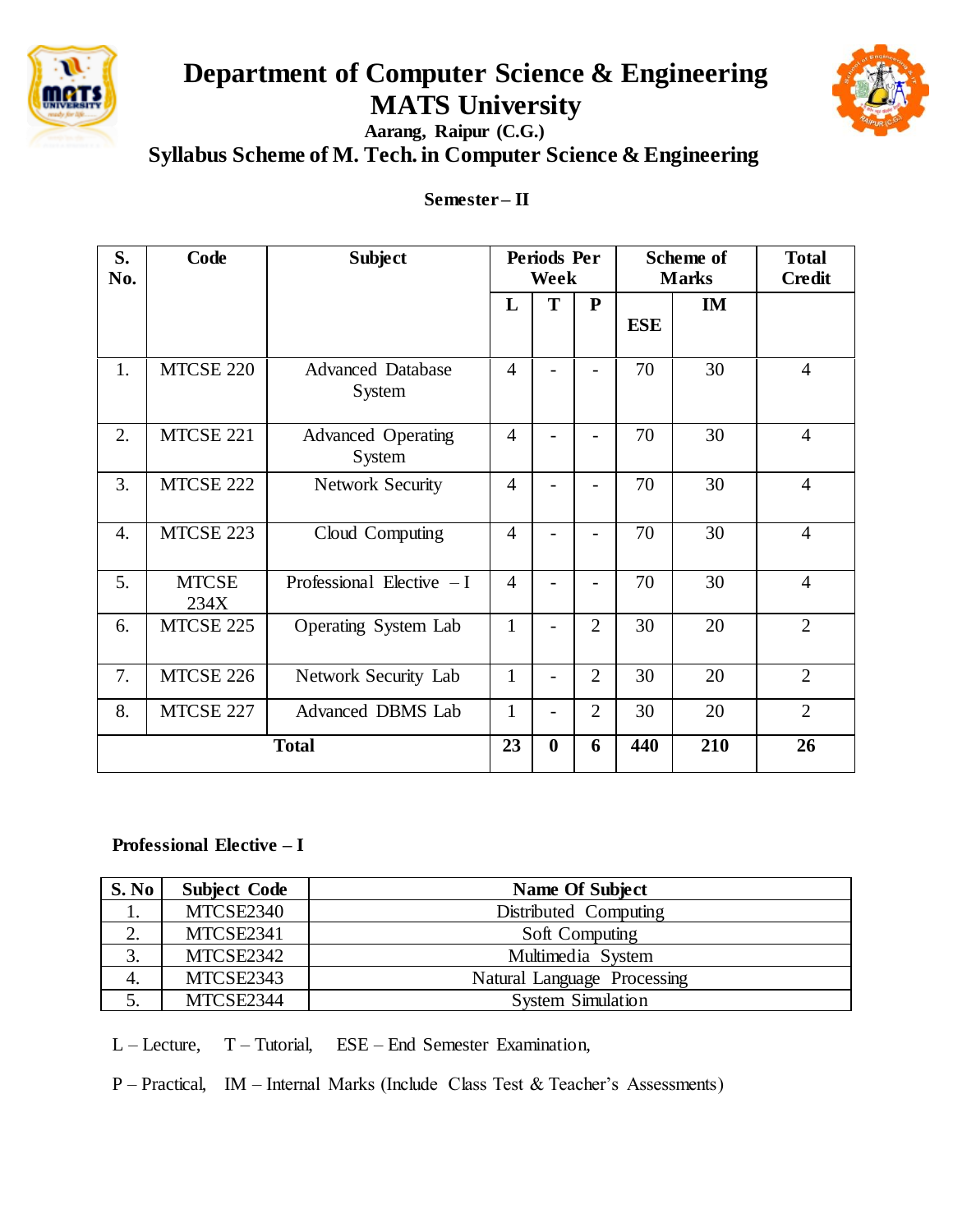



**Syllabus Scheme of M. Tech. in Computer Science & Engineering**

## **ADVANCED DATABASE SYSTEM (MTCSE220)**

## **Course Objective:**

- 1. To discuss the requirements for advanced database features in database applications.
- 2. To study the concept of Distributed Database and Object Oriented Database.
- 3. To understand the enhanced data models for advanced applications of DBMS.
- 4. To examine the concepts of various emerging database technologies.

## **UNIT – I INTRODUCTION**

DBMS Concept introduction, Data Models, E-R diagram, Keys, Relational Database Schemas, Integrity Constraints, Relational Algebra and Calculus, Normalization, Normal Form.

## **UNIT – II QUERY PROCESSING AD TRANSACTION**

Indexing, Query Processing and Optimization, Concurrency Control, Distributed Database, Fragmentation, Transparency, Distributed Query Processing and Optimization, Distributed Transaction Model and Concurrency Control, Distributed Deadlock and Commit Protocol.

## **UNIT – III OBJECT ORIENTED DATABASE**

Object Oriented and Object Relational Databases: Specialization, Generalization, Aggregation, Association, Object, Object Identity, Architecture of Object Oriented and Object Relational Databases.

## **UNIT – IV WEB DATABASES**

Web Databases: Accessing Databases through Web, Web Server, XML Database.

## **UNIT – V MULTIMEDIA DADABASE**

Introduction to Image and Multimedia Database and Data Structure, Data StructureS: R Tree, K-D tree, Quad Tree, Content Based Retrieval: Color Histogram.

## **Text/Reference Books:**

- 1. Fundamentals of Database System, R. Elmasri, S. Navathe, Benjamin Cumming,
- 2. Database concept, H.F. Korth and A. Silberschatz, (II ed) McGraw Hill, 1991
- 3. An Introduction to Database System, C.J. Date, Volume I (V ed), Addision Wesley
- 4. Object Oriented Database, Narang, Prentice Hall of India, New Delhi.
- 5. Modern Database System, W. Kim, 1995, Acin Press, Addision Wesley.

## **Course Outcome:**

- 1. Explain the needs and concepts of object-oriented database, spatial database, web database, data warehousing and data mining.
- 2. Analyze, design and evaluate the construct of various advanced databases topics such as Object Oriented, Object Relational, Semi Structured, Unstructured and Distributed Databases.
- 3. Implement practical solutions to complex database problems using OO/OR database, spatial database, data warehousing and data mining approaches.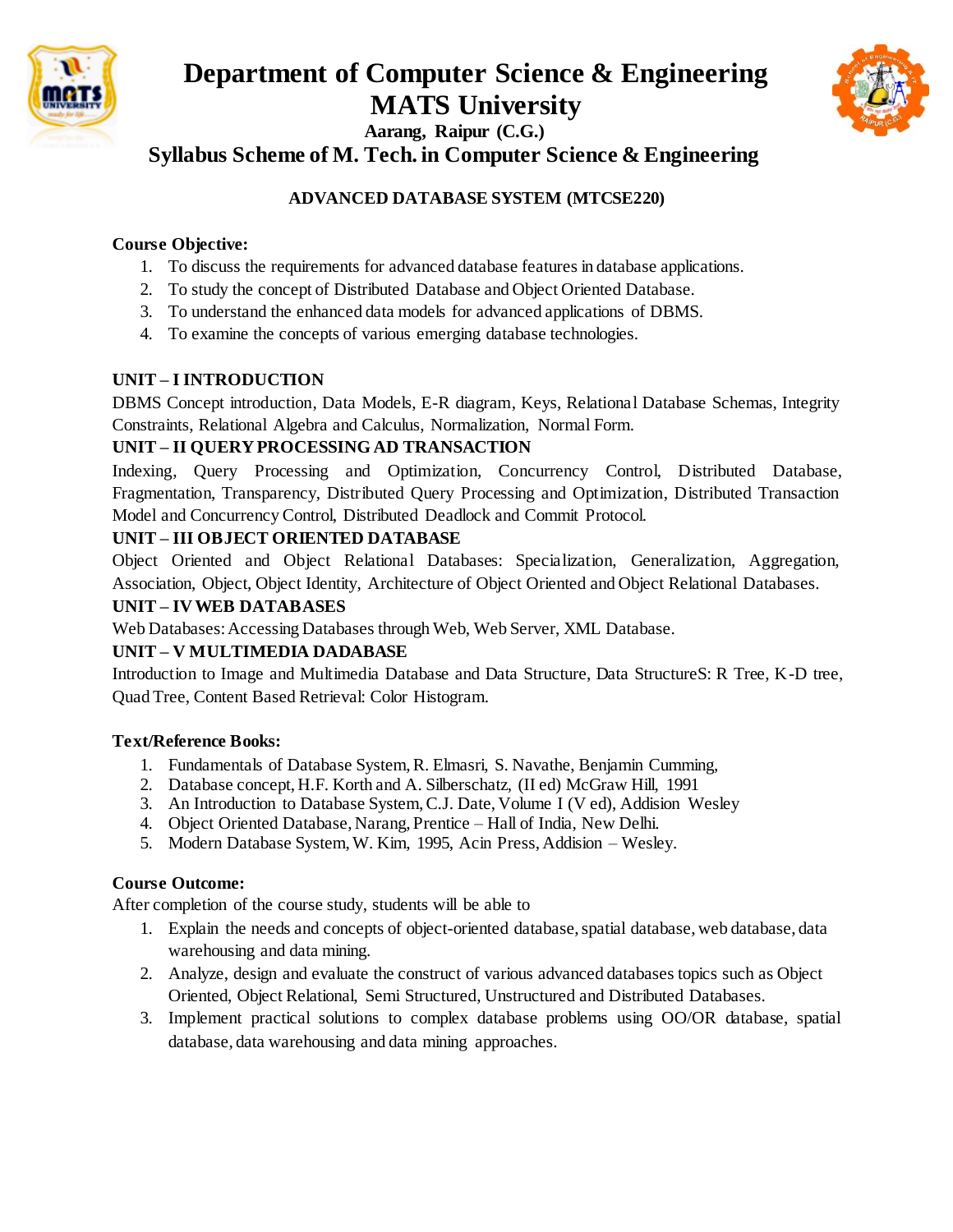



**Syllabus Scheme of M. Tech. in Computer Science & Engineering**

## **ADVANCED OPERATING SYSTEM (MTCSE221)**

#### **Course Objective:**

- 1. To give basics of Distributed Operating System.
- 2. To study the communication in distributed system.
- 3. To learn about inter-process communication in distributed environment.
- 4. To have concepts of distributed shared memory and distributed file systems.

#### **UNIT – I MULTIPROCESSOR SYSTEM**

Multiprocessor Operating System: Multiprocessor System Architecture, Structure, Processor Scheduling and Allocation, Memory Management.

#### **UNIT – II DISTRIBUTED OPERATING SYSTEM**

Distributed Operating System: Characteristics, Design Issues, Communication Models, Clock Synchronization, Mutual Exclusion, Election Algorithms.

#### **UNIT – III DISTRIBUTED OPERATING SYSTEM FUNCTIONS**

Distributed Deadlocks Detection, Distributed Scheduling, Distributed File System, Distributed shared Memory.

#### **UNIT – IVFILE/DISK PROCESSING**

Multimedia Files, Video compression, Process Scheduling, File System, File placement, Caching, Disk Scheduling.

#### **UNIT – V REAL TIME OPERATING SYSTEM**

Real Time Operating System: Scheduling mechanisms, Interrupts, Memory management, I/O & networking, resource reservation.

Case studies: Open source software, LINUX, Open SOLARIS, Amoeba, Mach, chorus etc.

## **Text Books:**

- 1. Advanced Concepts in Operating Systems, M Singhal and NG Sivaratri, Tata McGraw Hill Inc., 2001
- 2. Distributed Operating System, A.S. Tanenbaum, Pearson Education Asia, 2001.

#### **Reference Book:**

1. Operating System Concepts, Silberschatz And P. Galvin, Addison Wesley 2004.

#### **Course Outcome:**

- 1. Explain the concepts of Distributed System, Real Time Systems (Hardware, Software, and Operating System).
- 2. Summarize the major security issues associated with distributed systems along with the system security techniques.
- 3. Apply standard design principles in the construction of Advanced Operating Systems.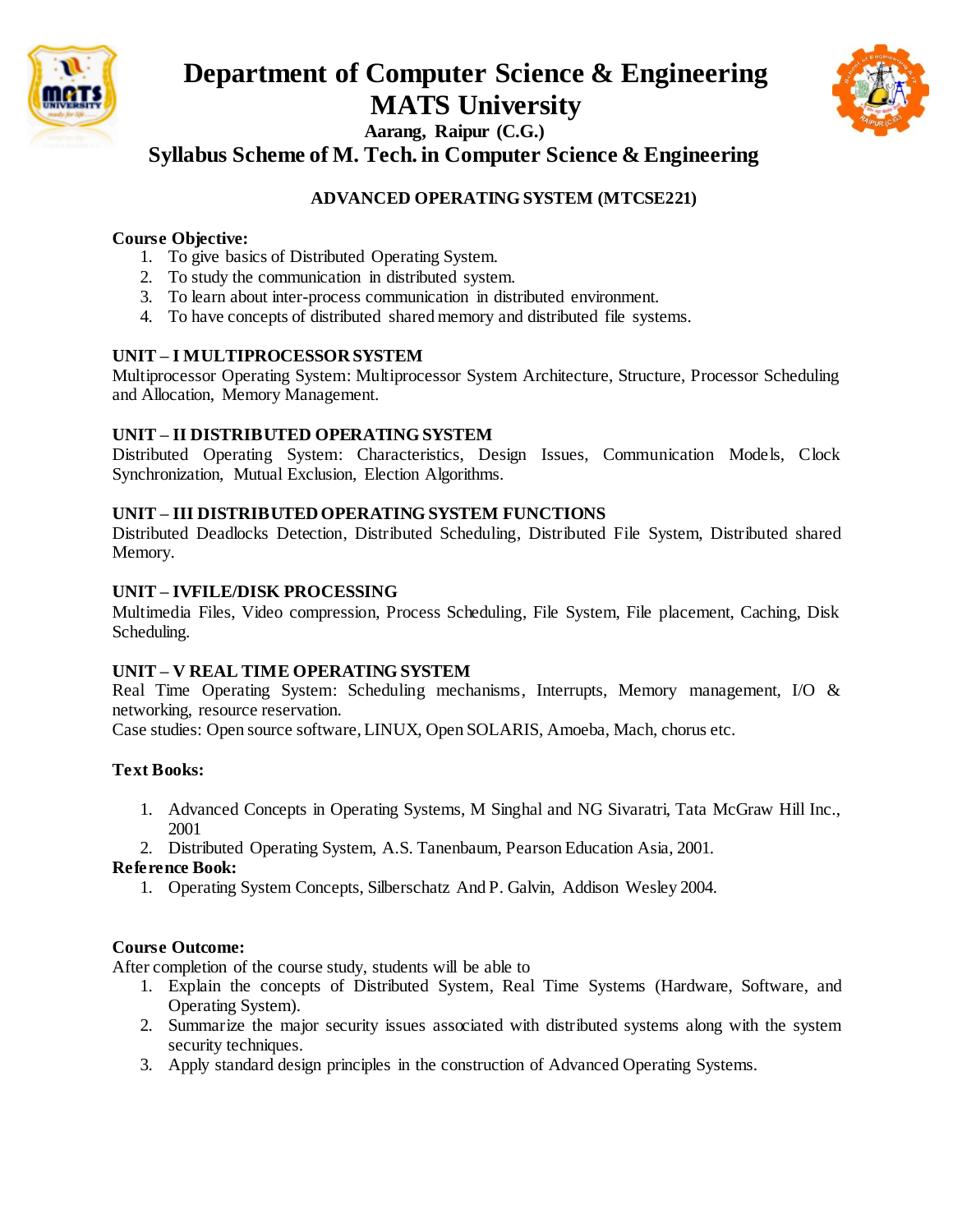

# **Department of Computer Science & Engineering MATS University**



**Aarang, Raipur (C.G.)**

**Syllabus Scheme of M. Tech. in Computer Science & Engineering**

## **NETWORK SECURITY (MTCSE222)**

#### **Course Objective:**

- 1. To understand the principles and practices of cryptography and network security.
- 2. To understand the practical applications that has been implemented and is in use to provide network security.

## **UNIT – I INTRODUCTION**

Introduction to Classical and Modern Techniques: Attacks, Services and Mechanisms, Classical Encryption Techniques, DES, Block Cipher, Design Principles and Modes of Operation.

#### **UNIT – II ENCRYPTION TECHNIQUES**

Encryption Algorithms and Hash Functions: Triple DES, RC5, Key Management, Public Key Cryptography, RSA Algorithm, Digital Signatures and Authentication Protocols.

#### **UNIT – III SYSTEM SECURITY**

System Security: Backups, integrity Management, Protecting against Programmed Threats, Viruses and Worms, Physical Security, Personnel Security.

#### **UNIT – IV NETWORK SECURITY**

Network Security: Protection against Eavesdropping, Security for Modems, IP Security, Web Security, Electronic Mail Security, Authentication, Applications.

#### **UNIT – V SECURITY TOOLS**

Security Tools: Firewalls, Wrappers, Proxies, Discovering a Break-in, Denial of Service Attacks and Solutions, Cryptographic Security Tools: KERBEROS, PGP, SSH, SRP, OPIE.

## **Text Books:**

- 1. Cryptography and Network Security Principles and Practice, William Stallings, Pearson Education.
- 2. Practical UNIX and Internet Security, Simson Garjainkal, and Gene Spafford, Oreilly Pule Pvt. Ltd. 2000.

#### **Reference Books:**

- 1. RSA Security 's official guide to cryptography, Steve Burnett and Stephene Paine, RSA Press, Tata McGraw Hill Edition, 2001.
- 2. Cryptography and Network Security, Atul Kahate, McGraw Hill Education (India) Private Limited.

#### **Course Outcome:**

- 1. Explain the concepts of various Encryption techniques
- 2. Summarize the major security issues associated with systems along with the system security techniques.
- 3. Apply standard security tools.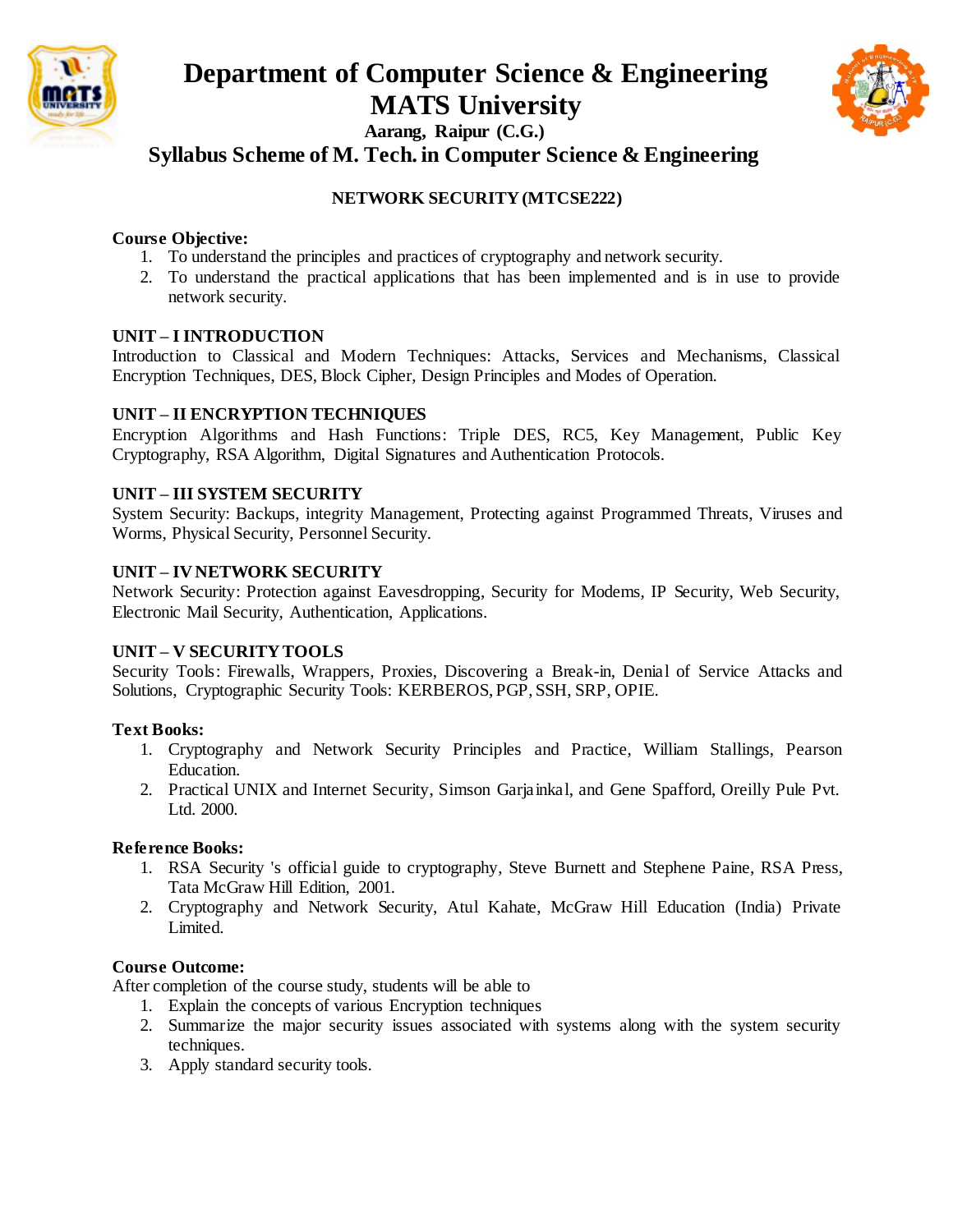



**Syllabus Scheme of M. Tech. in Computer Science & Engineering**

## **CLOUD COMPUTING (MTCSE223)**

#### **Course Objective:**

- 1. To give the idea of cloud computing.
- 2. To provide students a sound foundation of the Cloud Computing so that they are able to start using and adopting Cloud Computing services and tools in their real life scenarios.

#### **UNIT – I INTRODUCTION**

History of Cloud Computing, Cloud Architecture, Cloud Storage, Cloud Computing Matters, Advantages of Cloud Computing, Disadvantages of Cloud Computing, Companies in the Cloud Today, Cloud Services.

#### **UNIT – II CLOUD APPLICATIONS**

Web Based Application, Pros and Cons of Cloud Service Development, Types of Cloud Service Development, Software as a Service, Platform as Service, Web Services, On-Demand Computing, Discovering Cloud Services, Development Services and Tools, Amazon EC2- Google App Engine, IBM Clouds.

#### **UNIT – III EXTENDED APPLICATIONS**

Centralizing emails communications: Collaborations on schedules, Collaborating on To-do lists, Collaborating contacts lists, Cloud computing for the community, collaborating on group projects and events, Cloud computing for the corporation.

#### **UNIT – IV SCHEDULING AND MANAGEMNET**

Collaborating on Calendars: Schedules and Task Management, Exporting Online Scheduling Applications, Exploring Online Planning and Task management, Collaborating on Event Management, Collaborating on Contact Management, Collaborating on Project Management, Collaborating on Word Processing, Collaborating on Databases, Storing and Sharing Files.

#### **UNIT – V WEB SERVICES**

Collaborating via Web-Based communication tools, Evaluating web mail services, Evaluating web conference tools, Collaborating via Social Networks and Groupware, Collaborating via Blogs and Wikis.

#### **Text/Reference Books**

- 1. Cloud Computing: Web-Based Applications that change the way you work and Collaborate Online, Michael Miller, Que Publishing, 2008.
- 2. Cloud Computing Best Practices for Managing and Measuring Processes for On-Demand Computing, Haley Beard, Applications and Data Centers in the Cloud with SLAs", Emereo Pty Limited, 2008.

#### **Course Outcome:**

- 1. Understand the key dimensions of the challenges of cloud computing.
- 2. Students will be able to perform cloud oriented analysis.
- 3. Assess economics, financial, and technological implications for selecting cloud computing for an organization.
- 4. Design the composition of a cloud services.
- 5. Design application services for technology abstraction.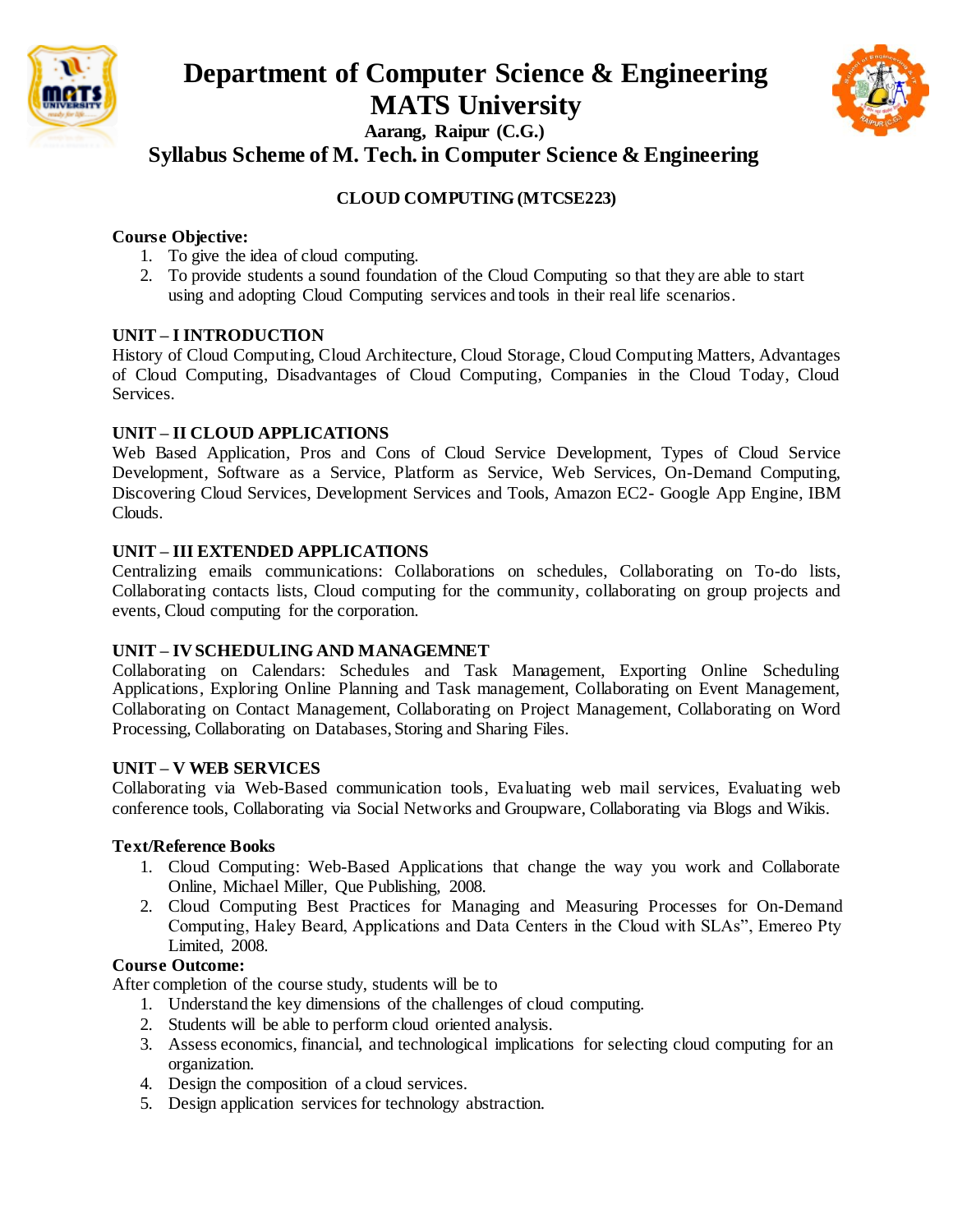



**Syllabus Scheme of M. Tech. in Computer Science & Engineering**

#### **OPERATING SYSTEM LAB (MTCSE225)**

#### **MULTIPROCESSOR OPERATING SYSTEMS**

#### **PROGRAM 1 – Semaphores - Multiprocessor operating systems**

Assume there are three processes:  $P_a$ ,  $P_b$ , and  $P_c$ . Only Pa can output the letter A,  $P_b$  B, and  $P_c$  C. Utilizing only semaphores (and no other variables) the processes are synchronized so that the output satisfies the following conditions:

- a) A B must be output before any C's can be output.
- b) B's and C's must alternate in the output string, that is, after the first B is output, another B cannot be output until a C is output. Similarly, once a C is output, another C cannot be output until a B is output.
- c) The total number of B's and C's which have been output at any given point in the output string cannot exceed the number of A's which have been output up to that point.

Examples

AACB -- invalid, violates a) ABACAC -- invalid, violates b) AABCABC -- invalid, violates c) AABCAAABC -- valid AAAABCBC -- valid  $AB - valid$ 

#### **PROGRAM 2 – Multithreading - Multiprocessor operating systems**

#### **The Cigarette Smokers Problem**

Consider a simulation with three *smoker* threads and one *agent* thread. Each smoker continuously makes a cigarette and smokes it. But to make a cigarette, a smoker needs three ingredients: tobacco, paper, and matches. One of the smoker threads has only paper, another has only tobacco and the third has only matches. The agent thread has an infinite supply of all three materials. The three smoker threads are initially blocked. The agent places two randomly chosen (different) ingredients on the table and unblocks the one smoker who has the remaining ingredient. The agent then blocks. The unblocked smoker removes the two ingredients from the table, makes a cigarette, and smokes it for a random amount of time, unblocking the agent on completion of smoking the cigarette. The agent then puts out another random two of the three ingredients, and the cycle repeats.

Write a multi-class multithreaded Java program that uses a monitor to synchronize the agent thread and the three smoker threads. **Do not mechanically translate semaphore code into monitor code!** The agent thread executes in an agent object created from an agent class. Each smoker thread executes in a smoker object. All smoker objects are created from one smoker class whose constructor is used to specify the ingredient possessed by the smoker object. A driver class with a main method constructs the objects and starts the threads.

Use a single monitor object instantiated from a class Control for synchronization. Each of the four threads invokes a synchronized monitor method for its synchronization. No semaphores are allowed. No synchronized blocks are allowed, only synchronized methods. No busy waiting is allowed. No calls to nap inside a synchronized method are allowed (do not nap while holding the monitor object's lock, that is, while inside a synchronized method or while inside a method called by a synchronized method).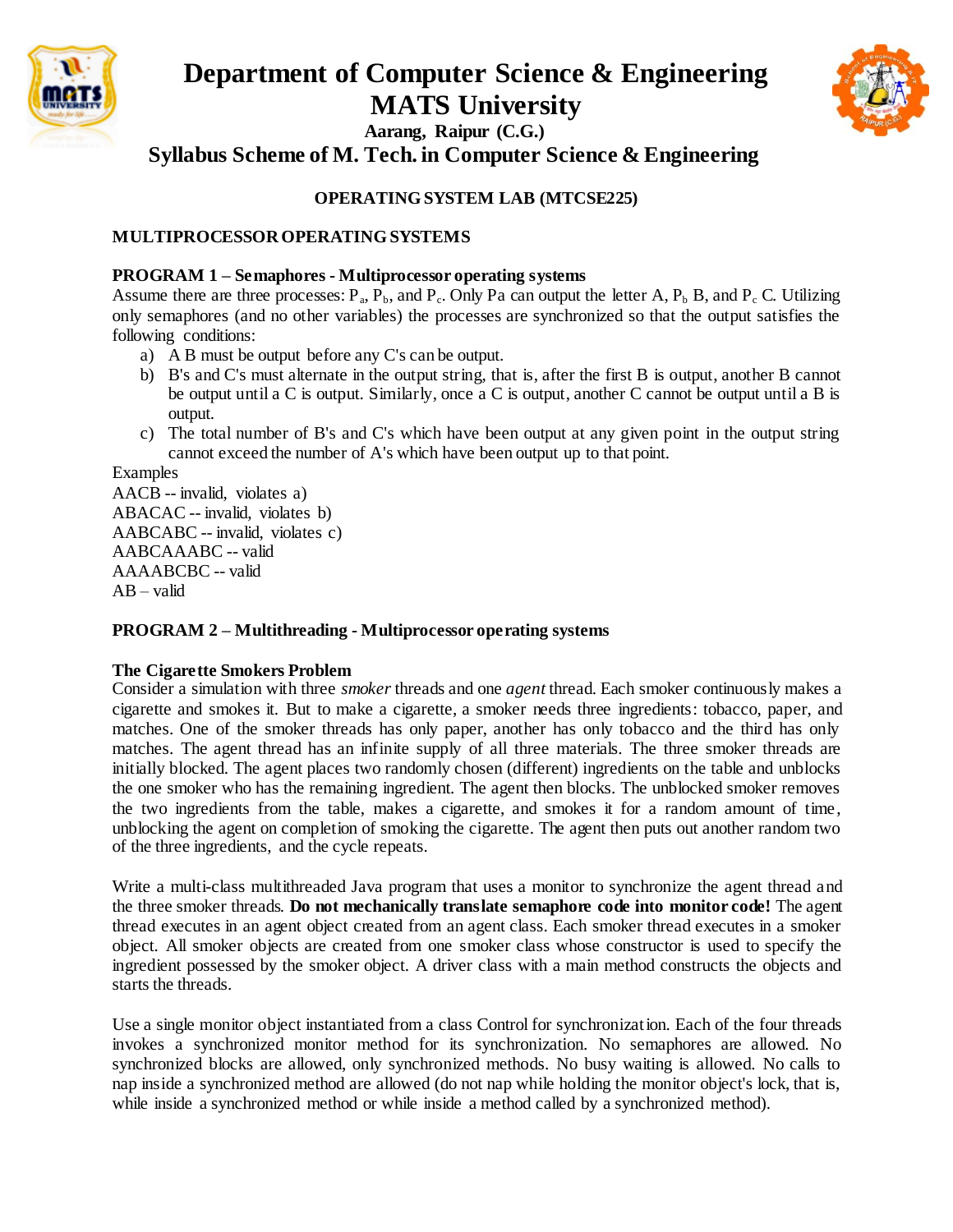

## **Department of Computer Science & Engineering MATS University Aarang, Raipur (C.G.) Syllabus Scheme of M. Tech. in Computer Science & Engineering**



#### **PROGRAM 3 – Multiple sleeping barbers - Multiprocessor operating systems**

Write a multi-class multithreaded Java program that simulates multiple sleeping barbers, all in one barbershop that has a finite number of chairs in the waiting room. Each customer is instantiated from a single Customer class; each barber is instantiated from a single Barber class.

#### **NETWORK OPERATING SYSTEMS**

#### **PROGRAM 4 – Network operating systems**

Establish a Lab setup for the following network operating systems based programs based on the skills in networking on your own. E.g. for identifying networking hardware, identifying different kinds of network cabling and network interface cards can be done.

Exercises

- 1. Identifying Local Area Network Hardware
- 2. Exploring Local Area Network Configuration Options
- 3. Verifying TCP/IP Settings
- 4. Sharing Resources
- 5. Testing LAN Connections

#### **REAL TIME OPERATING SYSTEMS**

#### **PROGRAM 5 – Real time operating systems**

A real-time program implementing an alarm clock shall be developed. [Alarm clock, using C and Simple\_OS]

The program shall fulfill the following requirements:

Clock with alarm functionality shall be implemented, It shall be possible to set the time, It shall be possible to set the alarm time, the alarm shall be *enabled* when the alarm time is set, the alarm shall be *activated* when the alarm is enabled, and when the current time is equal to the alarm time, an activated alarm must be acknowledged. Acknowledgement of an alarm shall lead to the alarm being *disabled, the*  alarm is enabled again when a new alarm time is set, an alarm which is not acknowledged shall be repeated every 10 seconds. The program shall communicate with a graphical user interface, where the current time shall be displayed, and where the alarm time shall be displayed when the alarm is enabled. It shall be possible to terminate the program, using a command which is sent from the graphical user interface.

#### **DATABASE OPERATING SYSTEMS**

#### **PROGRAM 6** – **Transactions and Concurrency -Database operating systems Exercises**

#### **Assume any application (e.g. banking) on your own and do the following exercises.**

- 1. Investigate and implement the Object Store's concurrency options.
- 2. Implement the concurrency conflict that occurs between multiple client applications.
- 3. Observe and implement the implication of nested transactions.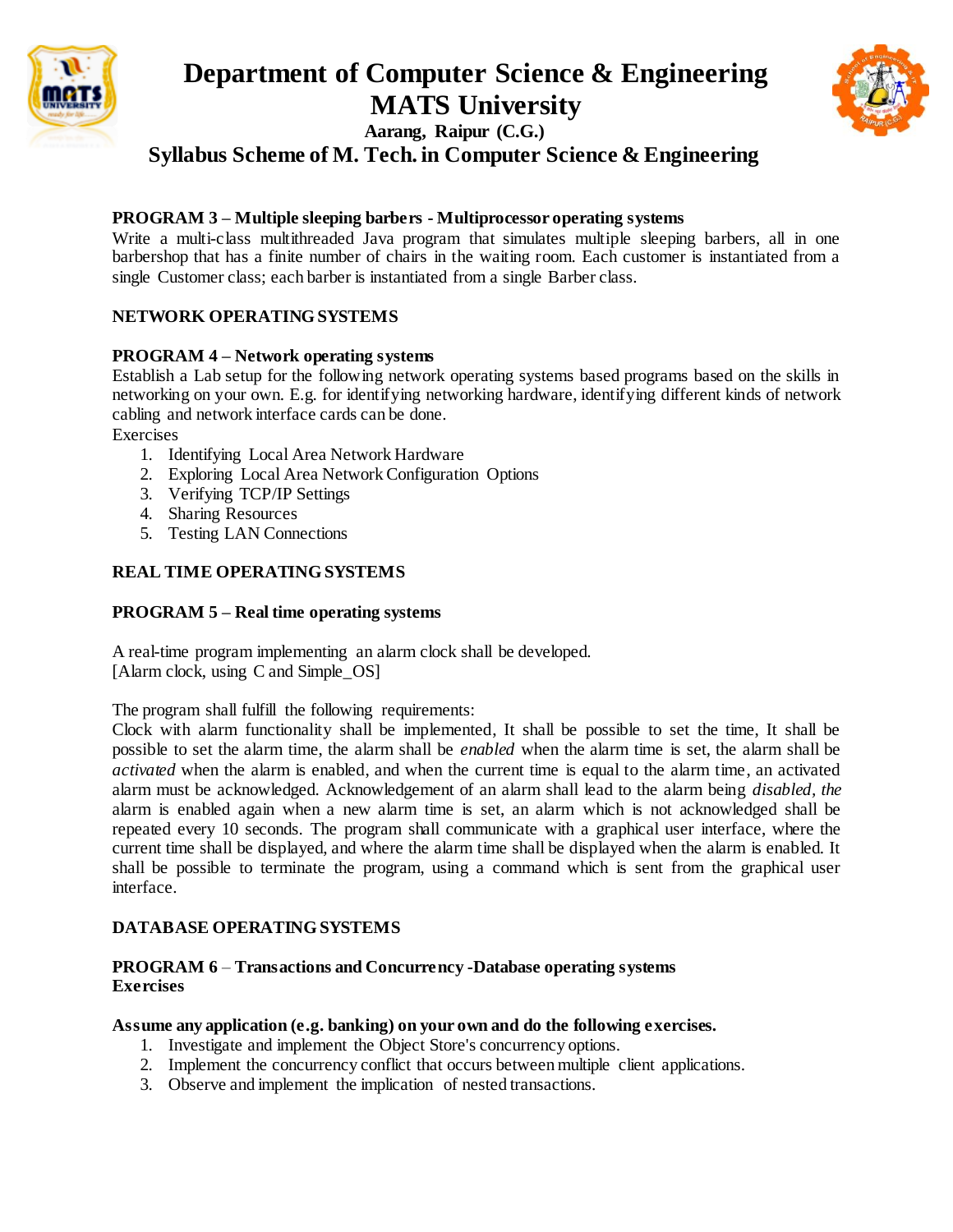



**Syllabus Scheme of M. Tech. in Computer Science & Engineering**

## **DISTRIBUTED OPERATING SYSTEMS**

## **PROGRAM 7 – Distributed operating systems**

- 1. Design a RMI Lottery application. Each time you run the client program -- "**java Lottery Client n**", the server program "**Lottery Server**" will generate **n** set of Lottery numbers. Here **n** is a positive integer, representing the money you will spend on Lottery in sterling pounds. Write this program in a proper engineering manner, i.e. there should be specifications, design (flow chart, FD, or pseudo code), coding, test/debug, and documentation.
- 2. Consider a distributed system that consists of two processes which communicate with each other. Let P be a state predicate on the local state of one process and O be a state predicate on the local state of the other process. Assume that neither P nor Q are stable (i.e. closed). Design a superimposed computation which detects that there exists an interleaving of underlying events in this system where at some state  $P \wedge Q$  holds. (A superposed computation is one that does not act the underlying system; it may \read" but not\write" the state of the underlying system. Events in a superposed computation may occur in at the same instant as the underlying events and/or at different instants.) State any assumptions you make. [Hint: Use vector clocks.]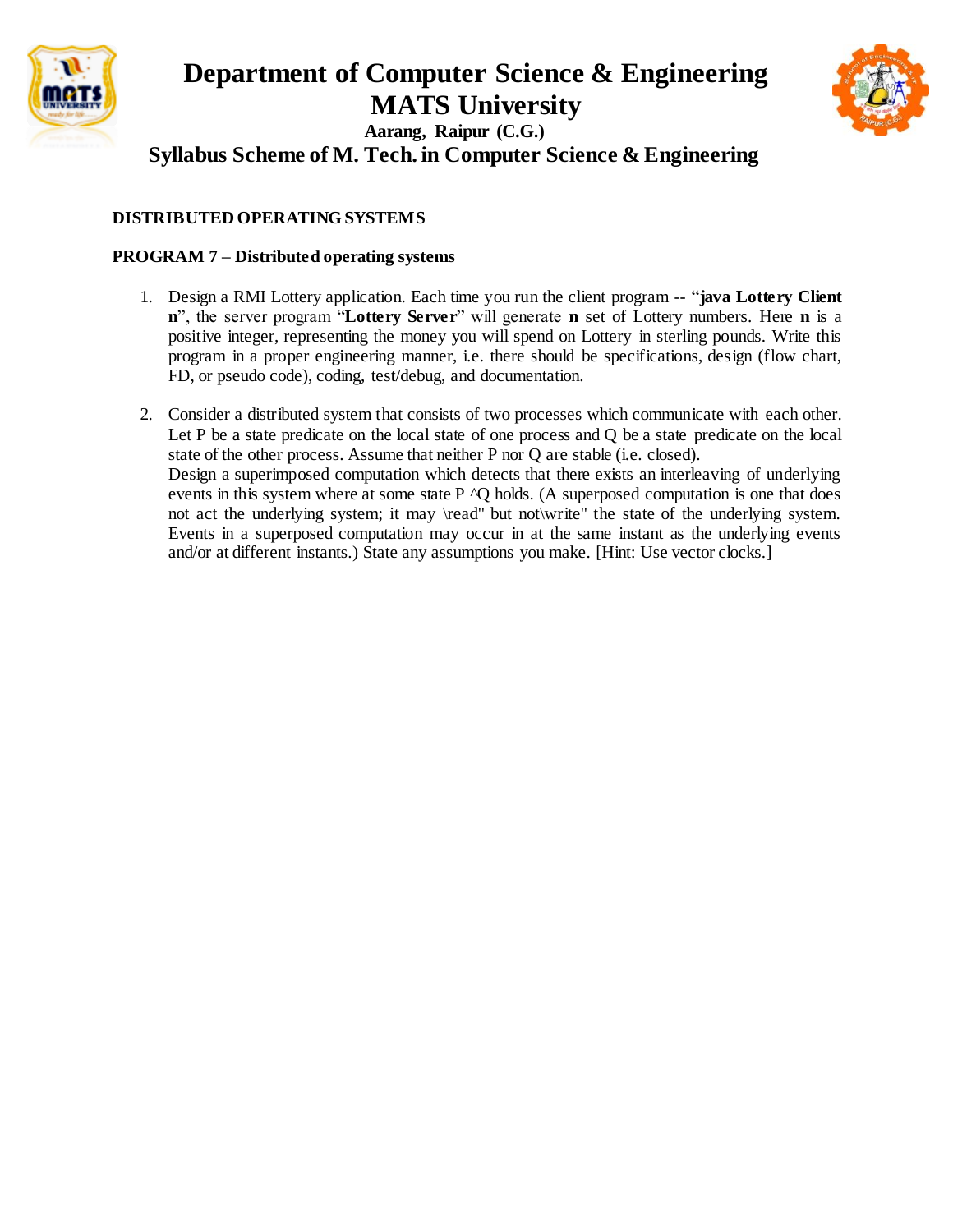

## **Department of Computer Science & Engineering MATS University Aarang, Raipur (C.G.) Syllabus Scheme of M. Tech. in Computer Science & Engineering**



#### **NETWORK SECURITY LAB (MTCSE226)**

- 1. Write a C program that contains a string (char pointer) with a value 'Hello world'. The program should XOR each character in this string with 0 and displays the result.
- 2. Write a C program that contains a string (char pointer) with a value 'Hello world'. The program should
	- a) AND
	- b) XOR

Each character in this string with 127 and display the results.

- 3. Write a Java program to perform encryption and decryption using the following algorithms
	- a) Ceaser Cipher
	- b) Substitution Cipher
	- c) Hill Cipher
- 4. Write a C/Java program to implement the 8 bits simplified DES algorithm logic
- 5. Write a C/Java program to implement the Blowfish algorithm logic.
- 6. Write the RC4 logic in Java.
- 7. Implement the Euclid Algorithm to generate the GCD of an array of 10 integers in 'C'.
- 8. Implement Rabin-Miller Primality Testing Algorithm.
- 9. Write a Java program to implement RSA algorithm.
- 10. Implement the Diffie-Hellman Key Exchange mechanism using HTML and JavaScript.
- 11. Write a Java program to calculate the message digest of a text using the SHA-1 algorithm.
- 12. Calculate the message digest of a text using the MD5 algorithm in JAVA.
- 13. Create a digital certificate of your own by using the Java keytool.
- 14. Write Java program to hide of confidential information within Image using Steganography technique.
- 15. Configure a firewall to block the following for 5 minutes and verify the correctness of this system using the configured parameters:
	- a) Two neighborhood IP addresses on your LAN.
	- b) All ICMP requests.
	- c) All TCP SYN Packets.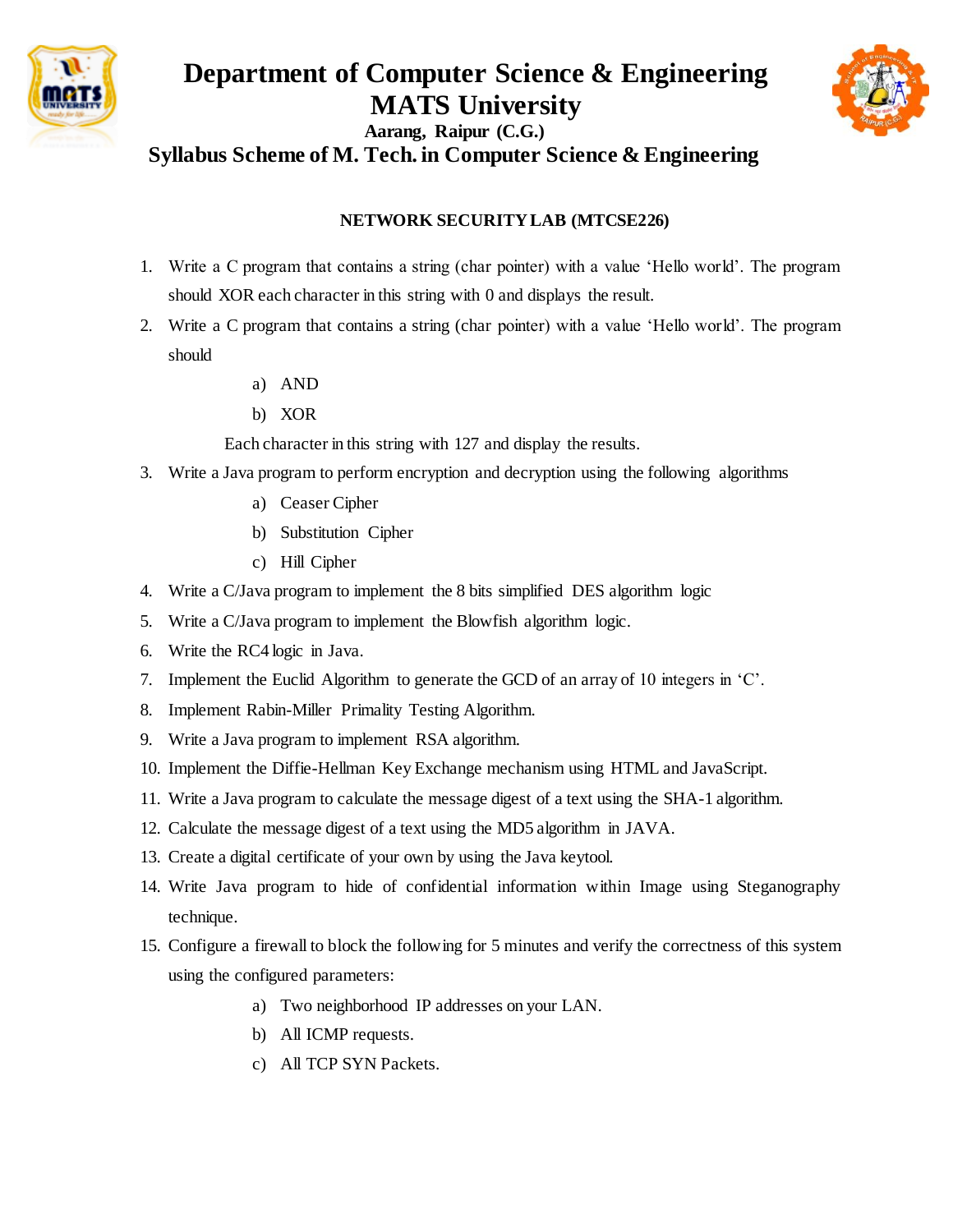



**Syllabus Scheme of M. Tech. in Computer Science & Engineering**

## **ADVANCED DBMS LAB (MTCSE227)**

## Topic: **Distributed Databases**

Software used: Oracle 9.2

- 1. Create a global conceptual schema Emp(Eno;Ename;Address;Email;Salary) and insert 10 records. Divide Emp into vertical fragments Emp1(Eno;Ename;Address) and Emp2(Eno;Email;Salary) on two different nodes. Fire the following queries:
	- (i) Find the salary of an employee where employee number is known.
	- (ii) Find the Email where the employee name is known.
	- (iii) Find the employee name and Email where employee number is known.
	- (iv) Find the employee name whose salary is  $> 2000$ .
- 2. Create a global conceptual schema Emp(Eno;Ename;Address;Email;Salary) and insert 10 records. Divide Emp into horizontal fragments using the condition that Emp1 contains the tuples with salary  $= 10,000$  and Emp2 with  $10,000 \lt s$  salary = 20,000 on two different nodes. Fire the following queries:
	- (i) Find the salary of all employees.
	- (ii) Find the Email of all employees where salary  $= 15,000$
	- (iii) Find the employee name and Email where employee number is known.
	- (iv) Find the employee name and address where employee number is known.
- 3. Create a global conceptual schema Emp (Eno; Ename; Address;Email ;Salary) and insert 10 records. Store the replication of Emp into two different nodes and fire the following queries:
	- (i) Find the salary of all employees.
	- (ii) Find the Email of all employees where salary  $= 15,000$
	- (iii) Find the employee name and Email where employee number is known.
	- (iv) Find the employee name and address where employee number is known.

## Topic: **Object Oriented Databases**

Software used: Oracle 9.2

- 4. Using Object Oriented databases create the following types:
	- a) AddrType1 (Pincode: number, Street :char, City : char, state :char)
	- b) BranchType (address: AddrType1, phone1: integer, phone2: integer)
	- c) AuthorType (name:char,,addr AddrType1)
	- d) PublisherType (name: char, addr: AddrType1, branches: BranchTableType)
	- e) AuthorListType as array, which is a reference to AuthorType

Next create the following tables:

- f) BranchTableType of BranchType
- g) authors of AuthorType
- h) books(title: varchar, year : date, published\_by ref PublisherType, authors AuthorListType)
- i) Publishers of PublisherType

Insert 10 records into the above tables and fire the following queries:

- a) List all of the authors that have the same pin code as their publisher:
- b) List all books that have 2 or more authors:
- c) List the name of the publisher that has the most branches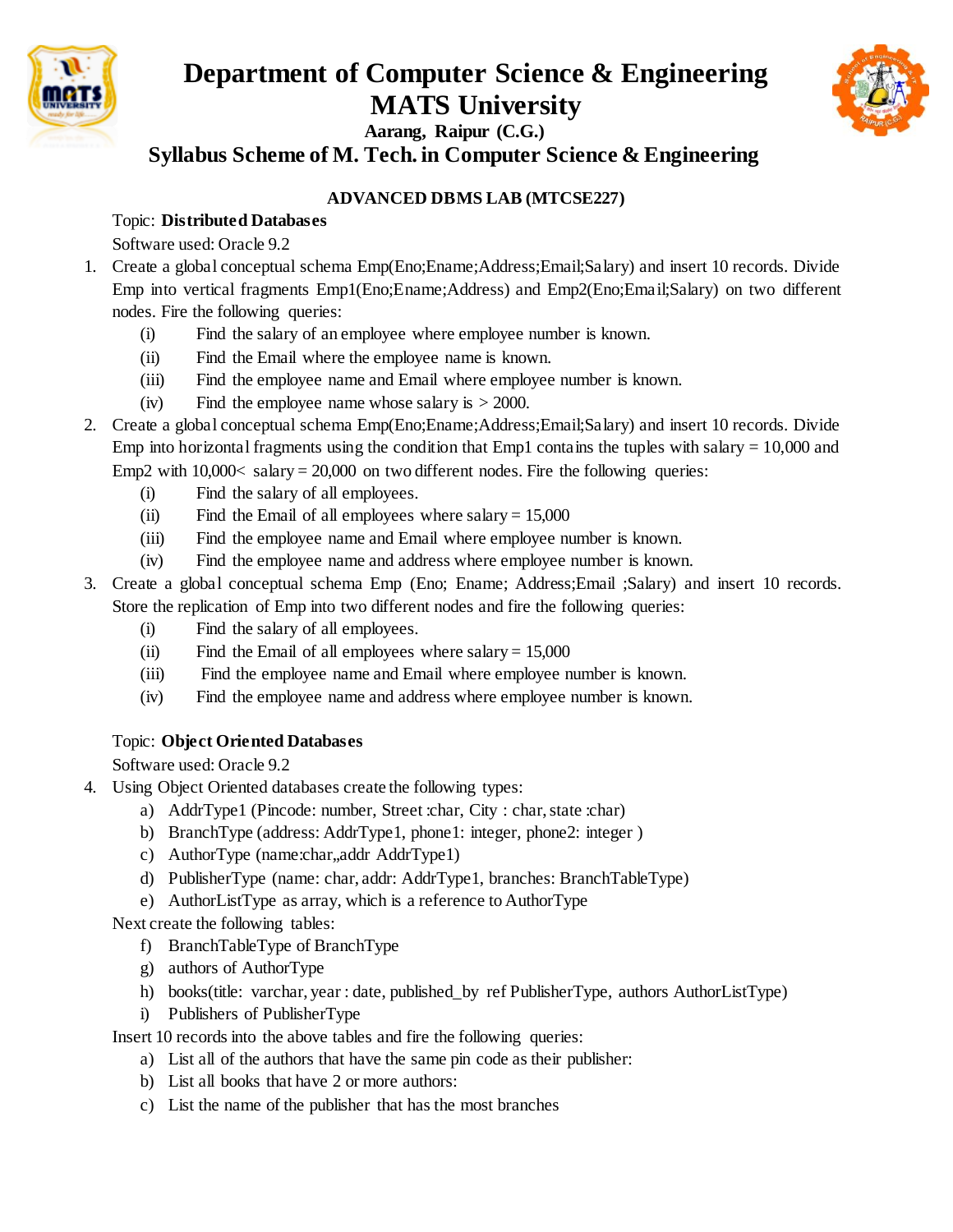



## **Syllabus Scheme of M. Tech. in Computer Science & Engineering**

- d) Name of authors who have not published a book
- e) List all authors who have published more than one book:
- f) Name of authors who have published books with at least two different publishers
- g) List all books (title) where the same author appears more than once on the list of authors (assuming that an integrity constraint requiring that the name of an author is unique in a list of authors has not been specified).

## Topic: **Multimedia Database**

Software used: Oracle 9.2, J2SDK 1.4.2, Java Media Framework 2.

- 5. [A] Create a table Emp with the attributes Eno as employee number, Ename as employee name, Eaddress as employee address and photo as an employee picture. Also create a table Company with attributes Eno, designation and age. Fire the following queries
	- a) Find name and designation of all the employees
	- b) Find name and age of all the employees
	- c) Find name and photo of a particular employee

[B] Create a table Singer with the attributes sno as singer number, Sname as singer name, Saddress as singer address and audio as an audio clip. Also create a table Company with attributes Sno,age. Fire the following queries

a) Find name and age of all the singer

b) Find name and audio clip of a particular singer

[C] Create a table Singer with the attributes sno as singer number, Sname as singer name, Saddress as singer address and video as an audio clip. Also create a table Company with attributes Sno, age. Fire the following queries

a) Find name and age of all the singer

b) Find name and video clip of a particular singer

## Topic: **Temporal Databases**

Software used: Oracle 9.2

6. [A] Create a table tblEmp\_Appnt, which stores the account number, name, and valid time say, recruitment date and retirement date. Insert 10 records and fire the following queries

 a) Find all the employees who join the company on 2/3/2011 b) Find all the employees who will retired on 2/3/2011

[B] Create a table tbl\_shares, which stores the, name of company, number of shares, and price per share at transaction time. Insert 10 records and fire the following queries

 a) Find all the names of a company whose share price is more than Rs. 100 at 11:45 A.M. b) Find the name of company which has highest share price at 5.00 P.M.

[C] Create a table tblEmp\_Appnt, which stores the account number, name, and valid time say, recruitment date and retirement date. Create a trigger for valid time to check that no two records of same employee have common employment period and does not allow the user to update the records. Trigger should also fill up the empty retirement date.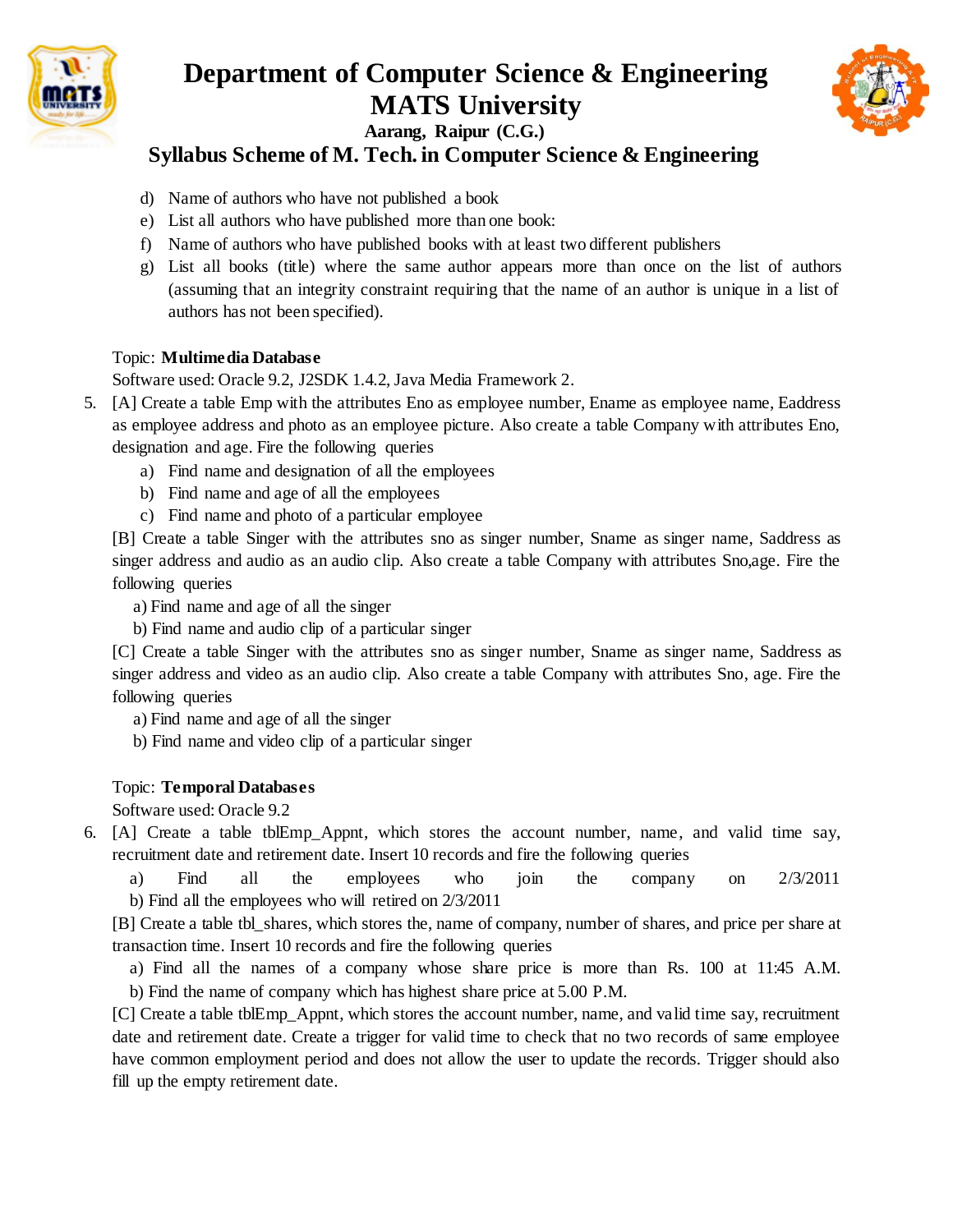



## **Syllabus Scheme of M. Tech. in Computer Science & Engineering**

### Topic: **Active Databases**

Software used: Oracle 9.2

- 7. Create a table emp (eno, ename, hrs, pno, super\_no) and project (pname, pno, thrs, head\_no) where this is the total hours and is the derived attribute. Its value is the sum of hrs of all employees working on that project. eno and pno are primary keys, head\_no is foreign key to emp relation. Insert 10 tuples and write triggers to do the following:
	- a) Creating a trigger to insert a new employee tuple and display the new total hours from project table.
	- b) Creating a trigger to change the hrs of existing employee and display the new total hours from project table.
	- c) Creating a trigger to change the project of an employee and display the new total hours from project table.
	- d) Creating a trigger to deleting the project of an employee.

#### Topic: **XML databases**

Software used: Oracle 9.2

- 8. Create a table employee having dept\_id as number datatype and employee\_spec as XML datatype (XMLType).The employee\_spec is a schema with attributes emp id, name, email, acc\_no, managerEmail, dateOf Joning. Insert 10 tuples into employee table. Fire the following queries on XML database.
	- a) Retrieve the names of employee.
	- b) Retrieve the acc\_no of employees.
	- c) Retrieve the names,acc\_no, email of employees.
	- d) Update the 3rd record from the table and display the name of an employee.
	- e) Delete 4 th record from the table.

#### Topic: **Spatial databases**

Software used: Oracle 9.2

- 9. Create a spatial database table that stores the number, name and location, which consists of four different areas say abc, pqr, mno and xyz. Fire the following queries
	- a) Find the topological intersection of two geometries.
	- b) Find whether two geometric figures are equivalent to each other.
	- c) Find the areas of all different locations.
	- d) Find the area of only one location. Find the distance between two geometries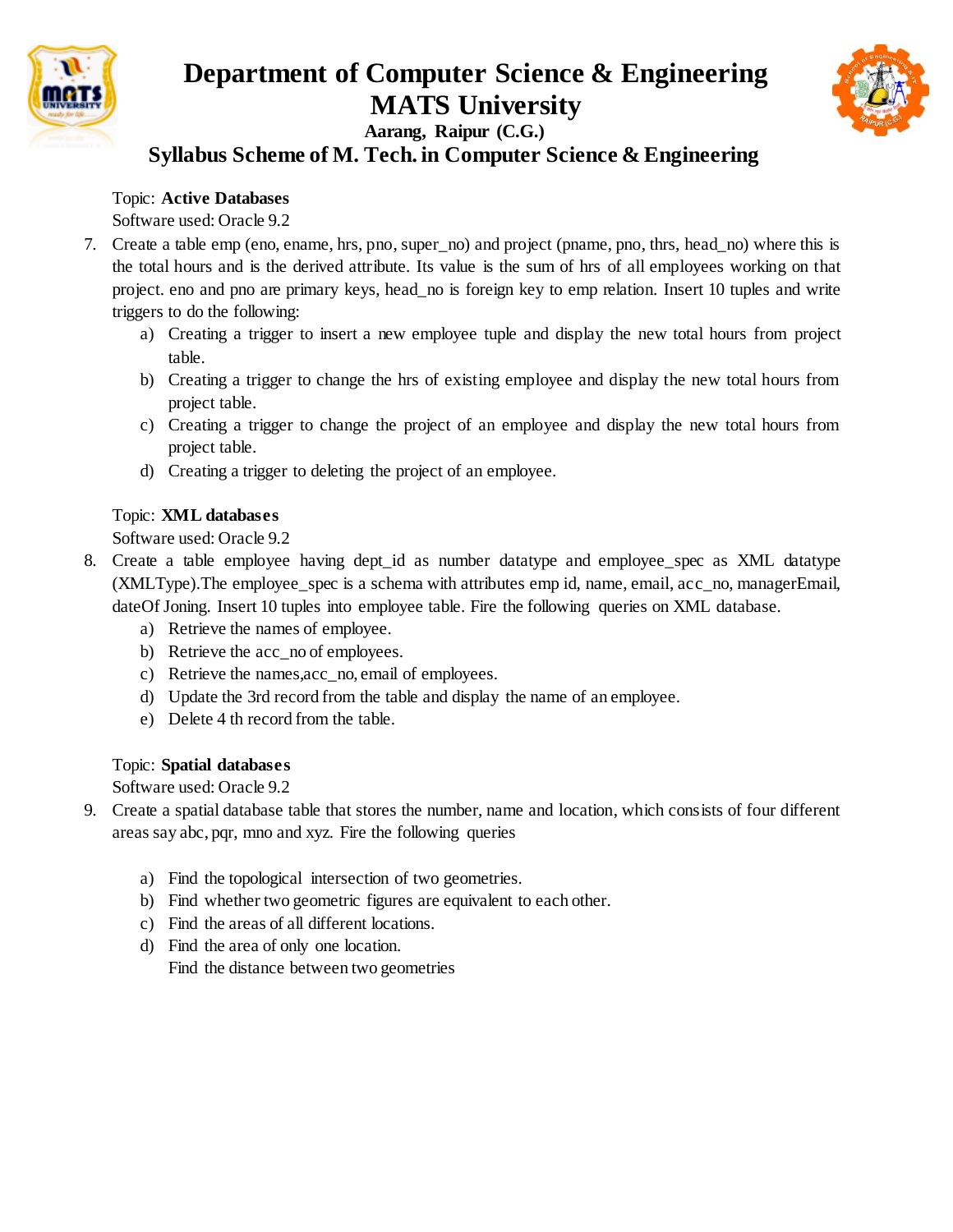

# **Department of Computer Science & Engineering MATS University**



**Aarang, Raipur (C.G.) Syllabus Scheme of M. Tech. in Computer Science & Engineering**

## **DISTRIBUTED COMPUTING (MTCSE2340)**

## **Course Objective:**

To learn the concepts of Distributed Computing.

- 1. To study resource management in distributed system.
- 2. To study about communication in distributed environment.
- 3. To study IPC and RPC mechanisms in distributed systems.

## **UNIT – I COMMUNICATION IN DISTRIBUTED ENVIRONMENT**

Introduction, Various Paradigms in Distributed Applications, Remote Procedure Call, Remote Object Invocation, and Message Oriented Communication, Unicasting, Multicasting and Broadcasting, Group Communication.

#### **UNIT – II DISTRIBUTED OPERATING SYSTEMS**

Issues in Distributed Operating System, Threads in Distributed Systems, Clock Synchronization, Causal Ordering, Global States, Election Algorithms, Distributed Mutual Exclusion, Distributed Transactions, Distributed Deadlock, Agreement Protocols.

#### **UNIT – III DISTRIBUTED RESOURCE MANAGEMENT**

Distributed Shared Memory, Data-Centric Consistency Models, Client-Centric Consistency Models, Ivy – Munin – Distributed Scheduling, Distributed File Systems, Sun NFS.

## **UNIT – IV FAULT TOLERANCE AND CONSENSUS**

Introduction to Fault Tolerance, Distributed Commit Protocols, Byzantine Fault Tolerance, Impossibilities in Fault Tolerance.

#### **UNIT – V CASE STUDIES**

Distributed Object-Based System, CORBA, COM+, Distributed Coordination-Based System, JINI.

#### **Text/ Reference Books:**

- 1. Distributed Systems Concepts and Design, George Coulouris, Jean Dollimore, Tim Kindberg, Third Edition, Pearson Education Asia, 2002.
- 2. Distributed Computing: Fundamentals, Simulations and Advanced Topics, Hagit Attiya and Jennifer Welch, Wiley, 2004.
- 3. Advanced Concepts In Operating Systems, Mukesh Singhal, McGrawHill Series in Computer Science, 1994.
- 4. Distributed Systems, A.S.Tanenbaum, M.Van Steen, Pearson Education, 2004.
- 5. Distributed Computing Principles and Applications, M.L.Liu, Pearson Addison Wesley, 2004.

## **Course Outcome:**

- 1. Explain the concept of Distributed Computing.
- 2. Design and build application programs on distributed systems.
- 3. Improve the performance and reliability of distributed programs.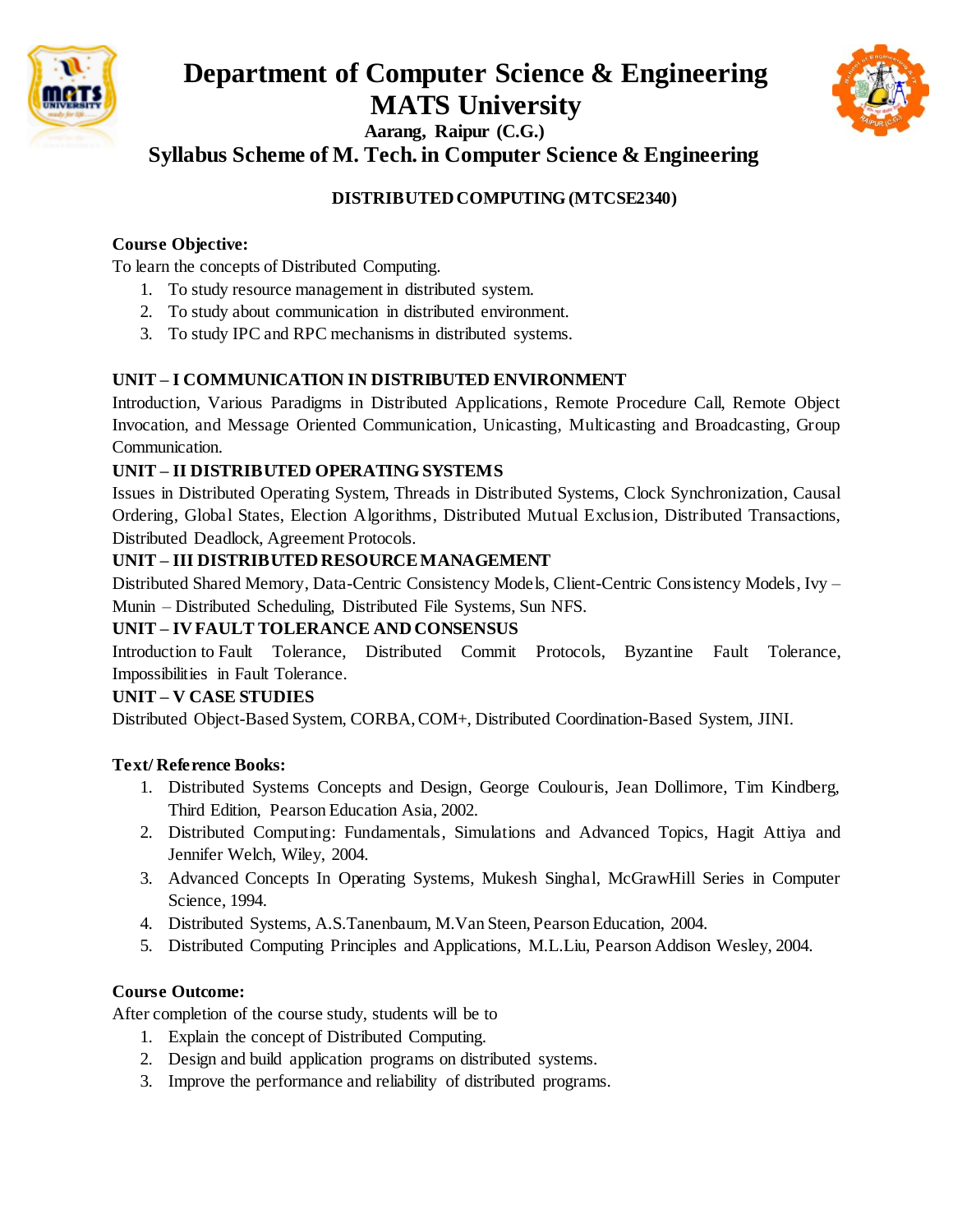



**Syllabus Scheme of M. Tech. in Computer Science & Engineering**

### **SOFT COMPUTING (MTCSE2341)**

#### **Course Objective:**

- 1. To introduce basics of soft computing (neural networks, fuzzy system).
- 2. To give idea of genetic algorithm and its applications.

#### **UNIT – I INTRODUCTION TO SOFT COMPUTING AND NEURAL NETWORKS**

Evolution of Computing, Soft Computing Constituents, From Conventional AI to Computational Intelligence, Machine Learning Basics.

#### **UNIT – II GENETIC ALGORITHMS**

Introduction to Genetic Algorithms (GA, Applications of GA in Machine Learning, Machine Learning Approach to Knowledge Acquisition. Chromosome representation, encoding, decoding, Genetic operators: Selection, Crossover, Mutation, Elitism, Schema Theorem, EGA, Convergence theorem, realcoded GA, Ordered GA, Steady-state GA, Multi-objective evolutionary algorithms, applications in search and optimization. Recent advances in Evolutionary Computing (Particle Swarm Optimization, Ant Colony Optimization).

#### **UNIT – III NEURAL NETWORKS**

Machine Learning Using Neural Network, Adaptive Networks, Feed forward Networks, Supervised Learning Neural Networks, Radial Basis Function Networks, Reinforcement Learning, Unsupervised Learning Neural Networks, Adaptive Resonance architectures, Advances in Neural networks.

#### **UNIT – IV FUZZY LOGIC**

Fuzzy Sets, Operations on Fuzzy Sets, Fuzzy Relations, Membership Functions, Fuzzy Rules and Fuzzy Reasoning, Fuzzy Inference Systems, Fuzzy Expert Systems, Fuzzy Decision Making.

#### **UNIT – V NEURO-FUZZY MODELING**

Adaptive Neuro-Fuzzy Inference Systems, Coactive Neuro-Fuzzy Modeling, Classification and Regression Trees, Data Clustering Algorithms, Rule base Structure Identification, Neuro-Fuzzy Control, Case studies.

#### **Text Books:**

- 1. Neuro-Fuzzy and Soft Computing, Jyh-Shing Roger Jang, Chuen-Tsai Sun, Eiji Mizutani, Prentice-Hall of India, 2003.
- 2. Fuzzy Sets and Fuzzy Logic-Theory and Applications, George J. Klir and Bo Yuan, Prentice Hall, 1995.
- 3. Neural Networks Algorithms, Applications, and Programming Techniques, James A. Freeman and David M. Skapura, Pearson Edn., 2003.

#### **Reference Books:**

- 1. An Introduction to Genetic Algorithm, Mitchell Melanie, Prentice Hall, 1998.
- 2. Genetic Algorithms in Search, Optimization and Machine Learning, David E. Goldberg, Addison Wesley, 1997.
- 3. Introduction to Fuzzy Logic using MATLAB, S. N. Sivanandam, S. Sumathi and S. N. Deepa, Springer, 2007.
- 4. Introduction to Genetic Algorithms, S.N.Sivanandam · S.N.Deepa, Springer, 2007.
- 5. Introduction to Artificial Neural Systems, Jacek M. Zurada, PWS Publishers, 1992.

#### **Course Outcome:**

- 1. Explain the concept of Soft Computing, Neural Networks, Genetic Algorithms.
- 2. Design and build application s of Neuro Fuzzy Models.
- 3. Improve the performance and reliability of Fuzzy Logic.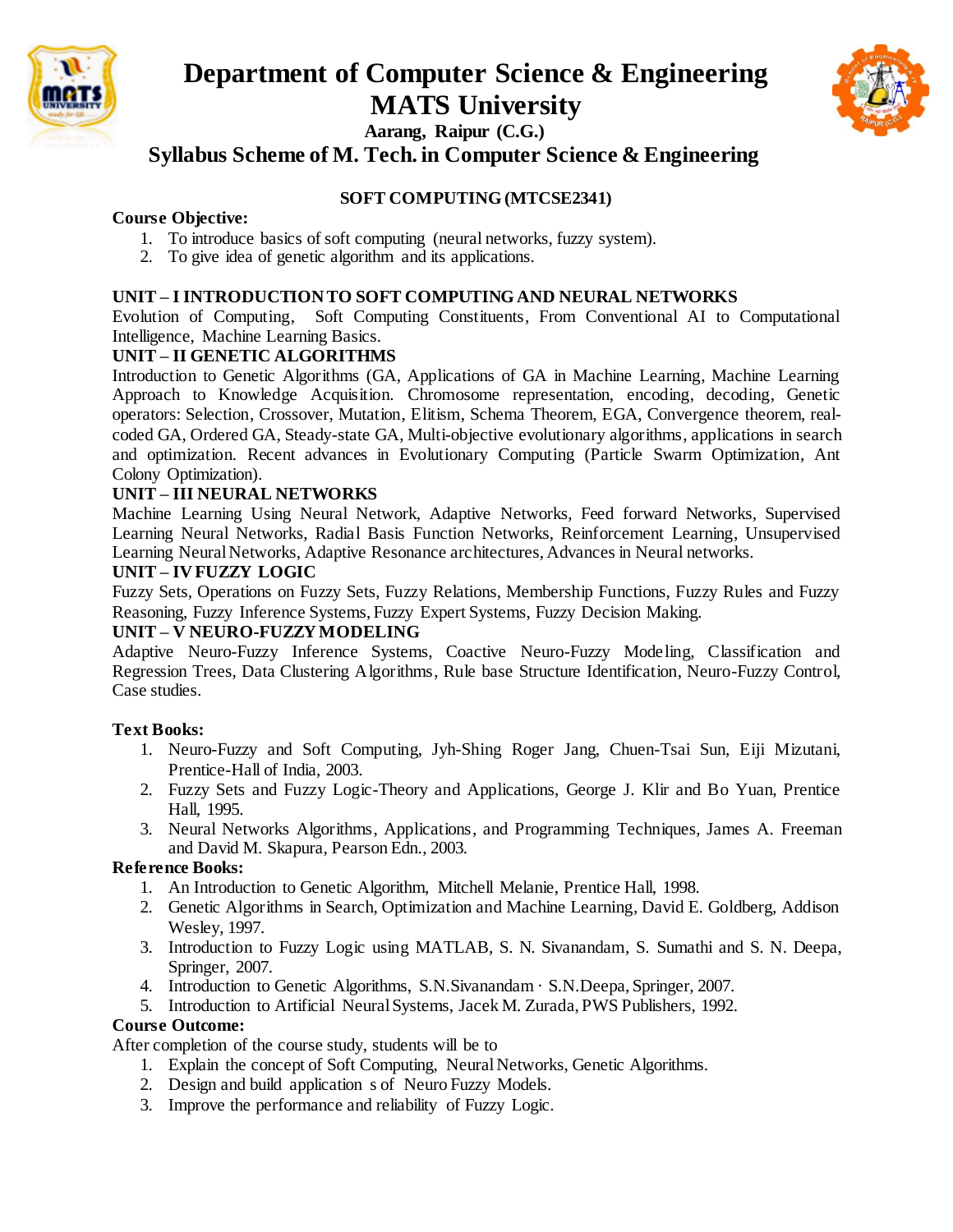



**Syllabus Scheme of M. Tech. in Computer Science & Engineering**

## **MULTIMEDIA SYSTEMS (MECSE2342)**

#### **Course Objective:**

- 1. To study the fundamental concept of multimedia.
- 2. To study issues and problems in the representation, manipulation, and delivery of multimedia content.
- 3. To understand the concepts of Operating System, File System, Networks in Multimedia Components.
- 4. To study the communication and synchronization concepts for Multimedia.

## **UNIT – I INTRODUCTION AND QOS**

Introduction, QoS Requirements and Constraints, Concepts, Resources, Establishment Phase, Run Time Phase, Management Architectures.

#### **UNIT – II OPERATING SYSTEMS**

Real Time Processing, Scheduling, Inter-process Communication, Memory and Management, Server Architecture, Disk Management.

#### **UNIT – III FILE SYSTEMS AND NETWORKS**

Traditional and Multimedia File Systems, Caching Policy, Batching-Piggy backing, Ethernet, Gigabit Ethernet, Token Ring, 100VG Any LAN, Fiber Distributed Data Interface (FDDI), ATM Networks, MAN,WAN.

#### **UNIT –IV COMMUNICATION**

Transport Subsystem, Protocol Support for QoS, Transport of Multimedia, Computer Supported Cooperative Work, Architecture, Session Management, M Bone Applications.

#### **UNIT – V SYNCHRONIZATION**

Synchronization in Multimedia Systems, Presentation, Synchronization Types, Multimedia Synchronization Methods, Case Studies, MHEG, MODE, ACME.

#### **Text Book:**

1. Multimedia Systems, Ralf Steinmetz and Klara Nahrstedt, Springer, I Edition 2004.

#### **Reference Books:**

- 1. Media Coding and Content Processing, Ralf Steinmetz and Klara Nahrstedt , Prentice hall, 2002.
- 2. Multimedia, Vaughan T, Tata McGraw Hill, 1999.
- 3. Multimedia Applications Development using DVI Technology, Mark J.B., Sandra K.M., McGraw Hill, 1992.
- 4. Multimedia Communication Systems: Techniques, Standards, and Networks, K. R. Rao, Zoran S. Bojkovic, Dragorad A. Milovacovic, D. A. Milovacovic, Prentice Hall, 1<sup>st</sup> Edition, 2002
- 5. Fundamentals of Multimedia, Ze-Nian Li and Mark S. Drew, Pearson, 2004

## **Course Outcome:**

- 1. Explain concepts of multimedia.
- 2. Explain issues and problems in the representation, manipulation, and delivery of multimedia content.
- 3. Implement concepts of Operating System, File System, and Networks in Multimedia Components.
- 4. Implement communication and synchronization concepts for Multimedia.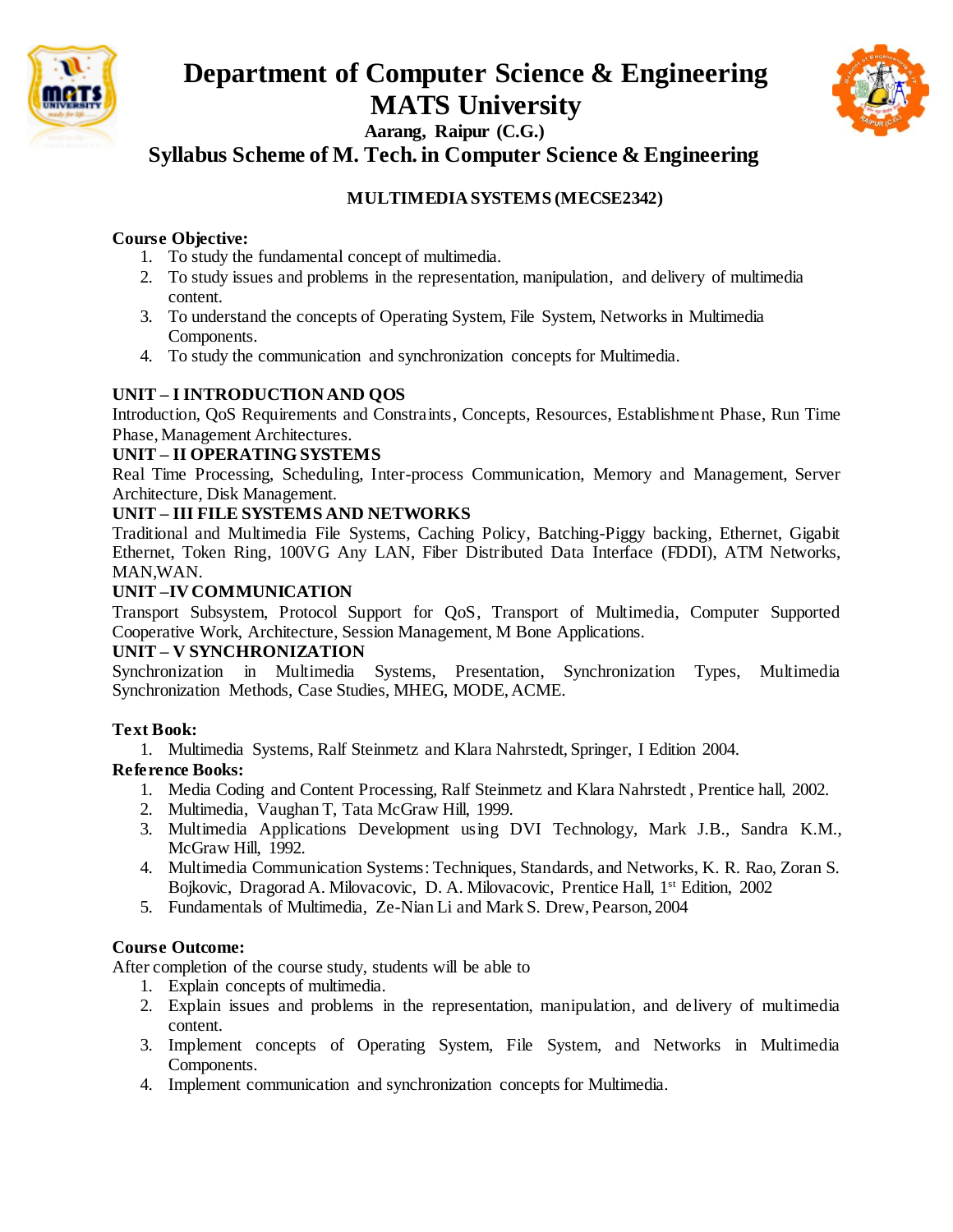



**Syllabus Scheme of M. Tech. in Computer Science & Engineering**

## **NATURAL LANGUAGE PROCESSING (MTCSE2343)**

## **Course Objective:**

- 1. To introduce the concept of Natural Language Processing.
- 2. To study various phases of Natural Language Processing.
- 3. To learn the linguistic implementation.
- 4. To learn the concept of speech recognition.

## **UNIT – I INTRODUCTION**

Introduction: NLP, Challenges of NLP, NLP Applications, Processing of Indian Languages.

Words and Word Forms: Morphology fundamentals; Morphological Diversity of Indian Languages; Morphology Paradigms; Finite State Machine Based Morphology; Automatic Morphology Learning; Shallow Parsing; Named Entities; Maximum Entropy Models; Random Fields, Scope Ambiguity and Attachment Ambiguity resolution.

## **UNIT – II PARSING IN NLP**

Structures: Theories of Parsing, Parsing Algorithms; Robust and Scalable Parsing on Noisy Text as in Web documents; Hybrid of Rule Based and Probabilistic Parsing; Scope Ambiguity and Attachment Ambiguity resolution.

## **UNIT – III MACHINE TRANSLATION**

Machine Translation: Need of MT, Problems of Machine Translation, MT Approaches, Direct Machine Translations, Rule-Based Machine Translation, Knowledge Based MT System, Statistical Machine Translation, UNL Based Machine Translation, Translation involving Indian Languages.

## **UNIT – IV LINGUISTICS**

Meaning: Lexical Knowledge Networks, WorldNet Theory; Indian Language Word Nets and Multilingual Dictionaries; Semantic Roles; Word Sense Disambiguation; WSD and Multilinguality, Metaphors.

## **UNIT – IV SPEECH RECOGNITION**

Speech Recognition: Signal processing and analysis method, Articulation and acoustics, Phonology and phonetic transcription, Word Boundary Detection; Argmax based computations; HMM and Speech Recognition.

## **Text/Reference Books:**

1. Natural Language Understanding, Allen J., Benjamin/Cunnings, (1987).

2. Natural Language Processing and Information Retrieval, Siddiqui and Tiwary U.S., Oxford University Press (2008).

3. Natural Language Processing: The PLNLP Approach, Jensen K., Heidorn G.E., Richardson S.D., Springer (2013).

4. Phonetics, Roach P., Oxford University Press (2012).

5. Speech and Language Processing, Jurafsky, Dab and Martin, James, Second Edition, Prentice Hall, 2008.

## **Course Outcome:**

- 1. Explain the concept of Natural Language Processing.
- 2. Implement various phases of Natural Language Processing.
- 3. Do linguistic implementation and develop the various speech recognition applications.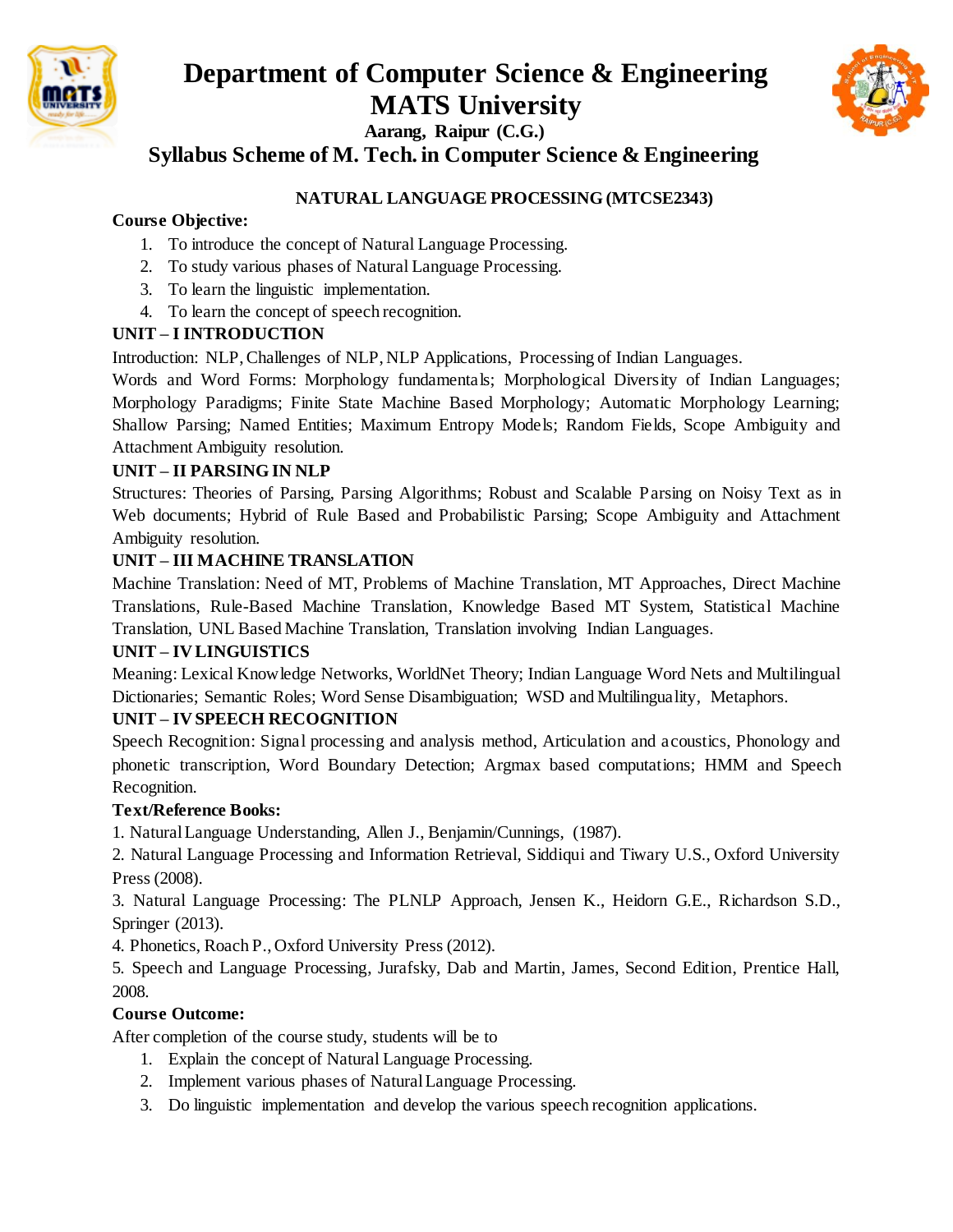



**Syllabus Scheme of M. Tech. in Computer Science & Engineering**

## **SYSTEM SIMULATION (MTCSE2344)**

## **Course Objective:**

- 1. Introduce computer simulation technologies and techniques, provides the foundations for the student to understand computer simulation needs, and to implement and test a variety of simulation and data analysis libraries and programs. This course focusses what is needed to build simulation software environments, and not just building simulations using preexisting packages.
- 2. Introduce concepts of modeling layers of society's critical infrastructure networks.
- 3. Build tools to view and control simulations and their results.

## **UNIT – I SIMULATION BASICS**

Handling Stepped and Event-based Time in Simulations, Discrete versus Continuous Modelling , Numerical Techniques,

Sources and Propagation of Error.

## **UNIT – II DYNAMICAL, FINITE STATE, AND COMPLEX MODEL SIMULATIONS**

Graph or Network Transitions Based Simulations, Actor Based Simulations, Mesh Based Simulations, Hybrid Simulations.

## **UNIT – III CONVERTING TO PARALLEL AND DISTRIBUTED SIMULATIONS**

Partitioning the Data, Partitioning the Algorithms, Handling Inter-partition Dependencies.

## **UNIT – IV PROBABILITY AND STATISICS FOR SIMULATIONS AND ANALYSIS**

Introduction to Queues and Random Noise ,Random Variates Generation, Sensitivity Analysis.

## **UNIT – V SIMULATIONS RESULTS ANALYSIS AND VIEWING TOOLS**

Display Forms: Tables, Graphs, and Multidimensional Visualization, Terminals, X and MS Windows, and Web Interfaces,

Validation of Model Results

## **Text/Reference Books:**

- 1. Real-Time Simulation Technologies: Principles, Methodologies, and Applications by Katalin Popovici, Pieter J. Mosterman.
- 2. Guide to Modeling and Simulation of Systems of Systems by Bernard P. Zeigler, Hessam S. Sarjoughian.

## **Course Outcome:**

- 1. Understand Basic Model Forms.
- 2. Understand Basic Simulation Approaches.
- 3. Understand Handling Stepped and Event-based Time in Simulations.
- 4. Understand Discrete versus Continuous Modelling.
- 5. Understand Numerical Techniques.
- 6. Understand Sources and Propagation of Error.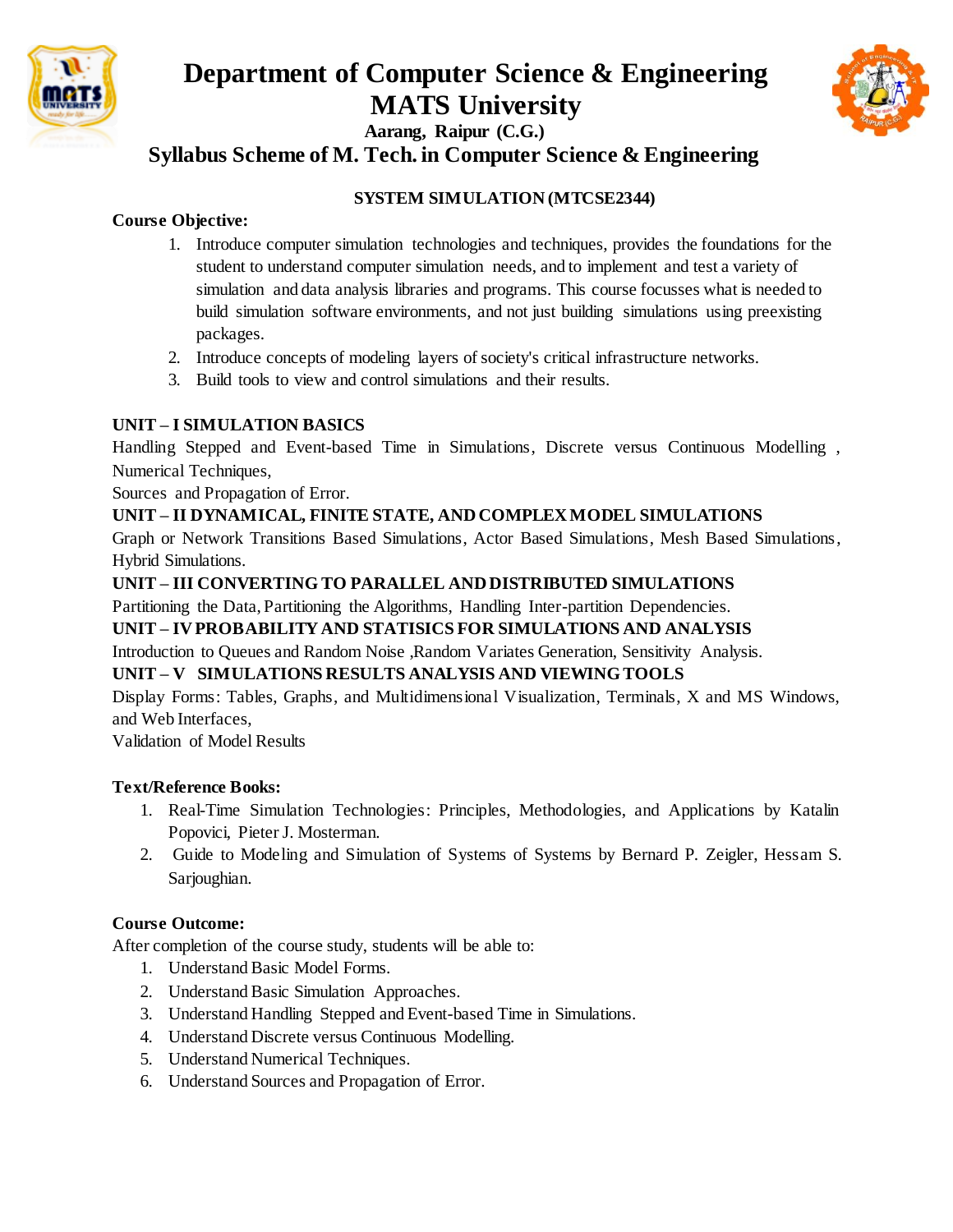

# **Department of Computer Science & Engineering MATS University**



**Aarang, Raipur (C.G.) Syllabus Scheme of M. Tech. in Computer Science & Engineering**

## **Semester – III**

| S.<br>No.    | Code                 | <b>Subject</b>                                  | Periods Per<br>Week |             | Scheme of<br><b>Marks</b> |            | <b>Total</b><br><b>Credit</b> |                |
|--------------|----------------------|-------------------------------------------------|---------------------|-------------|---------------------------|------------|-------------------------------|----------------|
|              |                      |                                                 | L                   | T           | ${\bf P}$                 | <b>ESE</b> | IM                            |                |
| 1.           | <b>MTCSE</b><br>321X | Professional Elective - II                      | $\overline{4}$      |             |                           | 70         | 30                            | $\overline{4}$ |
| 2.           | <b>MTCSE</b><br>322X | Professional Elective - III                     | $\overline{4}$      |             |                           | 70         | 30                            | $\overline{4}$ |
| 3.           | MTCSE 323            | Computational Techniques<br><b>Using MATLAB</b> | $\overline{a}$      |             | 3                         | 30         | 20                            | $\overline{2}$ |
| 4.           | MTCSE 324            | Project Work Phase-I                            |                     |             | 24                        | 140        | 60                            | 12             |
| <b>Total</b> |                      |                                                 | 8                   | $\mathbf 0$ | 27                        | 310        | 140                           | 22             |

#### **Professional Elective II**

| S. No | <b>Subject Code</b> | Name Of Subject                       |
|-------|---------------------|---------------------------------------|
| .,    | <b>MTCSE 3210</b>   | <b>Agent Based Intelligent System</b> |
| ــ    | <b>MTCSE 3211</b>   | <b>ADHOC Networks</b>                 |
|       | <b>MTCSE 3212</b>   | Grid Computing                        |
| 4.    | <b>MTCSE 3213</b>   | Software Project Management           |
|       | <b>MTCSE 3214</b>   | <b>Component Based Technology</b>     |

#### **Professional Elective III**

| S. No | Subject code      | Name of Subject                            |
|-------|-------------------|--------------------------------------------|
| 1.    | <b>MTCSE 3220</b> | Data Warehousing & Data Mining             |
| 2.    | <b>MTCSE 3221</b> | Design and Analysis of Parallel Algorithms |
| 3.    | MTCSE 3222        | Digital Image Processing                   |
| 4.    | MTCSE 3223        | <b>Embedded Systems</b>                    |
|       | <b>MTCSE 3224</b> | <b>Advanced Web Technology</b>             |

L – Lecture, T – Tutorial, ESE – End Semester Examination,

P – Practical, IM – Internal Marks (Include Class Test & Teacher's Assessments)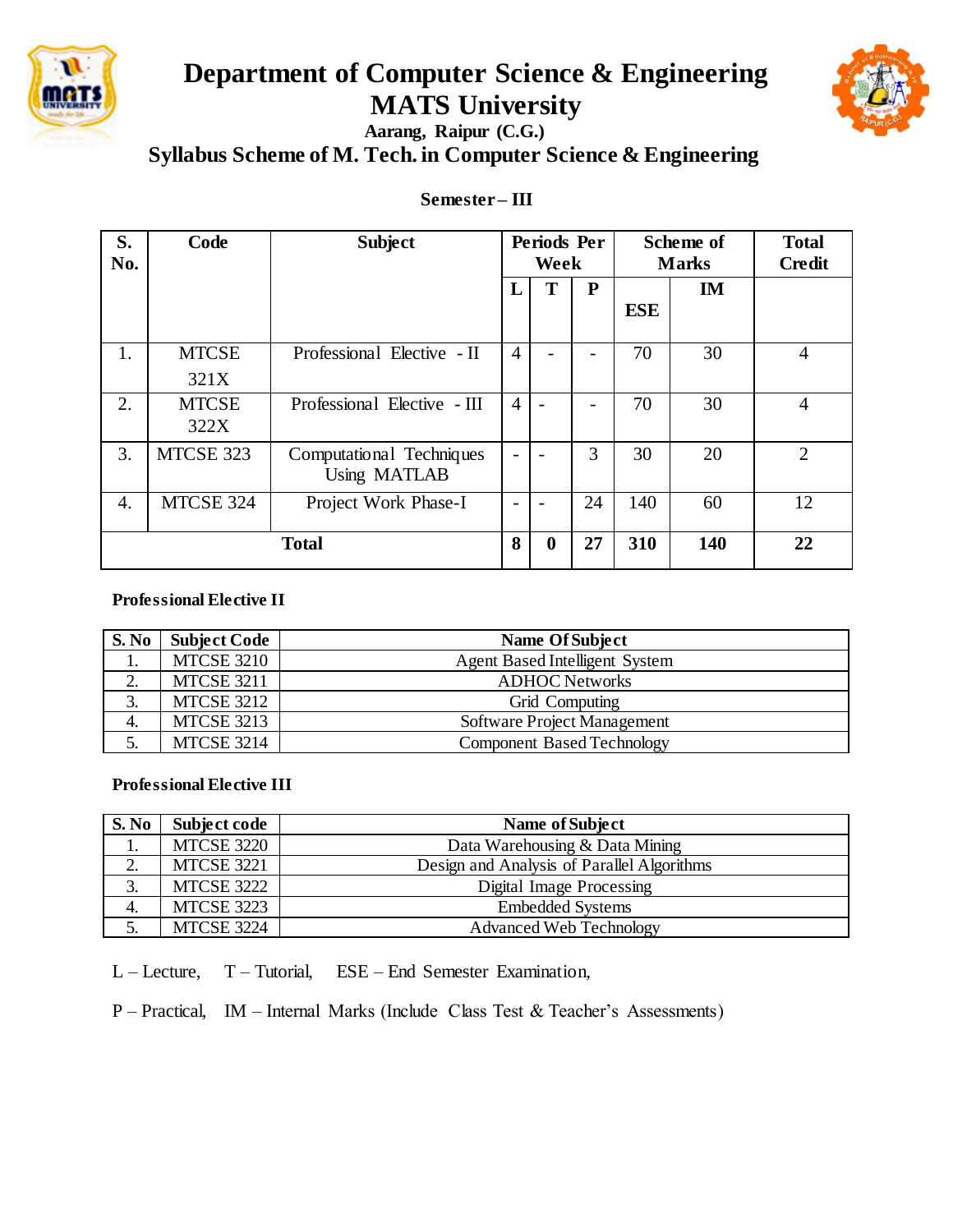



**Syllabus Scheme of M. Tech. in Computer Science & Engineering**

## **AGENT BASED INTELLIGENT SYSTEMS (MTCSE3210)**

## **Course Objective:**

- 1. To study the fundamentals of intelligent system.
- 2. To learn the machine inference using predicate logic.
- 3. To study the use of agents in planning.
- 4. To study the machine learning concepts and it applicability using artificial intelligence.

## **UNIT – I INTRODUCTION**

Definitions, Foundations, History, Intelligent Agents, Problem Solving, Searching, Heuristics, Constraint Satisfaction Problems, Game playing.

## **UNIT – II KNOWLEDGE REPRESENTATION AND REASONING**

Logical Agents, First order logic, First Order Inference, Unification, Chaining, Resolution Strategies, Knowledge Representation, Objects, Actions, Events.

## **UNIT – III PLANNING AGENTS**

Planning Problem, State Space Search, Partial Order Planning, Graphs, Nondeterministic Domains, Conditional Planning, Continuous Planning, Multi Agent Planning.

## **UNIT – IV AGENTS AND UNCERTAINITY**

Acting under uncertainty, Probability Notation, Bayes Rule and its use, Bayesian Networks Other Approaches, Time and Uncertainty, Temporal Models, Utility Theory, Decision Network, Complex Decisions.

## **UNIT – V HIGHER LEVEL AGENTS**

Knowledge in Learning, Relevance Information, Statistical Learning Methods, Reinforcement Learning, Communication, Formal Grammar, Augmented Grammars, Future of AI.

## **Text Book:**

1. Artificial Intelligence , A Modern Approach, Stuart Russell and Peter Norvig, 2nd Edition, Prentice Hall, 2002

## **Reference Books:**

- 1. An Introduction to Multi Agent System, Michael Wooldridge, John Wiley, 2002.
- 2. Artificial Intelligence, Patrick Henry Winston, III Edition, AW, 1999.
- 3. Principles of Artificial Intelligence, Nils.J. Nilsson, Narosa Publishing House, 1992.

## **Course Outcome:**

- 1. Explain and develop agent based intelligent system.
- 2. Apply machine inference using predicate logic.
- 3. Use agents in planning system.
- 4. Apply machine learning concept while developing artificial intelligent system.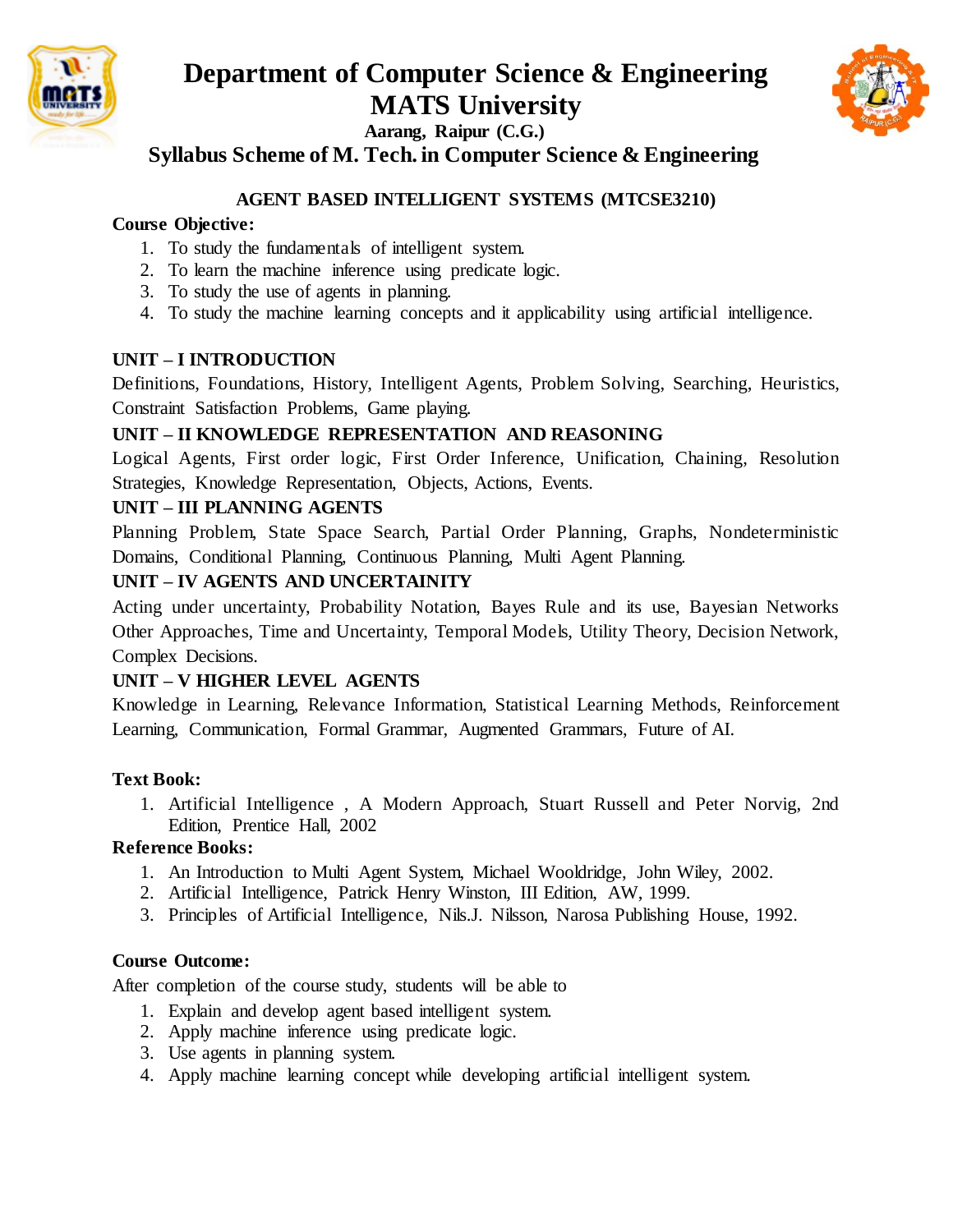



**Syllabus Scheme of M. Tech. in Computer Science & Engineering**

## **AD-HOC NETWORKS (MTCSE3211)**

### **Course Objective:**

- 1. To understand the state of the art in network protocols, architectures and applications.
- 2. To provide comprehensive knowledge of various techniques in mobile networks/Adhoc networks and sensor based networks.
- 3. To facilitate the understanding of Infrastructure less networks and their importance in the future directions for ad-hoc communications.

## **UNIT – I AD-HOC MAC**

Introduction, Issues in AD-HOC Wireless Networks, MAC Protocols, Issues, Classifications of MAC protocols, Multi-channel MAC & Power control MAC protocol.

#### **UNIT – II AD-HOC NETWORK ROUTING & TCP**

Issues, Classifications of routing protocols, Hierarchical and Power aware. Multicast routing, Classifications, Tree based, Mesh based. AD-HOC Transport Layer Issues. TCP Over Ad Hoc, Feedback based, TCP with explicit link, TCP, Bus, Ad Hoc TCP, and Split TCP.

#### **UNIT – III WSN-MAC**

Introduction, Sensor Network Architecture, Data dissemination, Gathering. MAC Protocols-self organizing, Hybrid TDMA/FDMA and CSMA based MAC.

## **UNIT – IV WSN ROUTING, LOCALIZATION & QOS**

Issues in WSN routing, OLSR, AODV, Localization, Indoor and Sensor Network Localization, QoS in WSN.

#### **UNIT – V MESH NETWORKS**

Necessity for Mesh Networks, MAC enhancements, IEEE 802.11s Architecture Opportunistic routing, Self configuration and Auto configuration, Capacity Models, Fairness, Heterogeneous Mesh Networks, Vehicular Mesh Networks.

#### **Text/Reference Books:**

- 1. Ad-Hoc Wireless Networks, Architectures and Protocols,C.Siva Ram Murthy and B. Smanoj, Pearson Education, 2004.
- 2. Wireless Sensor Networks, Feng Zhao and Leonidas Guibas, Morgan Kaufman Publishers, 2004.
- 3. Ad Hoc Mobile Wireless Networks, C.K.Toh, Pearson Education, 2002.
- 4. Wireless Mesh Networking, Thomas Krag and Sebastin Buettrich, O'Reilly Publishers, 2007.

#### **Course Outcome:**

- 1. Explain protocol, architecture and applications of Ad-hoc Networks.
- 2. Implement mobile networks, sensor networks and ad-hoc networks.
- 3. Develop infrastructure based networks.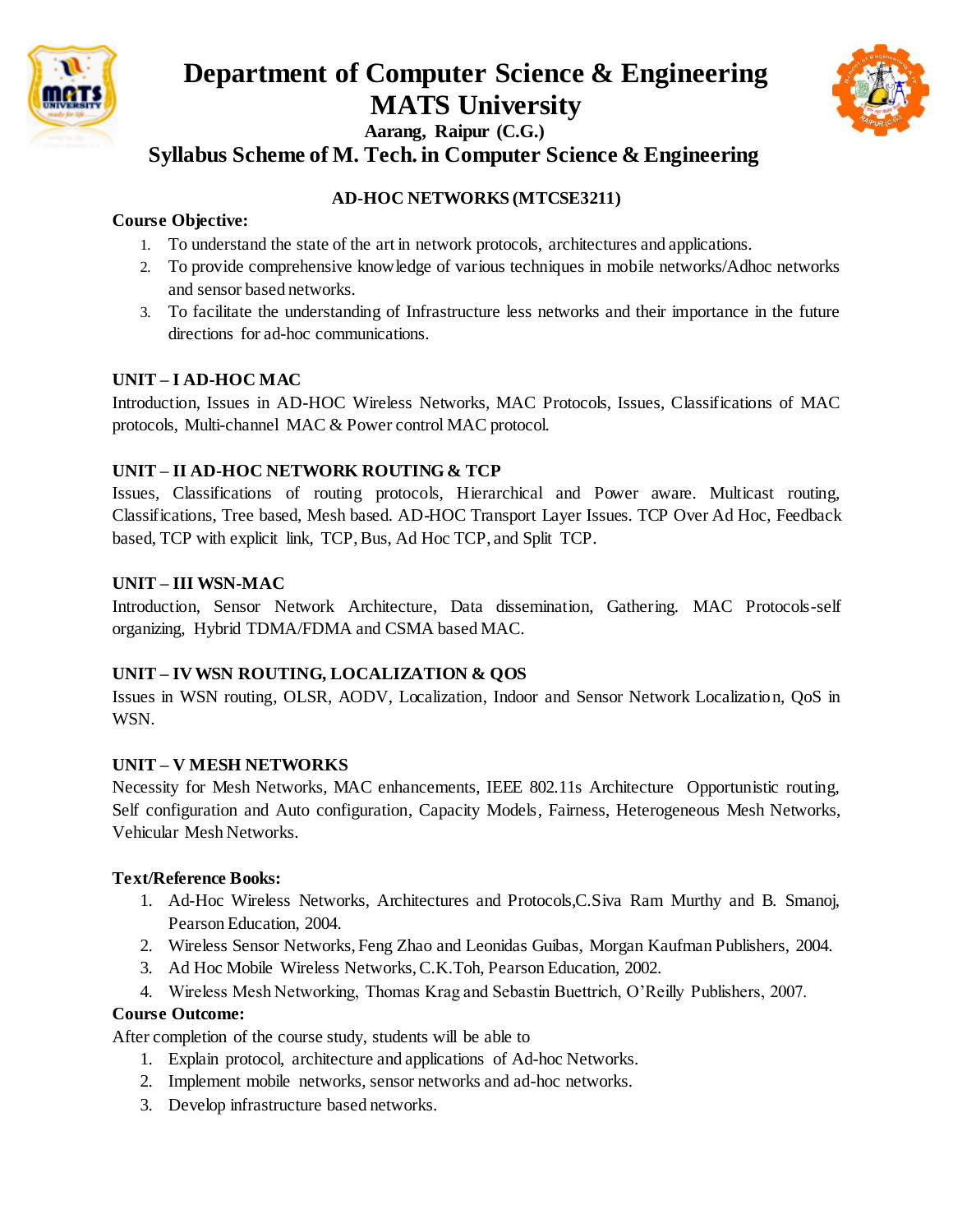



**Syllabus Scheme of M. Tech. in Computer Science & Engineering**

## **GRID COMPUTING (MTCSE3212)**

#### **Course Objectives:**

- 1. To understand the need for and evolution of Grids in the context of processor, and data intensive applications.
- 2. To be familiar with the fundamental components of Grid environments, such as authentication, authorization, resource access, and resource discovery.

#### **UNIT – I INTRODUCTION TO GRID COMPUTING**

Introduction: The Grid-Past - Present and Future, Applications of grid computing organizations and their roles.

#### **UNIT – II GRID COMPUTING ARCHITURE**

Grid computing anatomy, Next generation of Grid computing initiatives–Merging the Grid services architecture with Web services architecture.

#### **UNIT – III GRID COMPUTING TECHNOLOGIES**

OGSA, Sample use cases that drives the OGSA platform components, OGSI and WSRF– OGSA Basic Services, Security standards for grid computing.

## **UNIT – IV GRID COMPUTING TOOL KIT**

Globus Toolkit –Versions, Architecture, GT Programming model –A sample grid service implementation.

## **UNIT – V HIGH LEVEL GRID SERVICES**

High level grid services, OGSI.NET middleware Solution Mobile OGSI.NET for Grid computing on Mobile devices.

#### **Text Book:**

1. Grid Computing, Joshy Joseph & Craig Fellenstein, Pearson/PHI PTR,2003.

#### **Reference Books:**

- 1. Grid Computing: Making the Global Infrastructure a reality, Fran Berman, Geoffrey Fox, Anthony J.G. Hey, John Wiley and sons, 2003.
- 2. Grid Computing: A Practical Guide to Technology and Applications, Ahmar Abbas, Charles River media, 2003.

## **Course Outcome:**

- 1. Justify the applicability, or non-applicability of Grid technologies for a specific application.
- 2. Evaluate enabling technologies such as high-speed links and storage area networks for building computer grids.
- 3. Design a grid computing application in one of the key application areas e.g. Computer Animation, EResearch.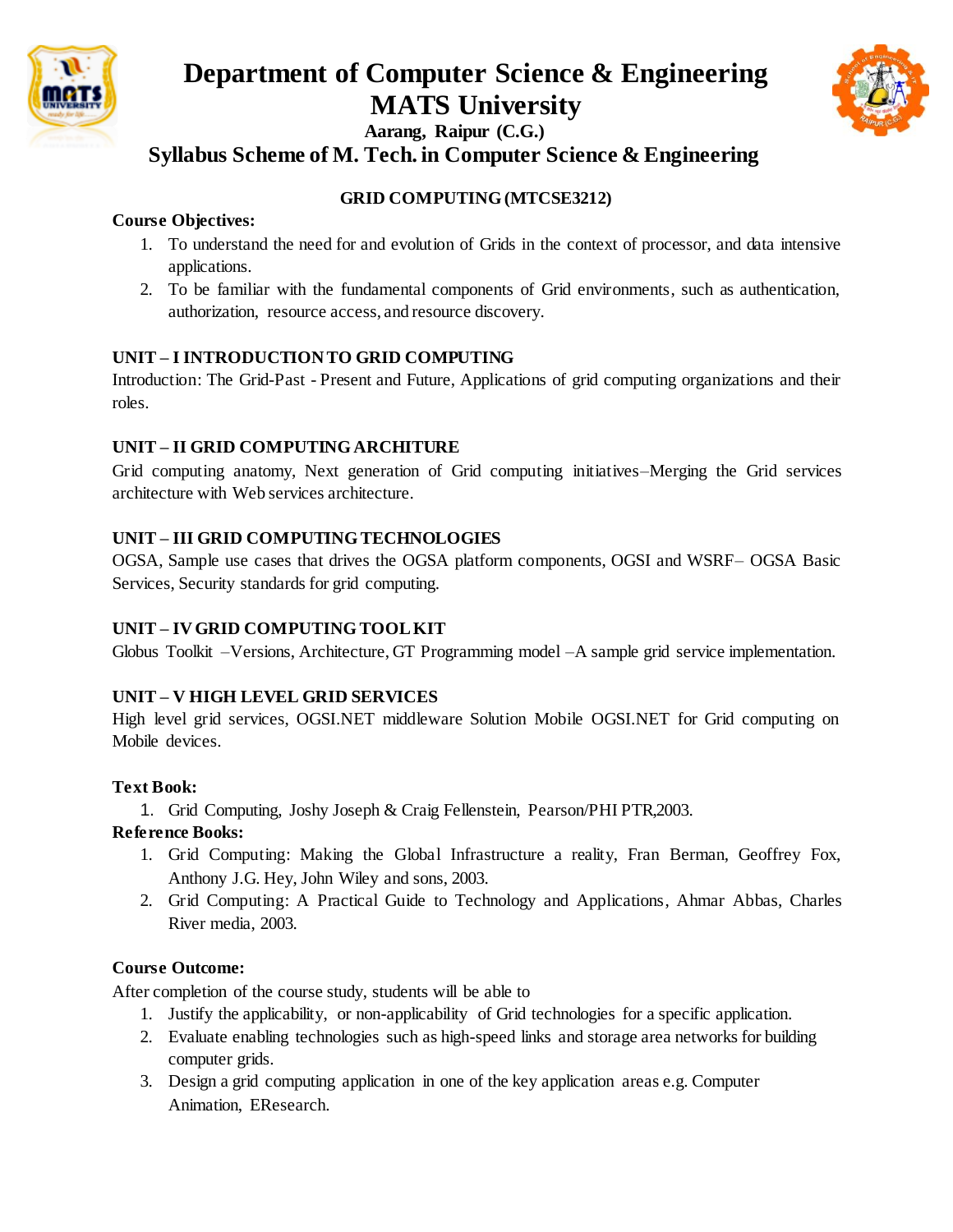



**Syllabus Scheme of M. Tech. in Computer Science & Engineering**

## **SOFTWARE PROJECT MANAGEMENT (MTCSE3213)**

## **Course Objective:**

- **1.** To understand the fundamental principles of Software Project management.
- **2.** To have a good knowledge of responsibilities of project manager and how to handle these.
- **3.** To be familiar with the different methods and techniques used for project management.
- **4.** To understand the issues and challenges faced while doing the Software project Management.

## **UNIT – I BASIC CONCEPTS**

Product, Process and Project, Definition, Product Life Cycle, Project Life Cycle Models.

## **UNIT – II FORMAT PROCESS MODELS AND THEIR USE**

Definition and Format model for a process, The ISO 9001 and CMM Models and their relevance to Project Management, Other Emerging Models like People CMM.

## **UNIT – III UMBRELLA ACTIVITIES IN PROJECTS**

Metrics, Configuration Management, Software Quality Assurance, Risk Analysis.

## **UNIT – IV IN STREAM ACTIVITIES IN PROJECTS**

Project Initiation, Project Planning, Execution and Tracking, Project Wind up, Concept of Process/Project Database.

## **UNIT – V ENGINEERING AND PEOPLE ISSUES IN PROJECT MANAGEMENT**

Phases (Requirements, Design, Development, Testing, Maintenance, Deployment), Engineering Activities and Management Issues in Each Phase, Special Considerations in Project Management for India and Geographical Distribution Issues.

## **Text/Reference Books:**

- 1. Managing Global Projects, Ramesh, Gopalaswamy, Tata McGraw Hill, 2001.
- 2. Managing the Software Process, Humphrey, Watts, Addison Wesley, 1986.
- 3. Software Engineering, Pressman, Roger, A Practitioner's approach. McGraw Hill, 1997.
- 4. Software Project Management, Bob Hughes and Mike Cottrell.
- 5. Revolutionizing product development, Wheelwright and Clark, The Free Press, 1993.

## **Course Outcome:**

- 1. Explain principles of Software Project Management.
- 2. Handle any project efficiently as Project Manager.
- 3. Apply various project management techniques.
- 4. Deal with issues related to project management.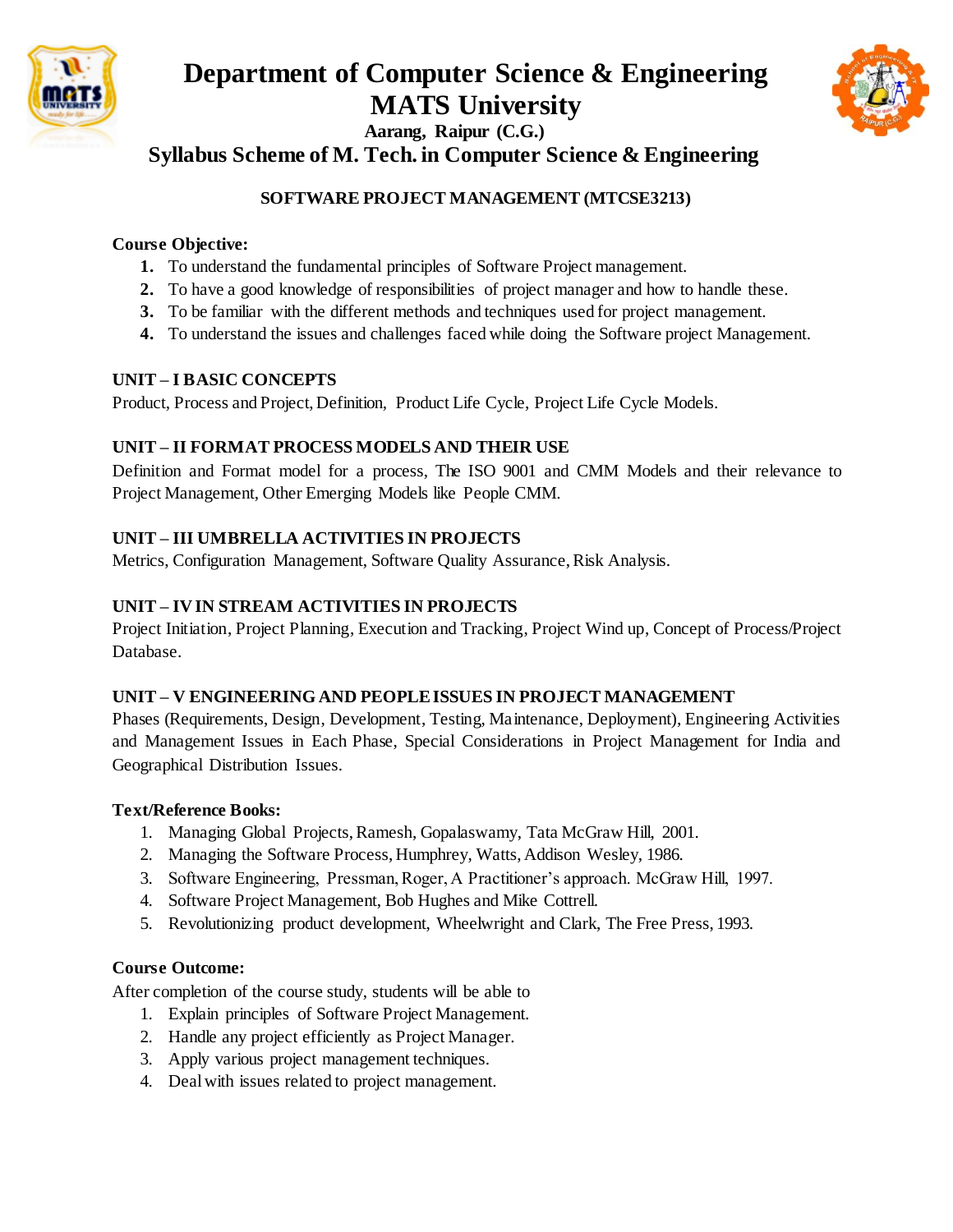



**Syllabus Scheme of M. Tech. in Computer Science & Engineering**

## **COMPONENT BASED TECHNOLOGY (MTCSE3214)**

### **Course Objective:**

- 1. To enable the students to develop the necessary skills for developing robust & high performance applications.
- 2. To learn JAVA Component Technology.
- 3. To study technologies associated with distributed environment.
- 4. To learn relevant application development.

## **UNIT – I INTRODUCTION**

Software Components, objects, fundamental properties of Component technology, modules, Interfaces, callbacks, directory services, component architecture, components and middleware.

## **UNIT – II JAVA COMPONENT TECHNOLOGIES**

Threads, Java Beans, Events and connections, properties, introspection, JAR files, reflection, object serialization, Enterprise Java Beans, Distributed Object models, RMI and RMI, IIOP.

## **UNIT – III CORBA TECHNOLOGIES**

Java and CORBA, Interface Definition language, Object Request Broker, system object model, portable object adapter, CORBA services, CORBA component model, containers, application server, model driven architecture.

## **UNIT – IV COM AND .NET TECHNOLOGIES**

COM, Distributed COM, object reuse, interfaces and versioning, dispatch interfaces, connectable objects, OLE containers and servers, Active X controls, .NET components, assemblies, appdomains, contexts, reflection, remoting.

## **UNIT – V COMPONENT FRAMEWORKS AND DEVELOPMENT**

Connectors, contexts, EJB containers, CLR contexts and channels, Black Box component framework, directory objects, cross, development environment, component, oriented programming, Component design and implementation tools, testing tools , assembly tools.

## **Text Book:**

1. Component Software: Beyond Object Oriented Programming, Pearson Education publishers, 2003.

## **Reference Book:**

1. Enterprise Java Beans, Ed Roman, Third Edition, Wiley, 2004.

## **Course Outcome:**

After completion of the course study, students will be able to

1. Develop robust and high performance applications required for component technology/ distributed environment using JAVA and other relevant technologies.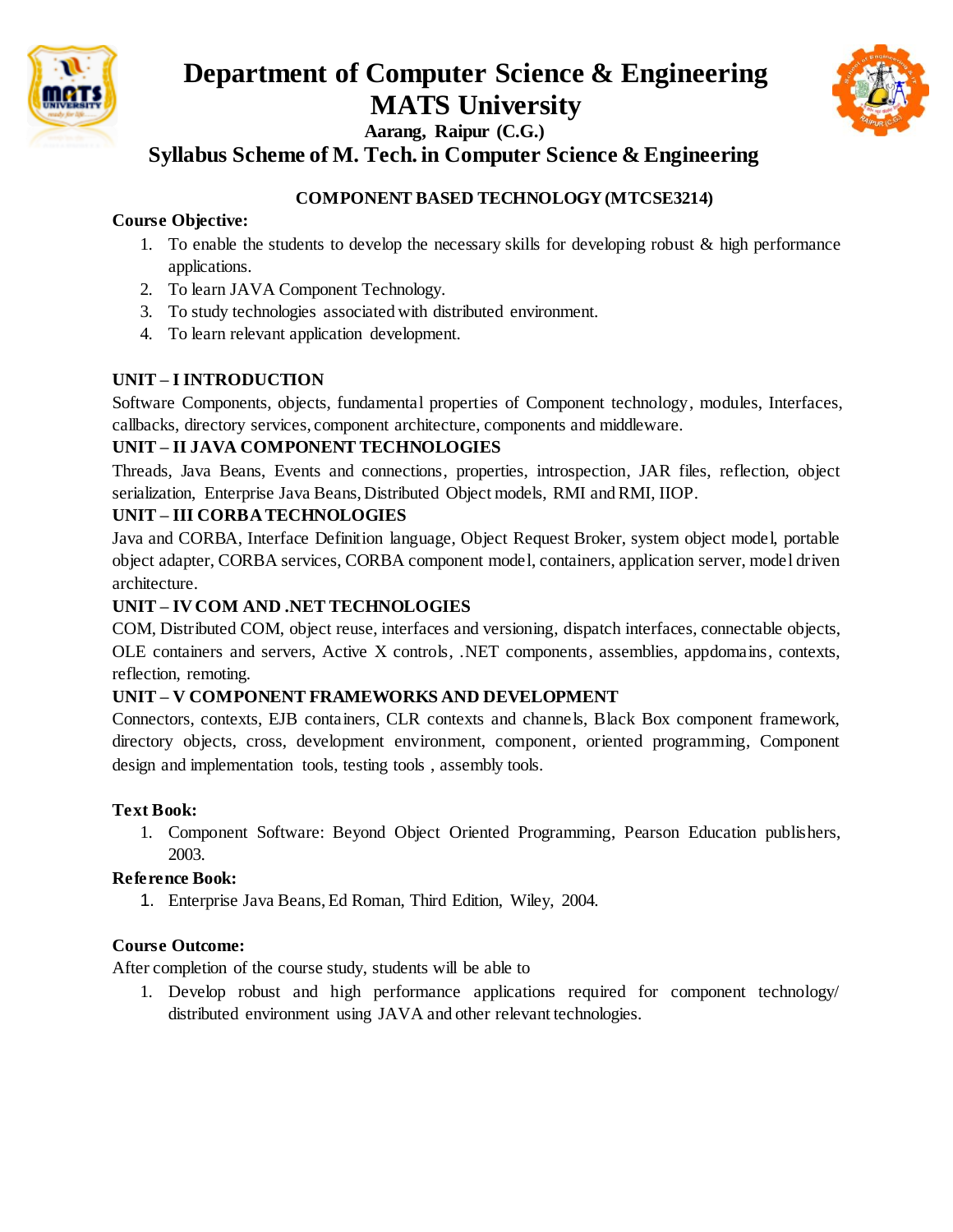



**Syllabus Scheme of M. Tech. in Computer Science & Engineering**

#### **DATA WAREHOUS ING AND DATA MINING (MTCSE3220)**

#### **Course Objectives:**

- 1. To understand the overall architecture of a data warehouse.
- 2. To discuss different data mining models and techniques.
- 3. To evaluate different models used for OLAP and data pre-processing.
- 4. To design and implement systems for data mining and evaluate the performance of different data mining algorithms.
- 5. To propose data mining solutions for different applications.
- 6. To differentiate online transaction processing and online analytical processing.
- 7. To learn the concepts of web mining.

#### **UNIT – I DATA WAREHOUS ING**

Introduction, ETL, Data warehouses– design guidelines for data warehouse implementation, Multidimensional Models; OLAP- introduction, Characteristics, Architecture, Multidimensional view and data cube, Data cube operations, data cube computation. Review of the Basic Data Analytic Methods using R: Introduction to R –look at the data, Analyzing and Exploring the Data, Statistics for Model Building and Evaluation.

#### **UNIT – II DATA MINING**

Introduction, association rules mining, Naive algorithm, Apriori algorithm, direct hashing and pruning (DHP), Dynamic Item set counting (DIC), Mining frequent pattern without candidate generation(FP, growth), performance evaluation of algorithms.

#### **UNIT – III CLASSIFICATION AND PREDICTION**

Issues Regarding Classification and Prediction, Classification by Decision Tree Introduction, Bayesian Classification, Rule Based Classification, Classification by Back propagation, Support Vector Machines, Associative Classification, Lazy Learners, Other Classification Methods, Prediction Accuracy and Error Measures, Evaluating the Accuracy of a Classifier or Predictor , Ensemble Methods, Model Section.

#### **UNIT – IV CLUSTER ANALYSIS**

Types of Data in Cluster Analysis, Categorization of Clustering Methods, Partitioning Methods, Hierarchical Methods, Density Based Methods, Grid-Based Methods, Model-Based Clustering Methods, Clustering High-Dimensional Data, Constraint Based Cluster Analysis, Outlier Analysis.

#### **UNIT – V WEB MINING**

Search Engines: Characteristics of Search engines, Search Engine Functionality, Search Engine Architecture, Ranking of web pages, the search engine history, Enterprise Search, Enterprise Search Engine Software. Web Data Mining: Web Terminology and Characteristics, Locality and Hierarchy in the Web, Web Content Mining, Web Usage Mining, Web Structure Mining, Web Mining Software.

#### **Text/Reference Books:**

- 1. Data Mining Concepts and Techniques, Jiawei Han and Micheline Kamber, Second Edition,
- 2. Business Intelligence: Data mining and Optimization for Decision Making, Carlo Vercellis, WILEY.
- 3. Data Mining Concepts and Techniques, Han J., Kamber M. and Pei J. B., Morgan Kaufmann Publishers (2011) 3rd ed.
- 4. Data Mining, Pudi V., Krishana P.R., Oxford University press, (2009) 1st ed.
- 5. Data Mining Methods and Models, Daniel T.Larose, Wile-Interscience, 2006.

#### **Course Outcome:**

- 1. Design a data warehouse for an organization.
- 2. Write queries using DMQL.
- 3. Extract knowledge using data mining techniques.
- 4. Adapt new data mining tools.
- 5. Explore recent trends and advancement in data mining such as web mining, spatial-temporal mining.
- 6. Develop Web Mining applications.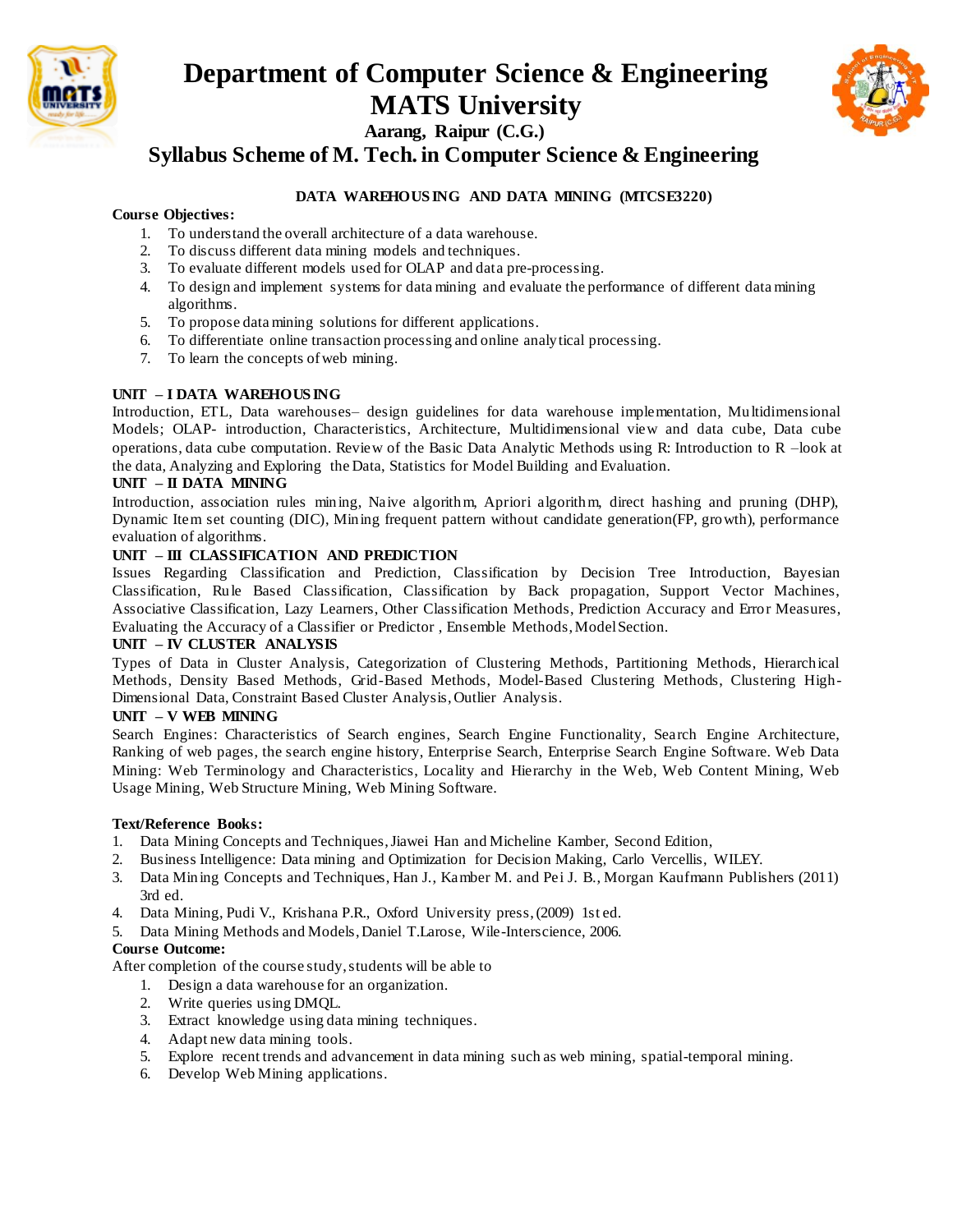



## **Syllabus Scheme of M. Tech. in Computer Science & Engineering**

## **DESIGN AND ANALYSIS OF PARALLEL ALGORITHMS (MTCSE3221)**

### **Course objective:**

- **1.** To learn how to better design and analyze parallel algorithms.
- **2.** To learn designing of scalable algorithms that perform well on the machines of tomorrow as well as the machines we have today.

#### **UNIT – I INTRODUCTION TO PARALLELISM**

Introduction to Parallel computers - SIMD - EREW, CREW SM-SIMD algorithms, shared memory SIMD, Tree and mesh interconnection computers.

#### **UNIT – II SORTING IN PARALLEL ENVIRONMENT**

Sorting - Sorting on a Linear Array**,** Sorting on a Mesh, Sorting on EREW SIMD computer, MIMD Enumeration Sort, MIMD Quick sort. Sorting on other Networks.

#### **UNIT – III MATRIX OPERATIONS**

Matrix operations - Mesh Transpose, Shuffle Transpose, EREW transpose – Mesh multiplication, Cube multiplication, Matrix by vector Multiplication, Tree Multiplication.

#### **UNIT – IV MATHEMATICAL SOLUTIONS**

Numerical problems- Linear Equations, SIMD algorithm, Roots of Nonlinear Equations, MIMD algorithm, partial Differential Equations, computing Eigen values.

## **UNIT – V GRAPH THEORY**

Graph Theoretical Problems - computing the connectivity matrix. Finding connected components, Traversing. The minimal Alpha-Beta Tree, Storage requirements.

#### **Text Books:**

- 1. The Design and Analysis of Parallel Algorithms, S.G. Akl, Prentice Hall of India. 1989.
- 2. Parallel Sorting Algorithms, S. G. Akl, Academic Press, 1985.

#### **Reference Book:**

1. Analysis and Design of Parallel Algorithms - Arithmetic and Matrix Problems, S. Lakshmivarahan and S.Kdhall, McGraw Hill, 1990.

#### **Course Outcome:**

- 1. Design and analyze parallel algorithm.
- **2.** Designing and implement scalable algorithms that perform well on the machines of tomorrow as well as the machines we have today.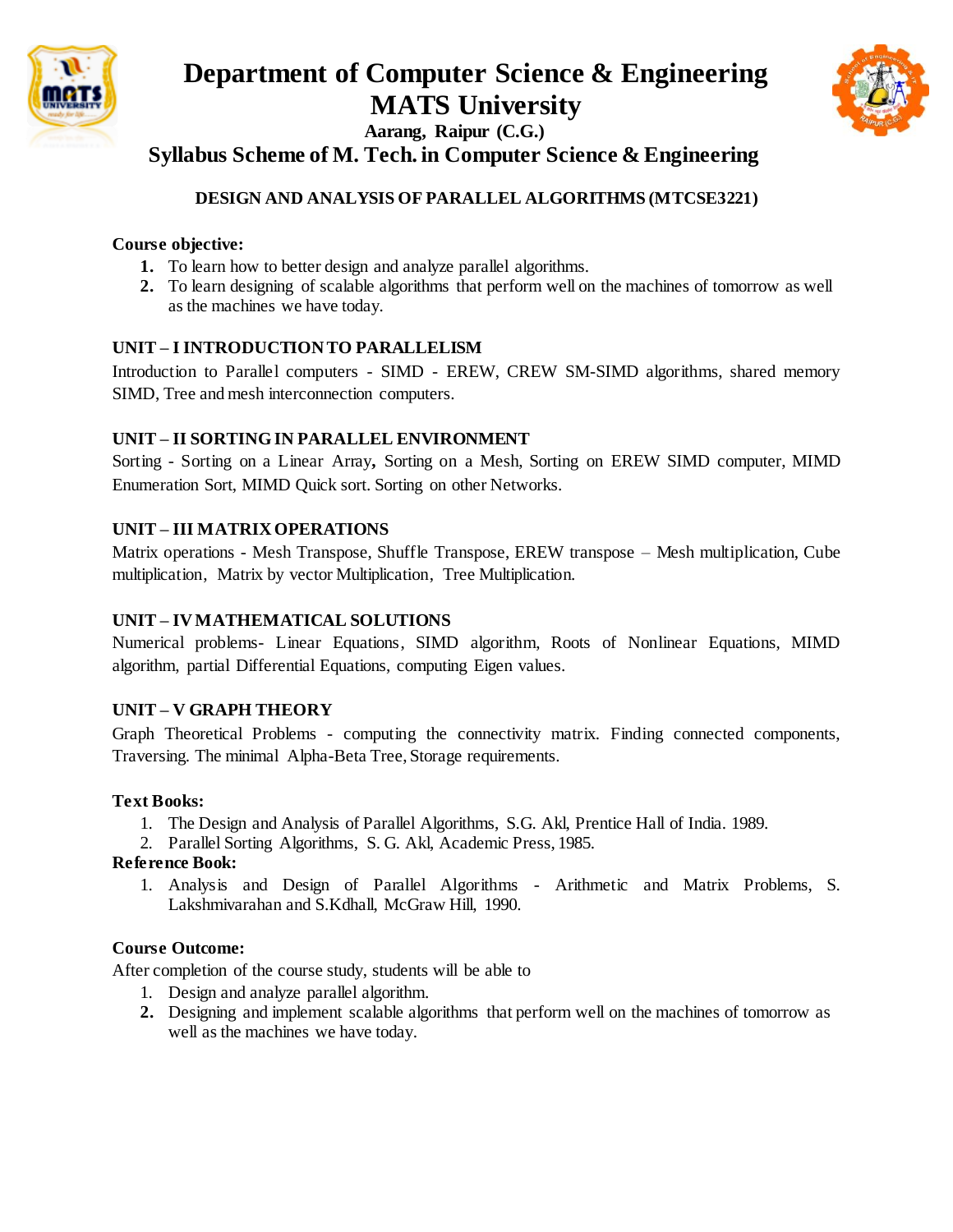



**Syllabus Scheme of M. Tech. in Computer Science & Engineering**

### **DIGITAL IMAGE PROCESSING (MTCSE3222)**

#### **Course Objectives:**

- 1. To learn the basic theory and algorithms that is widely used in digital image processing.
- 2. To give exposure to the students about current technologies and issues that is specific to image processing systems.
- 3. To develop idea of using computers to process images.
- 4. To develop critical thinking about shortcomings of the state of the art in image processing.

#### **UNIT – I INTRODUCTION**

Goal of Image processing and computer vision, Human visual perception – phenomena, Digital Image basics- Tessellation, Pixel and spatial resolutions, Image formation, Relations between pixels – neighborhoods, connectivity, distances, Basic problems in IP – enhancement, compression, restoration, image analysis.

#### **UNIT – II SPATIAL DOMAIN PROCESSING**

Point and neighborhood operations Image enhancement using above operations – contrast stretching, histogram proc., filtering, Geometric transformations, zooming. Image Arithmetic: Addition, subtraction, multiplication and division of images, Implementation issues. Color IP: Color definitions and models, False and Full colour IP.

#### **UNIT – III IMAGE TRANSFORMS AND RESTORATION**

Basis images and expansion of images using them Unitary transforms, DFT – properties and freq domain filtering (LPF, HPF etc), Directional filtering, DCT, Walsh Hadamard transform. Image Restoration: Restoration vs enhancement, Type of degradations, Geometric correction, Linear degradation models – Inverse filtering, Deconvolution.

#### **UNIT – IV IMAGE COMPRESSION**

Principles behind compression – types of redundancies, Entropy, compression ratios, SNR of compression, Lossy vs Lossless methods, Spatial approaches – Coding based, Transform based – DCT, JPEG.

#### **UNIT – V MORPHOLOGICAL PROCESSING AND IMAGE ANALYSIS**

Morphological processing – erosion, dilation, opening, closing, Skeletonisation, boundary detection IMAGE ANALYSIS: Edge Detection, Segmentation, Thresholding, Region-Based, Edge Based Approaches.

#### **Text Books:**

- 1. Digital Image Processing, Gozalez and Woods; Addison- Wesley.
- 2. Fundamentals of Digital Image Processing, A. K. Jain; Prentice Hall.

#### **Reference Books:**

- 1. Digital Image processing using Matlab, R. Gonzalez; Addison- Wesley.
- 2. Image Processing: The fundamentals, M Petrou; Wiley and Sons.

#### **Course Outcome:**

- 1. Describe, analyze and reason about how digital images are represented, manipulated, encoded and processed, with emphasis on algorithm design, implementation and performance evaluation.
- 2. Apply principles and techniques of digital image processing in applications related to digital imaging system design and analysis.
- 3. Analyze and implement image processing algorithms.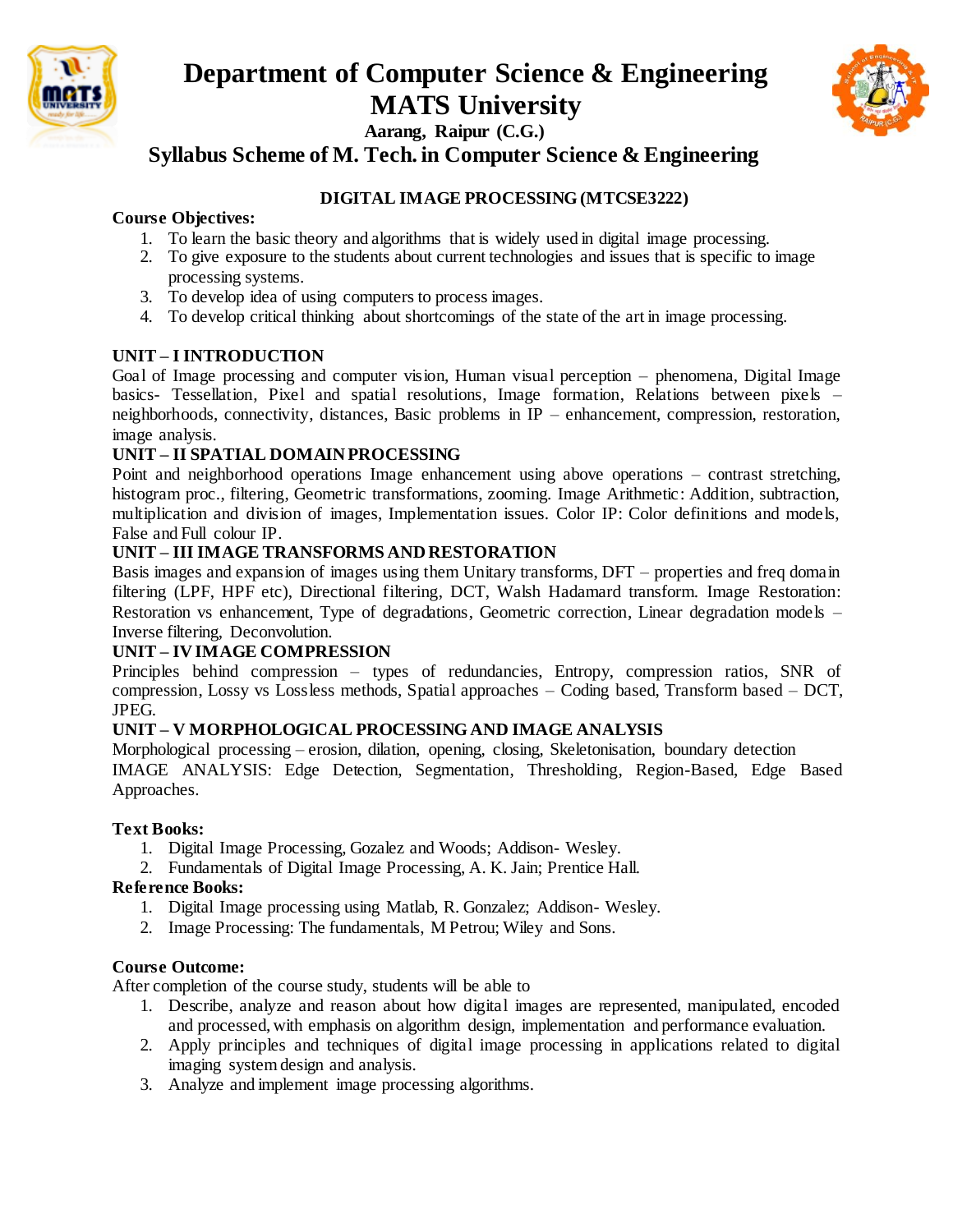



**Syllabus Scheme of M. Tech. in Computer Science & Engineering**

## **EMBEDDED SYSTEM (MTCSE3223)**

## **Course Objective:**

- 1. To introduce modern embedded systems.
- 2. To understand and program such systems using a concrete platform built around a modern embedded processor.

## **UNIT – I INTRODUCTION**

Introduction to Embedded systems, hardware/software code sign, Embedded micro controller cores, embedded memories, Examples of embedded systems, sensors and interfacing techniques, Real-time concepts.

## **UNIT – II REAL TIME OPERATING SYSTEM**

Real-time operating systems, Required RTOS services/capabilities (in contrast with traditional OS), Resource Management/scheduling paradigms: static priorities, static schedules, dynamic scheduling, best effort current best practice in scheduling (e.g. Rate Monotonic vs. static schedules).

## **UNIT – III ISSUES REALTED TO EMBEDDED SYSTEM**

Real world issues: blocking, unpredictability, interrupts, caching, Examples of OSs for embedded systems - RT Linux, VRTX.

## **UNIT – IV PROGRAMMING LANGUAGES**

Programming languages for embedded systems e.g., Handel-C and Esterel, system support for embedded systems, selected embedded system-based applications: process control, robotics, etc.

## **UNIT – V SOFTWARE DEVELOPMENT METHODOLOGY**

Software Development Methodology: Model based development, Statecharts, etc. Case studies, controlling an Injection molding process, Flight simulator, digital call center handler, codec.

## **Text/ Reference Books:**

- 1. Specification and Design of Embedded Systems, D. Gajski, F. Vahid, S. Narayan, and J. Gong, Pearson Education.
- 2. Hardware Software Co-design: Principles and Practice, Syaunstrup and W. Wolf, Kluwer Academic Publishers.

## **Course Outcome:**

- 1. Explain the concept of modern embedded systems.
- 2. To develop and program such systems using a concrete platform built around a modern embedded processor.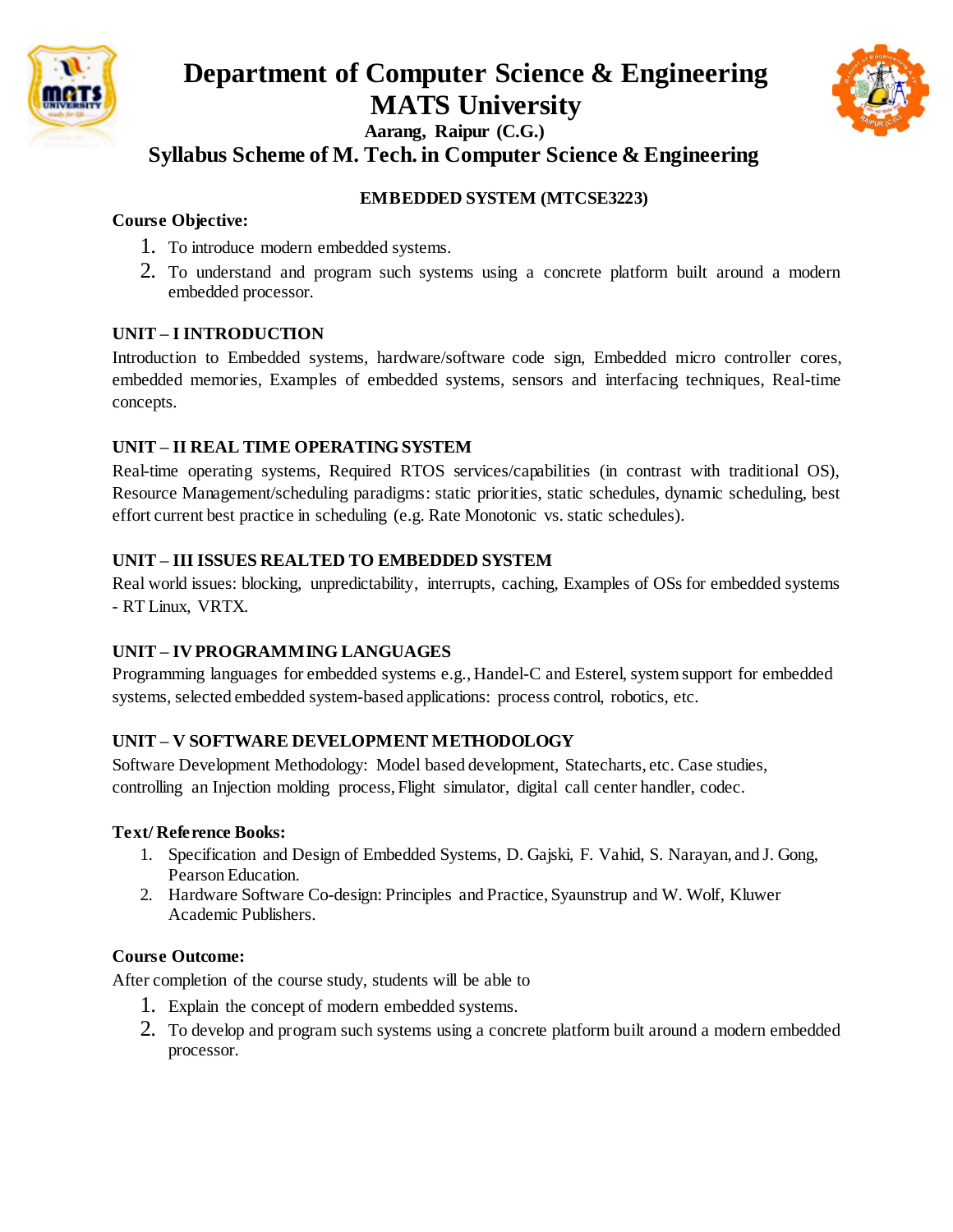



**Syllabus Scheme of M. Tech. in Computer Science & Engineering**

## **ADVANCED WEB TECHNOLOGY (MTCSE 3224)**

#### **Course Objective:**

- 1. To familiar with client server architecture
- 2. To learn web application development using various technologies.
- 3. To have skills and project based experience into web application development.

#### **UNIT – I INTRODUCTION**

Web Essentials, Clients, Servers, Communication, Markup Languages, XHTML, Simple XHTML pages style sheets – CSS.

#### **UNIT – II CLIENT SIDE PROGRAMMING**

Client side programming, Java script language, java script objects, host objects: Browsers and the DOM.

#### **UNIT – III SERVER SIDE PROGRAMMING**

Server side programming, Java servlets, basics – simple program, separating programming and presentation, ASP/JSP - JSP basics ASP/JSP objects, simple ASP/JSP pages.

#### **UNIT – IV WEB DATABASE**

Representing Web Data, Database Connectivity, JDBC, Dynamic Web Pages, XML, DTD, XML Schema, DOM, SAX, XQuery.

#### **UNIT – V WEB APPLICATIONS**

Building Web Applications, Cookies, Sessions, Open Source Environment, PHP, MYSQL, Case Studies.

#### **Text Books:**

- 1. Web Technology A computer Science perspective, Jeffrey C Jackson, Persoson Education, 2007.
- 2. Web Programming Building Internet Applications, Chris Bates, Wiley India, 2006.

#### **Course Outcome:**

- 1. To explain and develop client server architecture of Web.
- 2. To develop web applications using various technologies.
- 3. Skilled to deal with the run time problems of web.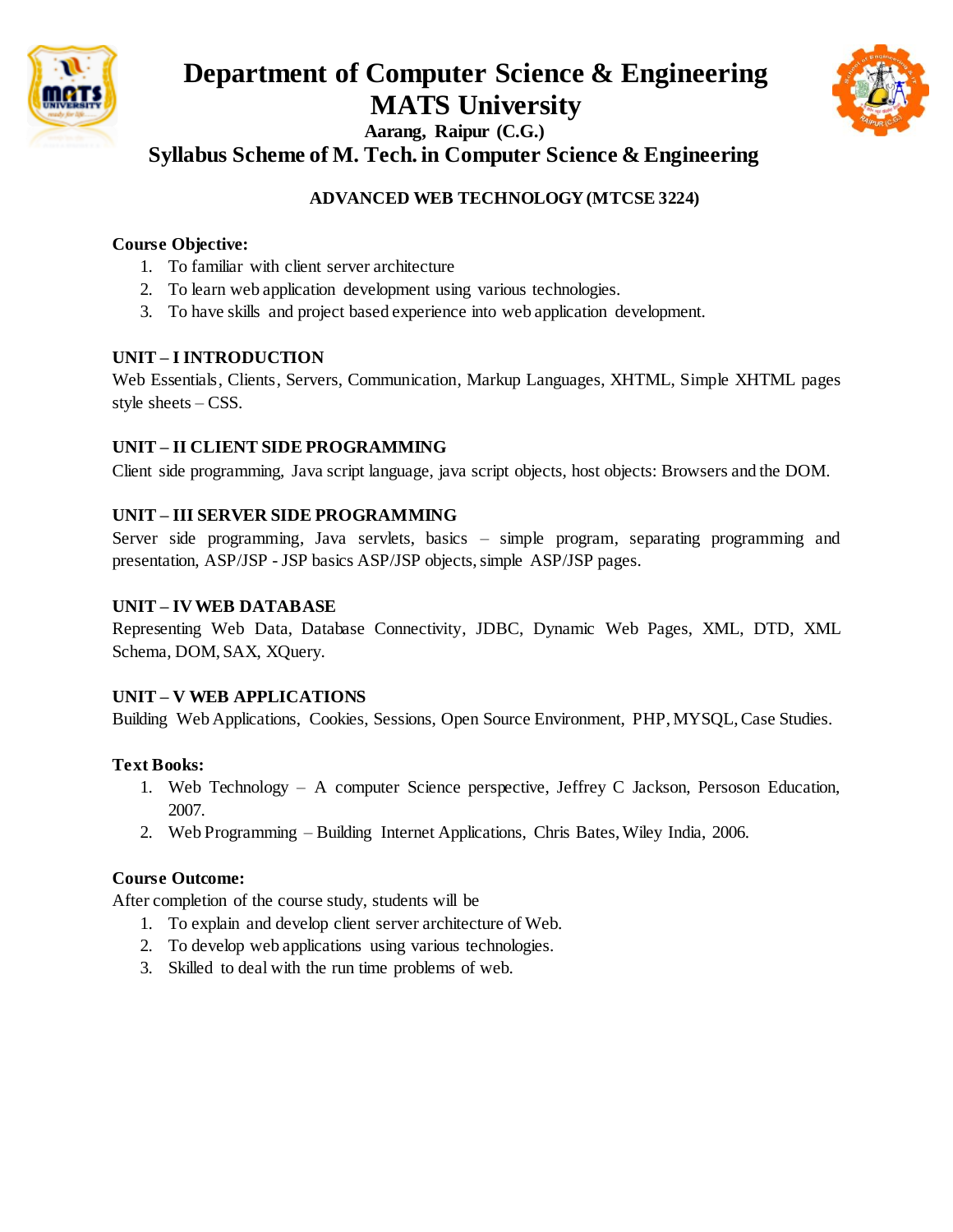



# **Syllabus Scheme of M. Tech. in Computer Science & Engineering**

## **COMPUTATIONAL TECHNIQUES USING MATLAB (MTCSE 323)**

- 1. WAP to use MATLAB tool box for ANN.
- 2. WAP to use MATLAB tool box for Fuzzy Logic.
- 3. WAP to use MATLAB tool box for Optimization.
- 4. WAP to use MATLAB tool for implementing Neural Network.
- 5. WAP to use MATLAB tool for generating different types of activation functions in ANN.
- 6. WAP in MATLAB for training and testing of ANN.
- 7. WAP in MATLAB for load forecasting using ANN.
- 8. WAP in MATLAB for generating different types of Fuzzy membership functions.
- 9. WAP in MATLAB for feeder load balancing problem by fuzzy logic.
- 10. WAP in MATLAB for solving standard benchmark functions using Genetic algorithm.
- 11. WAP in MATLAB for solving economic load dispatch problem using Genetic Algorithm.